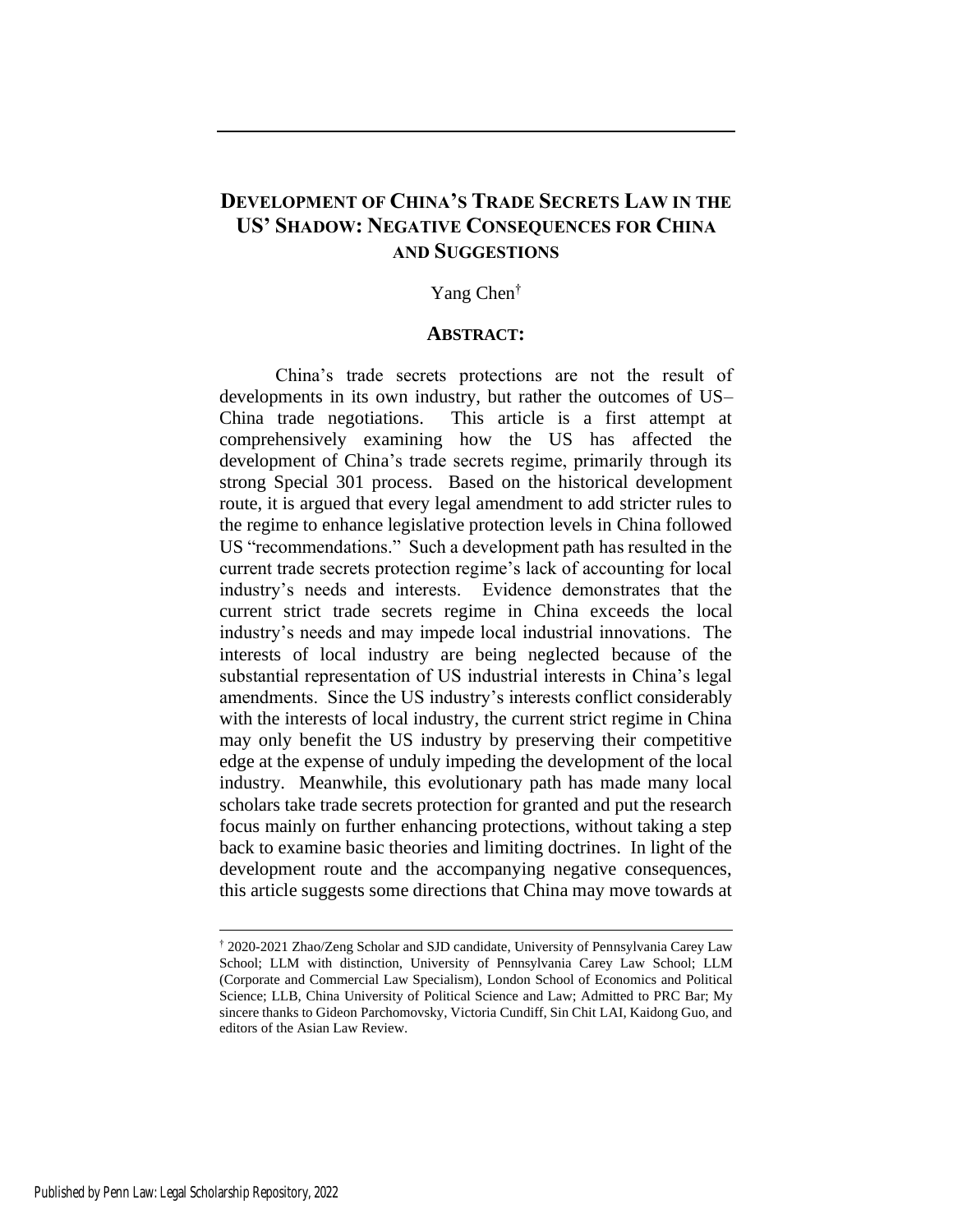the legislative, academic, and enforcement levels. The author seeks not to repudiate the benefits of the current strict Chinese rules for effectively protecting trade secrets and only suggests instituting more reasonable limiting doctrines to enable the country's trade secrets law to better serve its policy goals.

| L  | TRADE SECRETS PROTECTION AND THE US POLICY                      |     |
|----|-----------------------------------------------------------------|-----|
|    |                                                                 |     |
| П. | HISTORY OF TRADE SECRETS PROTECTION IN CHINA: THE               |     |
|    |                                                                 |     |
|    |                                                                 |     |
|    |                                                                 |     |
|    |                                                                 |     |
|    |                                                                 |     |
|    |                                                                 |     |
|    | III. CONSEQUENCES OF SUCH A DEVELOPMENT PATH 168                |     |
|    | A. Insufficient Consideration of Local Industry Interests       |     |
|    | and Needs                                                       | 169 |
|    | 1. Does Local Industry Really Need Such Enhanced                |     |
|    |                                                                 |     |
|    | 2. Main Reason: US Industry's Representation of                 |     |
|    |                                                                 |     |
|    |                                                                 |     |
|    |                                                                 |     |
|    | <b>B.</b> Insufficient Local Research Backing the Protection189 |     |
|    |                                                                 |     |
|    |                                                                 |     |
|    | <b>ANNEX</b>                                                    |     |
|    |                                                                 |     |
|    | Table 2: Comparison between China and the US Trade              |     |
|    |                                                                 |     |
|    |                                                                 |     |

# **INTRODUCTION**

2019 and 2020 were two landmark years in the history of the development of trade secrets protection in China. China's approach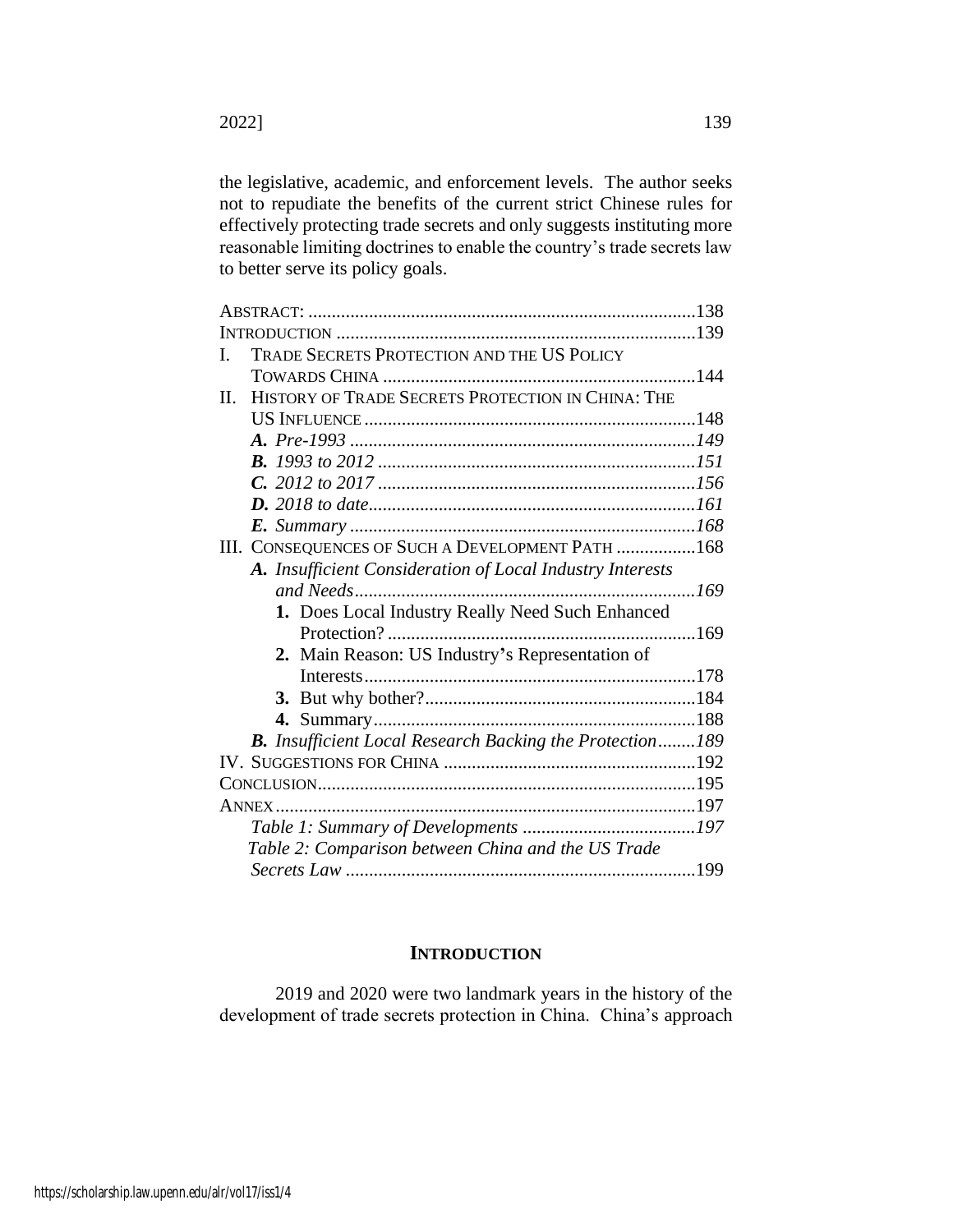<span id="page-2-1"></span><span id="page-2-0"></span>of trade secrets protection witnessed significant changes or, more precisely, crucial enhancements in the past two years. Not only were statutes concerning trade secrets protection amended, but new judicial interpretations were also delivered and new regulations of trade secrets were released.<sup>1</sup> These new laws and regulations have become the focus of discussion among legal practitioners, with many of them optimistically expecting these new provisions to sufficiently protect trade secrets in the future.<sup>2</sup>

At first glance, it is understandable why China made these notable amendments or additions to its trade secrets protection. The simplest explanation is that trade secrets demand a stricter protection regime due to their importance. As a lately developed intangible right compared with traditional IP rights, trade secrets' importance is being increasingly recognized around the world. Trade secrets are considered a crucial mechanism for enterprises to compete with others and promote innovations.<sup>3</sup> US firms highly value trade secrets protection, as it can safeguard a wider range of sensitive information than patents, without governmental registration or approval

<sup>&</sup>lt;sup>1</sup> The Anti-Unfair Competition Law was amended in 2019 which mainly revised the trade secret protection provisions. For one example of a new judicial interpretation, see Fan Buzhengdang Jingzheng Fa (反不正当竞争法) [Anti-Unfair Competition Law], promulgated by Standing Comm. Nat'l People's Cong., Sept. 2, 1993, effective Dec. 1, 1993; rev'd by Standing Comm. Nat'l People's Cong., Nov. 4, 2017; rev'd by Standing Comm. Nat'l People's Cong., Apr. 23, 2019, CLI.1.331488(EN) (Lawinfochina) [hereinafter *2019 AUCL*]; Zuigao Renmin Fayuan Guanyu Shenli Qinfan Shangye Mimi Minshi Anjian Shiyong Falv Ruogan Wenti de Guiding, Fashi [2020] Qi Hao (最高人民法院关于审理侵 犯商业秘密民事案件适用法律若干问题的规定, 法释 [2020] 7号) [Provisions of the Supreme People's Court on Several Issues Concerning the Application of Law in the Trial of Civil Cases Involving Infringements upon Trade Secrets No. 7 [2020]], promulgated by Sup. People's Ct.., Sept. 10, 2020, effective Sept. 12, 2020, CLI.3.345991(EN) (Lawinfochina) [hereinafter *2020 Judicial Interpretation*]. For the new administrative regulation, see Shangye Mimi Baohu Guiding (Zhengqiu Yijian Gao) (商业秘密保护规定 (征求意见稿)) [Regulations on Trade Secrets Protection (Draft for Public Comment)], published by STATE ADMIN. MKT. REGUL., Sept. 4. 2020, http://www.moj.gov.cn/news/content/2020-09/04/zlk\_3255345.html

<sup>[</sup>https://perma.cc/6QQB-AVWU] [hereinafter *2020 Administration Regulation (Draft)*].

<sup>2</sup> *See e.g.*, *Recent Changes to China's Trade Secret Protection Laws Ease the Challenge of Bringing Such Cases*, JONES DAY (Oct. 2020), https://www.jonesday.com/en/insights/2020/10/recent-changes-to-chinas-trade-secretprotection-laws [https://perma.cc/9W9N-5A75] (saying that adding burden shifting clauses into the AUCL eases the challenges of bring trade secrets cases in China).

<sup>3</sup> Dan Kim et al., *U.S. International Trade Commission's Trade Secrets Roundtable: Discussion Summary*, J. INT'L COM. & ECON. 1, 2 (Nov. 2016), https://www.usitc.gov/publications/332/journals/linton\_semanik\_trade\_secrets\_summary\_ 0.pdf [https://perma.cc/4AVJ-3M7W].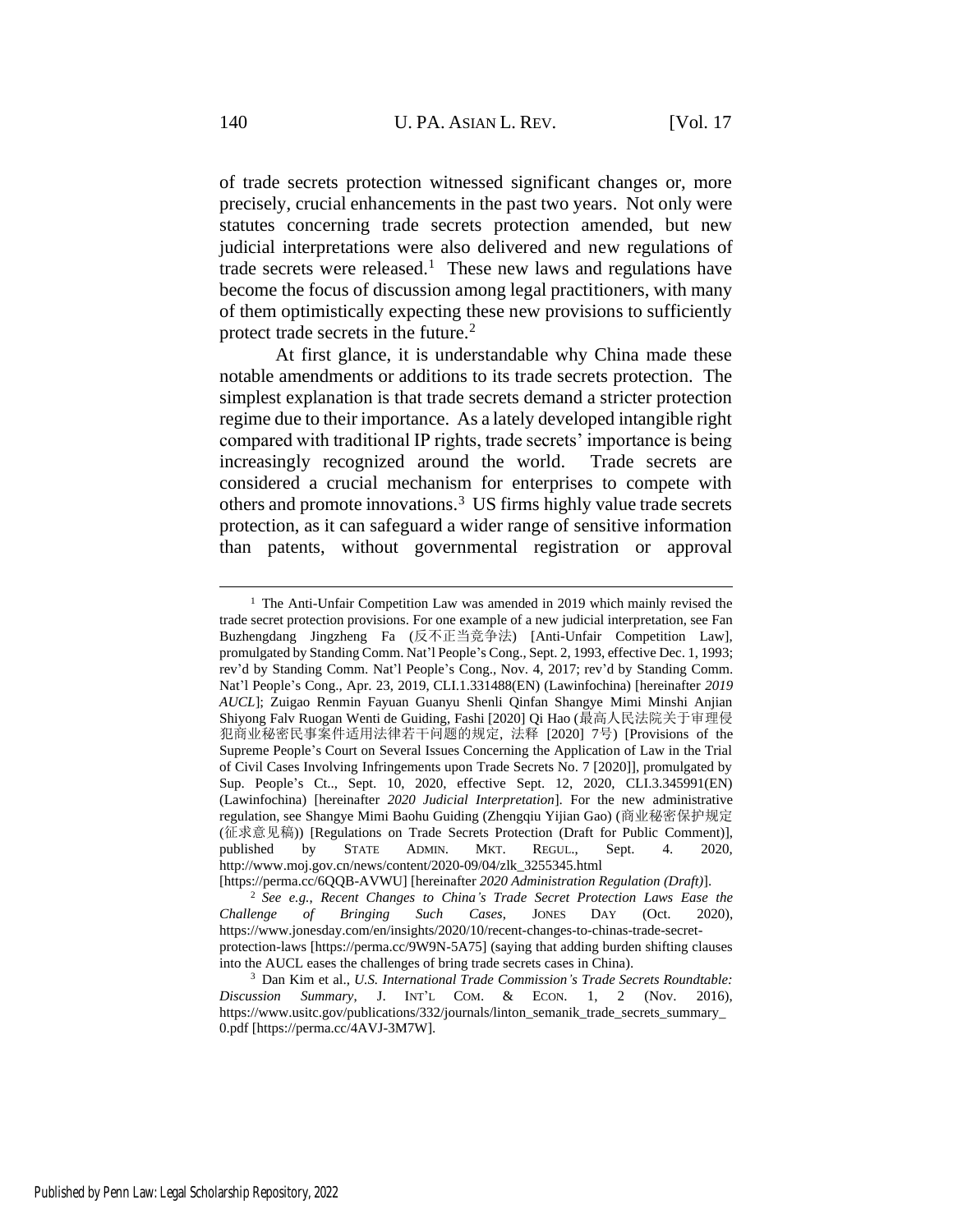<span id="page-3-1"></span>processes.<sup>4</sup> Meanwhile, smaller companies or start-ups rely heavily on trade secrets rather than patents due to the high cost of patent application.<sup>5</sup> Chinese enterprises are also gradually realizing this importance, considering trade secrets as the core of their business assets.<sup>6</sup> Some countries, moreover, view trade secrets theft as serious conduct harming national security and economy.<sup>7</sup> Trade secrets' importance is also recognized internationally. For example, Article 39 of the TRIPS Agreement requires each WTO member to protect undisclosed information in their domestic law.<sup>8</sup> The APEC economies have classified trade secrets as a useful element of an intellectual property toolkit available to businesses, which can "promote APEC economies' economic, innovation, and social policy goals."<sup>9</sup> Given this significance of trade secrets protection, China's substantial amendment of its trade secrets regime is understandable.

<span id="page-3-0"></span>However, the story is not that simple. The main driver for enhancing protection is not the self-realization of the necessity for improving trade secrets protection but external pressure from the US.

<sup>4</sup> *Id.* at 3.

<sup>5</sup> *Id.* at 4.

<sup>6</sup> Zhang Wei (张维), *Baohu Shangye Mimi Jiushi Baohu Qiye Zui Hexin Caifu* (保护 商业秘密就是保护企业最核心财富) [*Protecting Trade Secrets is Protecting the Core of the Firm Asset*], FAZHENG YAOWEN (法政要闻) [LEGAL NEWS] (Sept. 26, 2017), https://mp.weixin.qq.com/s/GacKybUcQDsWklYdjpJXNQ [https://perma.cc/9MLL-SXAE].

 $7$  For example, the US government argued that trade secret theft "threatens national security and the U.S. economy, diminishes U.S. prospects around the globe, and puts American jobs at risk.'' U.S. Trade Representative, 2013 Special 301 Report 13 (May 2013), https://ustr.gov/sites/default/files/05012013%202013%20Special%20301%20Report.pdf [https://perma.cc/W9ZK-C9PJ] [hereinafter *2013 Special 301 Report*]. Similar expressions can also be found in the Special 301 reports of 2014 to 2020. Some executives in PRC National Security Bureau also opined that protecting trade secrets is to protect national economic security. *See* Du Yongsheng (杜永胜) & Wang Tuanhui (王团辉), *Baohu Shangye Mimi Jiushi Baohu Guojia Jingji Anquan* (保护商业秘密就是保护国家经济安全) [*Protecting Trade Secrets is to Protect National Economic Security*], ZUGUO (祖国) [MOTHERLAND], no.6, 2014.

<sup>8</sup> Agreement on Trade-Related Aspects of Intellectual Property Rights art. 39, Apr. 15, 1994, Marrakesh Agreement Establishing the World Trade Organization, Annex 1C, 1869 U.N.T.S. 299, 33 I.L.M. 1197 (1994) [hereinafter TRIPS Agreement]; Rambod Behboodi, *Trade Secrets in International Law: The WTO's Secrets of the Trade*, JDSUPRA (Aug. 24, 2018), https://www.jdsupra.com/legalnews/trade-secrets-in-international-law-the-26679 [https://perma.cc/MGP9-L2AW].

<sup>9</sup> APEC, *Best Practices in Trade Secret Protection and Enforcement Against Misappropriation*, USTR Press Release 1, 1 (Nov. 21, 2016), https://ustr.gov/sites/default/files/11202016-US-Best-Practices-Trade-Secrets.pdf [https://perma.cc/2VQ7-HSRY].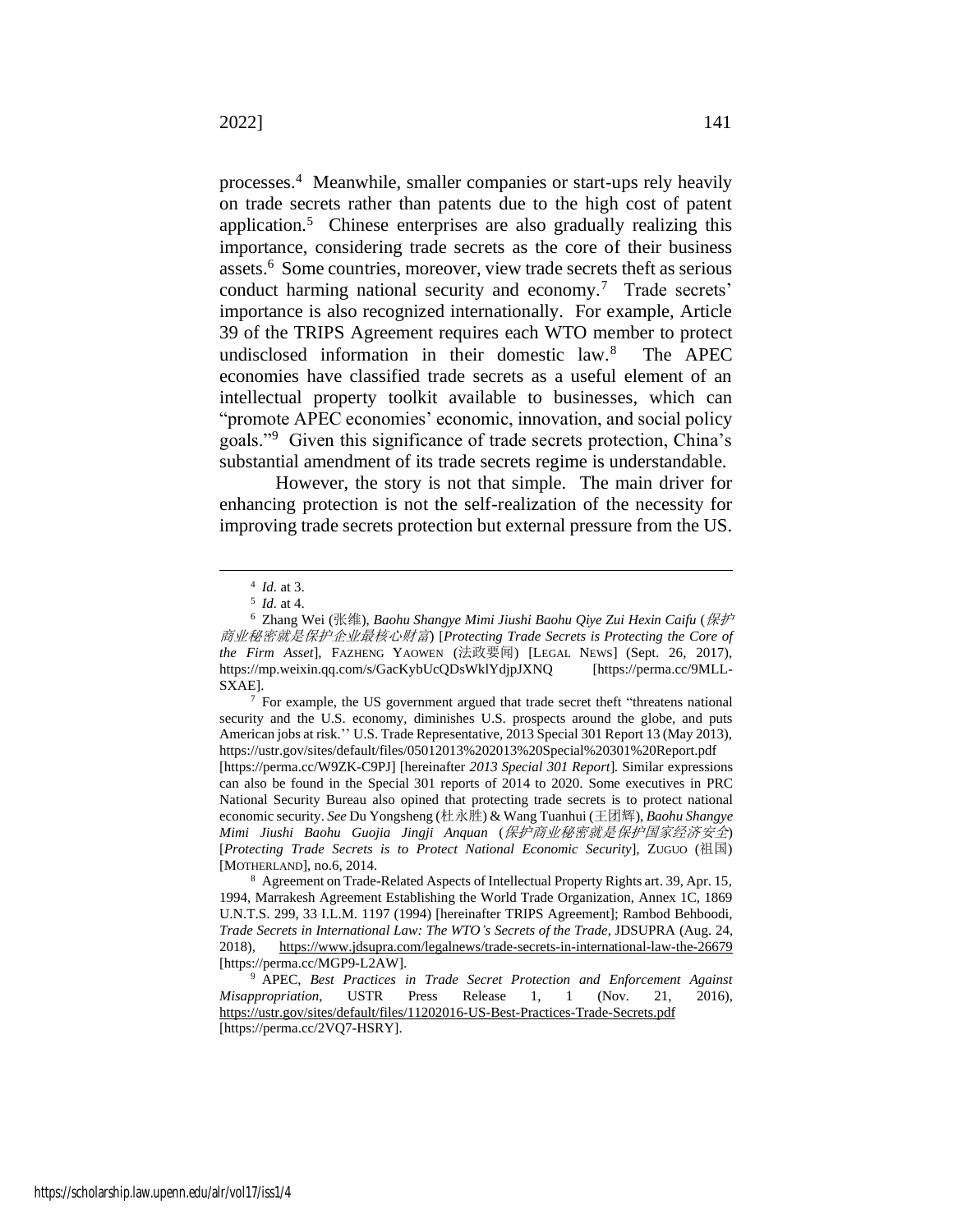<span id="page-4-3"></span><span id="page-4-2"></span><span id="page-4-0"></span>All these new legal changes in China are related to the US–China trade war and the recently signed "U.S.–China Economic and Trade Agreement (Phase One agreement)."<sup>10</sup> Trade secrets are a significant issue in the US–China trade war and also a crucial part of the Phase One agreement.<sup>11</sup> Apart from the recent trade war and its related agreement, trade secrets protection in China has always been one of the primary targets of US criticism.<sup>12</sup> China has responded to US criticism several times through many statutory amendments, judicial interpretations, and other related regulations.<sup>13</sup>

<span id="page-4-1"></span>Very few works in the extant literature in China touch upon the development of a trade secrets regime or discuss how it is affected by external pressure. Although many works discuss how the US pushed China to enhance its intellectual property protections in general,<sup>14</sup> not many specifically examine the trade secrets law. Only one work published in early 2019 is targeted at the US influence on China's trade secrets protection.<sup>15</sup> However, it mainly provides a

<sup>10</sup> *See* U.S. Trade Representative, 2020 Special 301 Report 41–42 (Apr. 2020), https://ustr.gov/sites/default/files/2020\_Special\_301\_Report.pdf [https://perma.cc/QY2S-A9X5] [hereinafter *2020 Special 301 Report*]. *See also The Facts and China's Position on China-US Trade Friction*, Info. Off. PRC St. Council 1, 35–36 (Sept. 2018), http://english.scio.gov.cn/whitepapers/2018-09/25/content\_63998615.htm [https://perma.cc/W8L6-PMUR].

 $11$  The whole section B of the Phase one agreement is dealing with the trade secret protections. *See* Economic and Trade Agreement Between the Government of the United States of America and the Government of the People's Republic of China, PRC-U.S., sec. B, Jan. 15, 2020, OFF. USTR, https://ustr.gov/countries-regions/china-mongoliataiwan/peoples-republic-china/phase-one-trade-agreement/text [https://perma.cc/7QTE-JMLU] [hereinafter *Phase One agreement*]. *See also* 2020 Special 301 Report, *supra* note [10,](#page-4-0) at 41–42; U.S. Trade Representative, 2019 Special 301 Report 41-42 (Apr. 2019), [hereinafter *2019 Special 301 Report*], https://ustr.gov/sites/default/files/2019\_Special\_301\_Report.pdf [https://perma.cc/J3F7- S5Q3].

<sup>&</sup>lt;sup>12</sup> Ever since 2012, trade secret protections in China have become one of the main discussion themes of US Trade Representatives in their yearly realized special 301 reports. These reports discuss the current situation of trade secret protections in China and provide suggestions for China to improve the system. For details of this special 301 report mechanism, see *infra* part I.

<sup>13</sup> For details of how China responded to US's criticisms, see *infra* part II.

<sup>14</sup> *See e.g.*, Xiong Jie (熊洁), *Meiguo "Tebie 301 Baogao" Yu Zhongmei Jingmao Guanxi Zhong de Zhishi Chanquan Wenti* (美国*"*特别*301*报告*"*与中美经贸关系中的知识 产权问题) [*The IP Related Issues in China-US Trade Relations in US Special 301 Reports*], MEIGUO WENTI YANJIU (美国问题研究) [FUDAN AME.REV.], no.1, 2019 (discussing the IPR issues raised by the US in the Special 301 Reports and US-China trade relations and how these affected China).

<sup>15</sup> *See* Song Shiyong (宋世勇) & Xing Yuxia (邢玉霞), *Meiguo Tebie 301 Baogao Shangye Mimi Wenti Zongshu Yu Zhongguo Duice Fenxi* (美国《特别*301* 报告》商业秘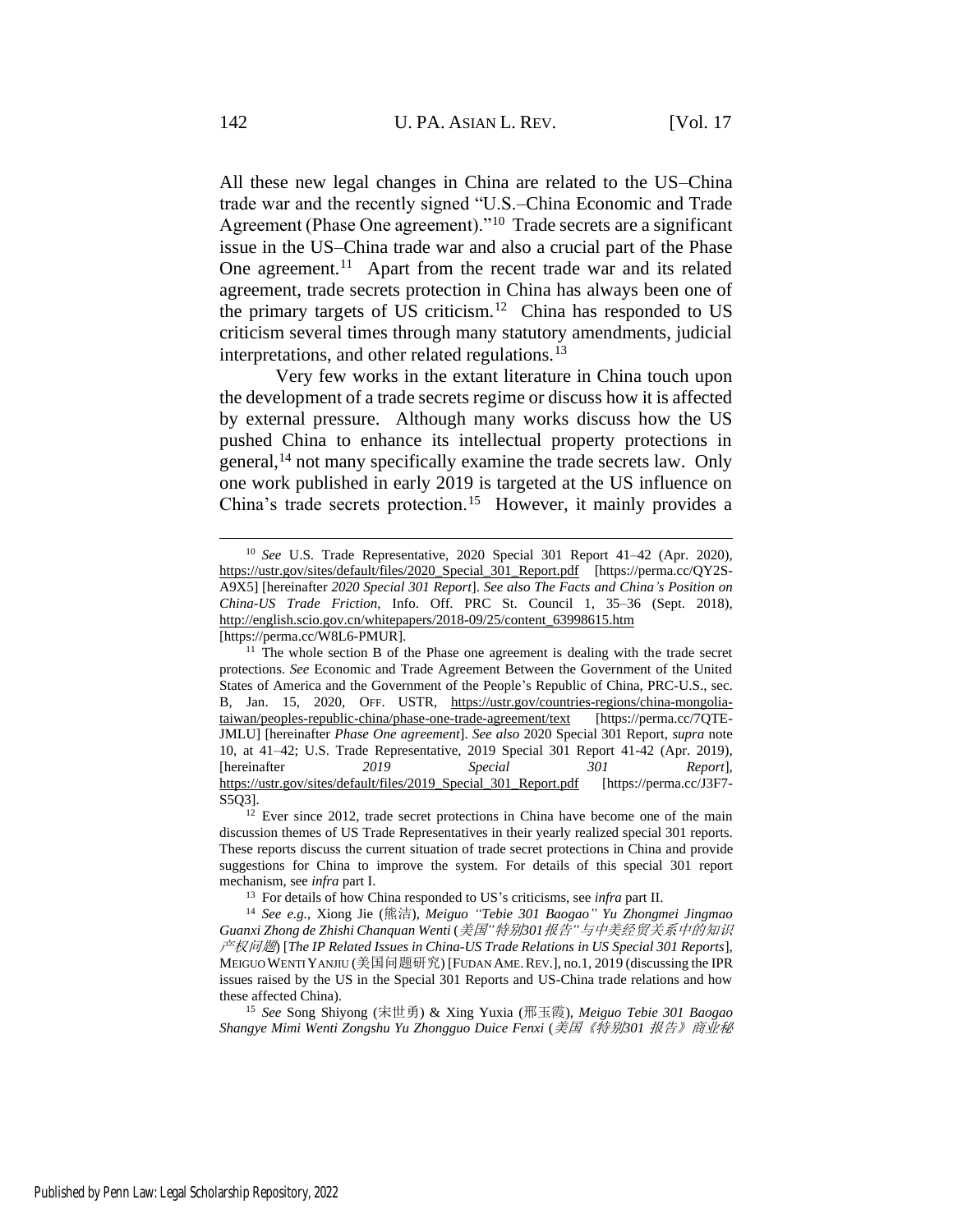summary of what trade secrets issues in China were identified each year between 2012 to 2018 by the US government, without identifying the exact relationship between these identified issues and China's legal responses.<sup>16</sup> The said work also does not touch the years 2019 and 2020, when trade secrets protection in China was again significantly enhanced due to the US pressure. In this sense, this article intends to serve as a first attempt at thoroughly discussing how the US pressure gradually pushed China's trade secrets law into an increasingly stricter regime. Using historical facts, this article argues that because of the huge influence from the US on such an evolution, China's trade secrets protection has been enhanced to a considerably high level. This has resulted in a lack of consideration for the interests of local industry in the current strict regime, which may harm the local industry's development. Moreover, this article argues that such a development path under US pressure makes local academia misplace their research focus by taking basic theories and stricter protection for granted, without questioning why or whether we really need such enhanced protection. In light of these negative consequences, the article hopes to provide some preliminary suggestions and rough directions for China to move towards in the future.

To put forward these arguments and suggestions, this article is structured as follows: Part 1 introduces the basics of trade secrecy and the mechanisms used by the US to exert influence on China's trade secrets protection regime. Part 2 discusses the history of China's trade secrets protection regime and how it is influenced by US pressure. Part 3 sets forth the problems caused by such a development route—insufficient consideration of local industry needs and a weak local theoretical basis. Part 4 provides some suggestions for China based on the discussion and is followed by the Conclusion.

密问题综述与中国对策分析) [*Summary of the Trade Secrets Issues in US Special 301 Reports and the Analysis of China's Responsive Measures*], FAXUE ZAZHI (法学杂志) [L. MAG.], no. 5, 2019 (discussing the trade secrets related issues in Special 301 reports generally and China's legal reforms on trade secrets law).

<sup>16</sup> *See id.*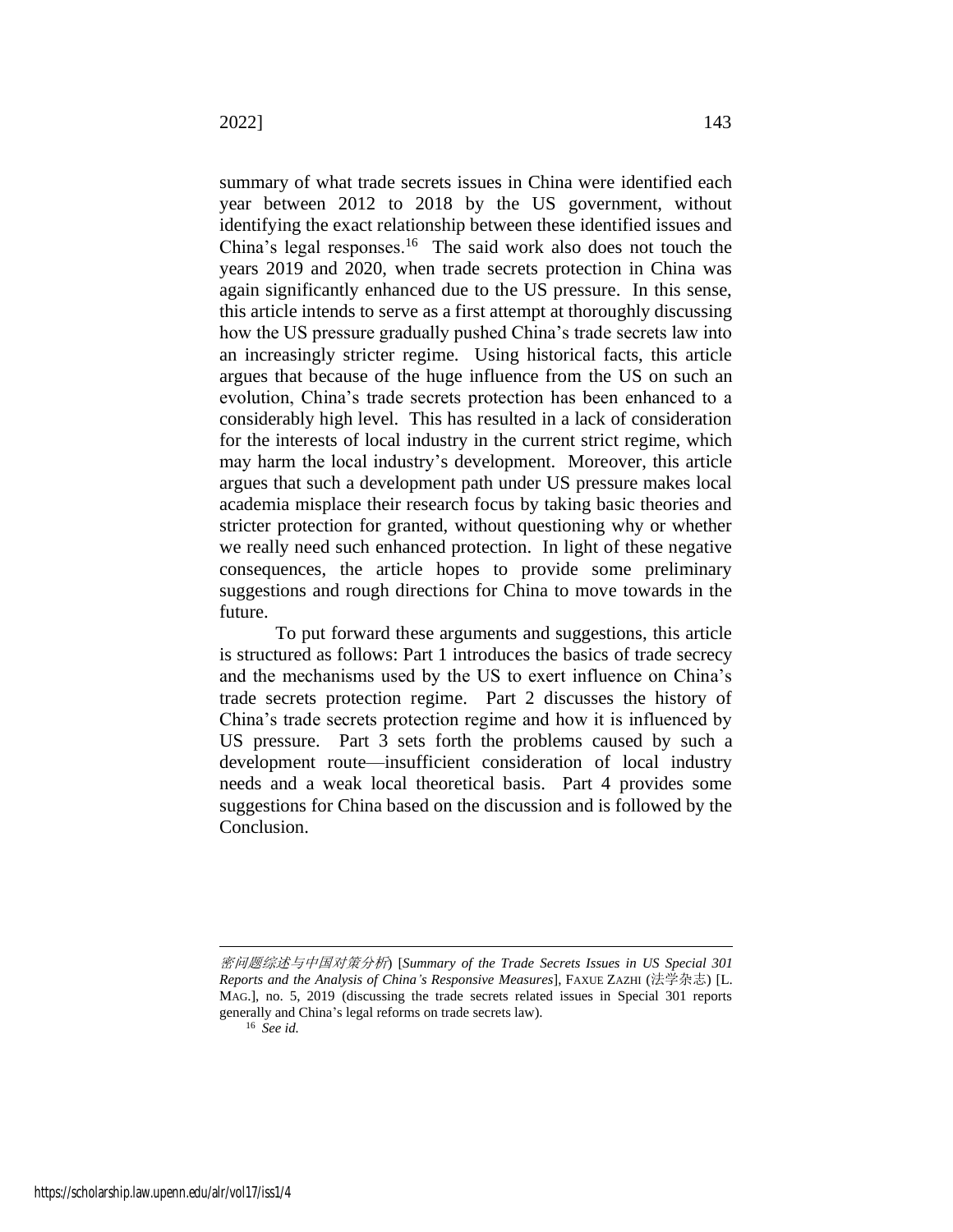# **I. TRADE SECRETS PROTECTION AND THE US POLICY TOWARDS CHINA**

<span id="page-6-2"></span><span id="page-6-1"></span>Trade secrets can be defined as undisclosed information that is deliberately kept secret from the public by firms. Trade secrets do not require nonobviousness of information as required by patents and can cover unpatentable information.<sup>17</sup> Thus, trade secrets can cover a very wide range of information, including but not limited to business information such as customer lists, price lists, and marketing strategies and technical information such as technical processes or methods.<sup>18</sup> All such information can be treated as trade secrets, as long as it satisfies the requirements. Modern trade secrets law requires keeping such information secret from the public, deriving independent commercial value from the information, and ensuring reasonable efforts to keep the information secret.<sup>19</sup> But trade secrets protection law does not protect against independent development and reverse engineering.<sup>20</sup> Even though the protections afforded by trade secrecy is more limited compared to patents, many firms still desire to protect patentable ideas through trade secrets instead of patents. This is potentially because trade secrets do not have an expiration date and do not necessitate an expensive and costly application process as with patents.<sup>21</sup> Empirical studies show that many firms

<span id="page-6-0"></span><sup>17</sup> *See* Robert G. Bone, *A New Look at Trade Secret Law: Doctrine in Search of Justification*, 86 CAL. L. R. 241, 248 (1998).

<sup>18</sup> *See* Unif. Trade Secrets Act § 1 (4) (Unif. Law Comm'n 1985) [hereinafter *UTSA*]; Katherine Linton, *The Importance of Trade Secrets: New Directions in International Trade Policy Making and Empirical Research*, J. INT'L COM. & ECON. 1, 3 (Sept., 2016), https://www.usitc.gov/publications/332/journals/katherine\_linton\_importance\_of\_trade\_se crets\_0.pdf [https://perma.cc/7WUL-PQ33].

<sup>19</sup> TRIPS Agreement, *supra* note [8,](#page-3-0) at art. 39 (2); USTA § 1 (4); 2019 AUCL, *supra* note [1,](#page-2-0) at art. 9; Mark A. Lemley, *The Surprising Virtues of Treating Trade Secrets as IP Rights*, 61 STAN.L.REV. 311, 317–18 (2008); KONG XIANGJUN (孔祥俊),FANBUZHENGDANG JINGZHENG FA XINYUANLI FENLUN 360–61 (反不正当竞争法新原理分论) [THE NEW PRINCIPLES OF ANTI-UNFAIR COMPETITION LAW: SUBSECTION] (2019).

<sup>20</sup> *See* USTA § 1; TRIPS Agreement, *supra* note [8,](#page-3-0) at art. 39; AUCL 2019, *supra* note [19,](#page-6-0) at art 9; Zuigao Renmin Fayuan Guanyu Shenli Buzhengdang Jingzheng Minshi Anjian Yingyong Falv Ruogan Wenti de Jieshi, Fashi [2007] No. 2 (最高人民法院关于审理不正 当竞争民事案件应用法律若干问题的解释, 法释[2007]2号) [Interpretation of the Supreme People's Court on Some Issues Concerning the Application of Law in the Trial of Civil Cases Involving Unfair Competition, Judicial Interpretation [2007] No. 2] (promulgated by the Judicial Comm. Sup. People's Ct., Jan. 12, 2007, effective Feb. 1, 2007), art. 12, CLI.3.83311(EN) (Lawinfochina) [hereinafter *2007 Judicial Interpretation on AUCL*] ; Lemley, *supra* note [19,](#page-6-0) at 318; KONG,*supra* not[e 19,](#page-6-0) at 448–53.

<sup>&</sup>lt;sup>21</sup> Linton, *supra* not[e 18,](#page-6-1) at  $4-5$ .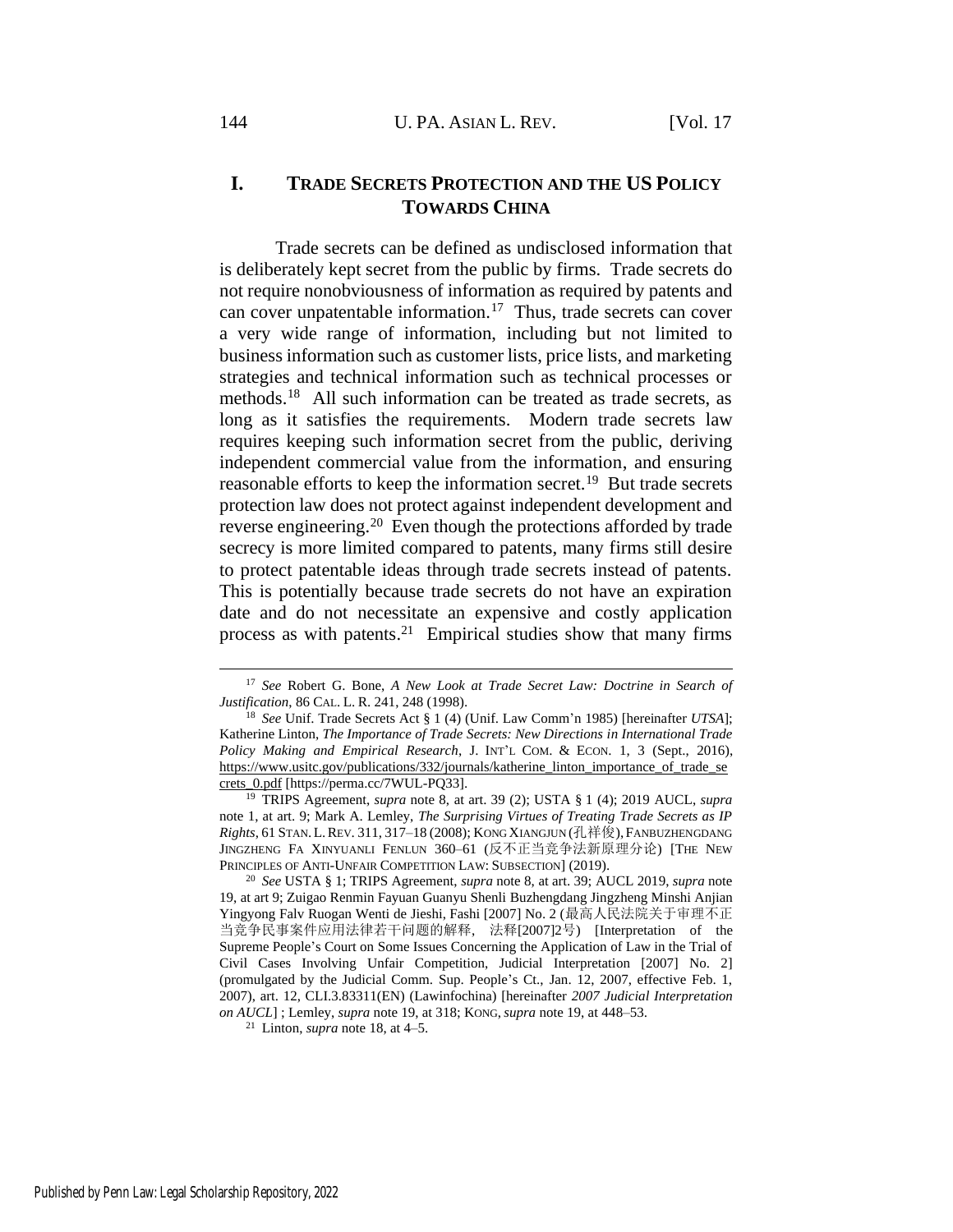prefer trade secrets rather than other IP rights, especially patents.<sup>22</sup> Economic theories demonstrate that firms are more likely to keep information as a trade secret, and not patent it when "they believe that patent protection is too costly relative to the value of their invention, or that it will give them a reward substantially less than the benefit of their invention" because the length (or other conditions) of patent protection is insufficient.<sup>23</sup> Widely endorsed by firms to maintain their competitive edge, trade secrets' significance to businesses and the entire economy has gradually been realized by the US government. In 2013, the US government issued the "Administration Strategy on Mitigating the Theft of U.S. Trade Secrets," highlighting "U.S. efforts to combat the theft of trade secrets that could be used by foreign governments or companies to gain an unfair economic advantage by harming U.S. innovation and creativity."<sup>24</sup> To address trade secrets protection concerns in other countries, the US has maintained its original mechanism in dealing with other IPR concerns, namely, the Special 301 process.<sup>25</sup>

<span id="page-7-1"></span>The Special 301 process, albeit a domestic legal process, is the unilateral but proven effective mechanism of the US government to influence the intellectual property law and practice in other countries. Its aim is to "persuade" US trading countries to reform their intellectual property protection regime to promote the adequate and effective protection of intellectual property rights.<sup>26</sup> Every year, pursuant to Section 182 of the Trade Act of 1974 (as amended by the 1988 Omnibus Trade and Competitiveness Act), the office of the United States Trade Representative (USTR) is required to provide a Special 301 Report outlining the situation of IP protection among US trading partners and identify countries that do not provide adequate and effective protection of IP rights.<sup>27</sup> Specifically, the USTR

<span id="page-7-0"></span><sup>22</sup> *Id.* at 6.

<sup>23</sup> David D. Friedman et al.., *Some Economics of Trade Secret Law*, 5 J. ECON. PERSP. 61, 64 (1991).

<sup>24</sup> 2013 Special 301 Report, *supra* note [7,](#page-3-1) at 13–14; *Administration Strategy on Mitigating the Theft of U.S. Trade Secrets*, U.S. Exec. Off. President (Feb. 2013), https://www.justice.gov/criminal-ccips/file/938321/download [https://perma.cc/7LUJ-F84J].

<sup>&</sup>lt;sup>25</sup> *See supra* Part II (about how the US used the special 301 process to address its trade secrets protection concerns in China).

<sup>26</sup> Judith H. Bello & Alan F. Holmer, *Special 301: Its Requirements, Implementation, and Significance*, 13 FORDAM INT'L L.J. 259, 259 (1989).

<sup>27</sup> 19 U.S.C § 2242 (a) – (b) (1988); 2020 Special 301 Report, *supra* note [10,](#page-4-0) at 4; Myles Getlan, *TRIPs and the Future of Section 301: A Comparative Study in Trade Dispute*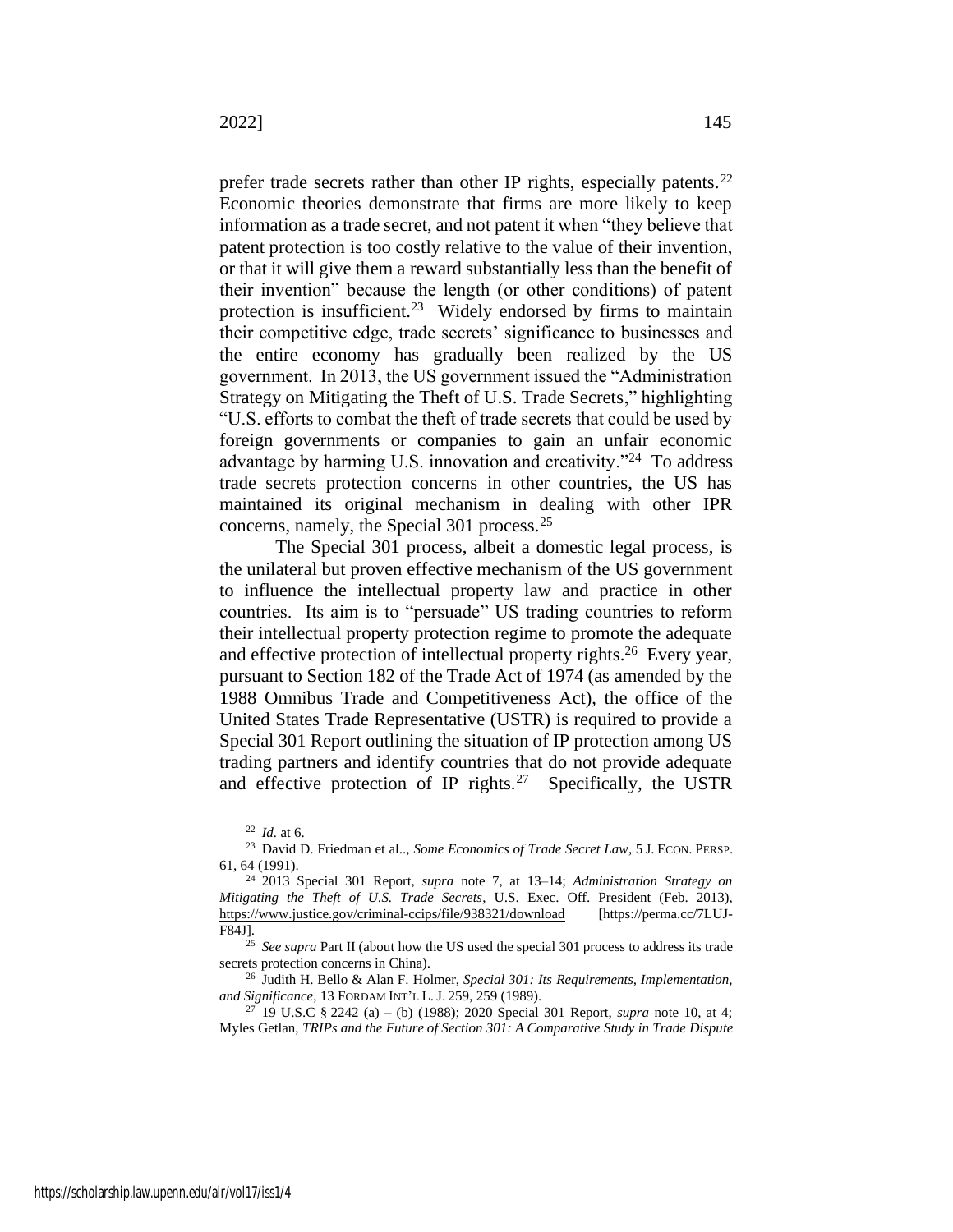<span id="page-8-0"></span>identifies foreign countries that have the most onerous or egregious acts, policies, or practices that deny adequate and effective intellectual property rights and have the most adverse impact on US products, as priority foreign countries.<sup>28</sup> However, if such "countries are entering into, or making significant progress in, good faith negotiations, the USTR is precluded by the statute from identifying them as priority countries."<sup>29</sup> Additionally, the USTR creates a priority watch list and a watch list for certain trading partners who meet "some, but not all, of the criteria for priority foreign country identification" and therefore require further monitoring.<sup>30</sup> The USTR can, at any time, identify additional priority foreign countries or revoke any identification.<sup>31</sup> Within 30 days after identifying a priority foreign country, the USTR is required to initiate an investigation on the IP protection status of that country.<sup>32</sup> This involves conversations with the foreign country to seek negotiable bilateral solutions, to be typically completed within 6 months.<sup>33</sup> If such a country is not making substantial progress in addressing the identified IP protection problems within the investigation period, the USTR is authorized to take trade-related actions such as suspending or withdrawing trade concessions, imposing additional duties or import restrictions, or recommending initiating the WTO dispute resolution process.<sup>34</sup> The ultimate purpose is to push identified countries to amend their current IP protection regime, either "voluntarily" or through bilateral agreements, according to the USTR's suggestions in the Special 301 Report.

History has shown the Special 301 process to be a success. In order to gain more access to the global market controlled by

*Resolution*, 34 COLUM. J. TRANSNAT'L L. 173, 182 (1996); Paul C.B. Liu, *U.S. Industry's Influence on Intellectual Property Negotiations and Special 301 Actions*, 13 UCLA PAC. BASIN L.J. 87, 95 (1994).

<sup>28</sup> 19 U.S.C § 2242 (b) (1988).

<sup>29</sup> U.S. Trade Representative, 1989 Special 301 Report 1 (May 1989) [hereinafter *1989 Special 301 Report*],

https://ustr.gov/sites/default/files/1989%20Special%20301%20Report.pdf [https://perma.cc/LE3V-HFEZ]; *see* 19 U.S.C § 2242 (b) (C) (1988).

<sup>30</sup> Liu, *supra* note [27,](#page-7-0) at 95; *see* U.S. Trade Representative, 2016 Special 301 Report 1 (Apr. 2016), https://ustr.gov/sites/default/files/USTR-2016-Special-301-Report.pdf [https://perma.cc/A7G7-KEKQ] [hereinafter *2016 Special 301 Report*].

<sup>31</sup> 19 U.S.C § 2242 (c) (1988).

<sup>32</sup> 19 U.S.C § 2412 (b)(2)(A) (1988).

<sup>33</sup> 19 U.S.C § 2414 (a)(3)(A)–(B) (1988); Bello & Holmer, *supra* note [26,](#page-7-1) at 262.

<sup>34</sup> 19 U.S.C § 2411 (c) (1988); 19 U.S.C § 2414 (a)(3) (1988); 19 U.S.C § 2416 (b) (1988).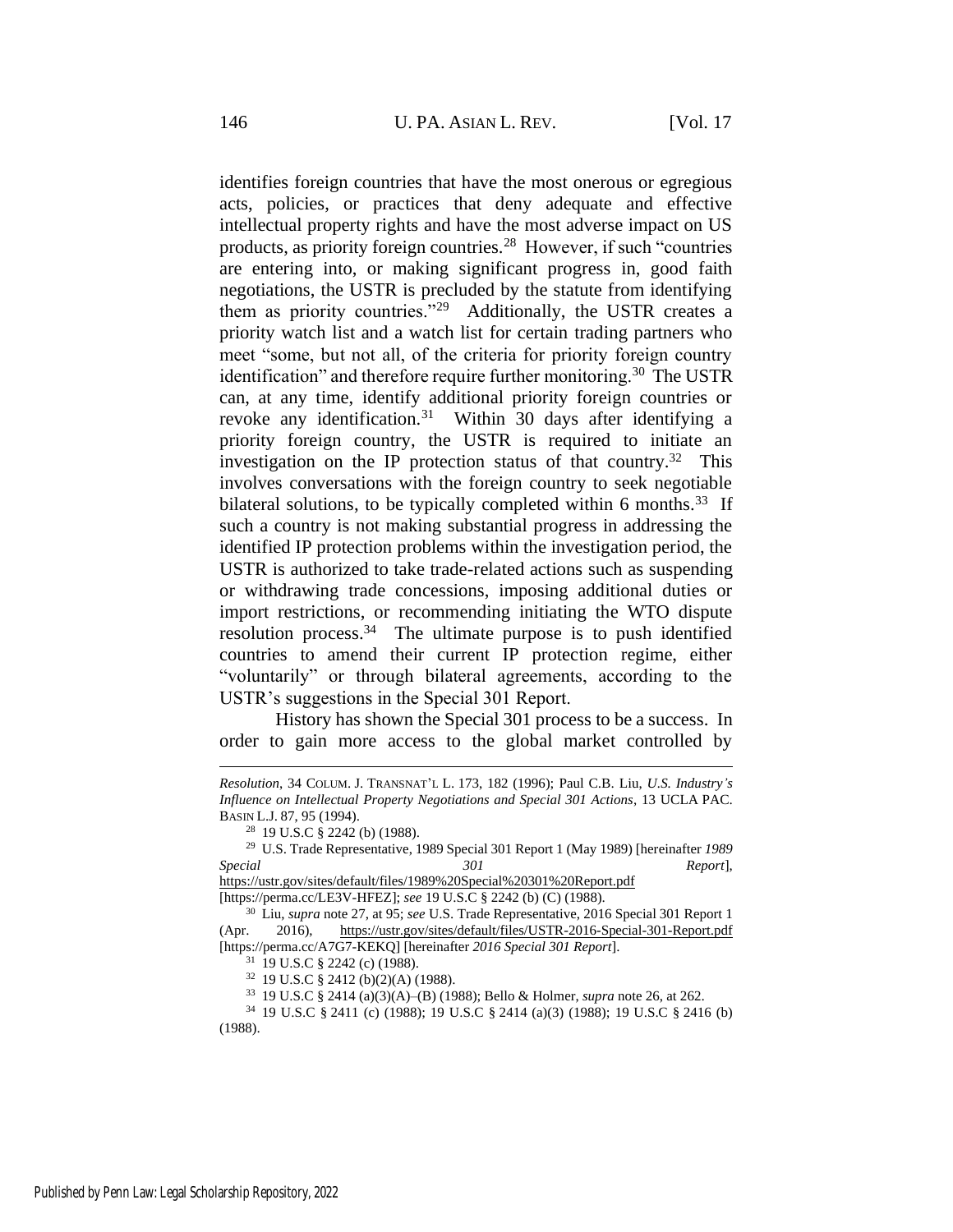<span id="page-9-1"></span><span id="page-9-0"></span>developed countries, especially the US, and fearing potential trade sanctions, developing countries normally follow the suggestions to enhance their IP protections.<sup>35</sup> For example, in response to US pressure from the Special 301 process, China has made several concessions through different China–US bilateral agreements, such as the 1992 China–US Memorandum of Understanding,<sup>36</sup> the US– China IPR Enforcement Agreement,  $37$  and the Phase One agreement.<sup>38</sup> The US consistently uses this Special 301 process to successfully push its trading partners who enjoy a trade surplus with the US, especially China, to address its IPR concerns. Though the most frequently addressed concerns are still copyright, patents, and trademarks,<sup>39</sup> recent years have seen increasing focus of the USTR on trade secrets. Starting in 2012, "Trade Secrets and Forced Technology Transfer" has become one of the main aspects of the

[https://perma.cc/Z6T7-BH4L] [hereinafter *1991 Special 301 Report*]; Dexin Tian, *The USTR Special 301 Reports: An analysis of the US hegemonic pressure upon the organizational change in China's IPR regime*, 1 Chinese J. Commc'n 224, 228 (2008).

<sup>35</sup> *See* Ke Shao, *What May Validate Intellectual Property in a Traditional Chinese Mind? Examining the U.S.-China IP Disputes Through a Historical Inquiry*, 1 J. Info. L. & Tech. 1, 3 (2006)

<sup>36</sup> Memorandum of Understanding Between the Government of the United States of America and the Government of the People's Republic of China on the Protection of Intellectual Property, Jan. 17, 1992, T.I.A.S No. 12,036 [hereinafter *1992 Memorandum*]. This memorandum was responding to the USTR's listing of China as priority country in 1991. *See* U.S. Trade Representative, 1991 Special 301 Report 2 (Apr. 1991), https://ustr.gov/sites/default/files/1991%20Special%20301%20Report.pdf

<sup>37</sup> *See* U.S. Trade Representative, 1995 Special 301 Report 3 (Apr. 1995), https://ustr.gov/sites/default/files/1995%20Special%20301%20Report.pdf

<sup>[</sup>https://perma.cc/SMT6-29BK] [hereinafter *1995 Special 301 Report*]. This agreement was responding to the USTR's listing of China as potential priority foreign country in 1994 report. *See* U.S. Trade Representative, 1994 Special 301 Report (Apr. 1994), https://ustr.gov/sites/default/files/1994%20Special%20301%20Report.pdf

<sup>[</sup>https://perma.cc/8TSR-K6TN] [hereinafter *1994 Special 301 Report*]; Xiong, *supra* note [14,](#page-4-1) at 27.

<sup>38</sup> Phase One agreement, *supra* not[e 11;](#page-4-2) This agreement was responding to the Special 301 investigation initiated by the USTR in 2017. *See USTR Announces Initiation of Section 301 Investigation of China*, USTR Press Release (Aug. 18, 2017) (announcing investigation of Chinese trade practices), https://ustr.gov/about-us/policy-offices/press-office/pressreleases/2017/august/ustr-announces-initiation-section [https://perma.cc/6FH9-5U9D]; Xiong, *supra* not[e 14,](#page-4-1) at 28; 2020 Special 301 Report, *supra* note [10,](#page-4-0) at 39.

<sup>&</sup>lt;sup>39</sup> From 1989 to date, every Special 301 reports address the concerns of copyright, patents, and trademark protections in US trading countries. The effectiveness of the enforcement of these IP rights are also addressed in reports. In contrast, trade secrets protection started to be detailly discussed in 2012. Previous reports before 2012 either do not mention trade secrets or only provide very abstract description of trade secrets.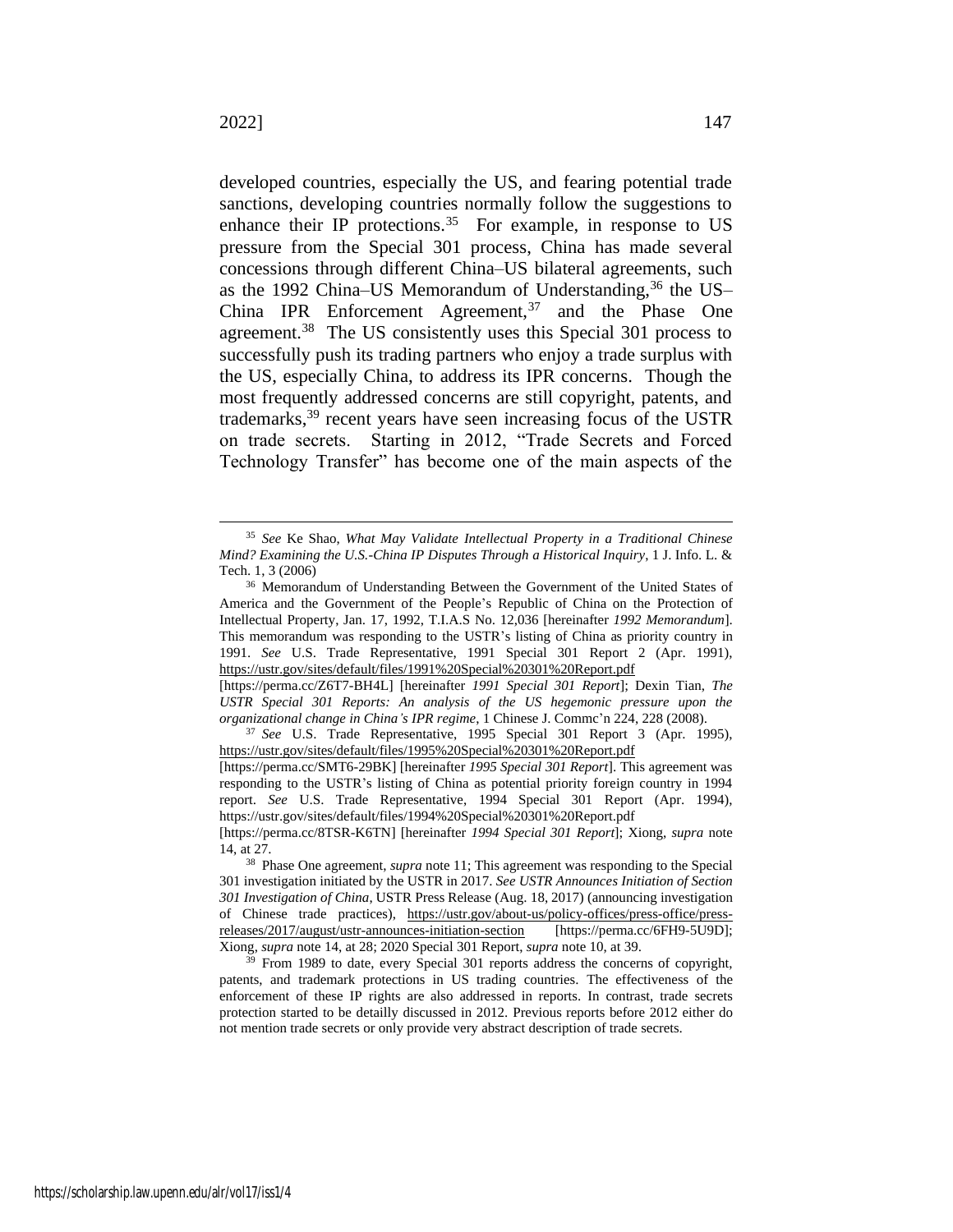Special 301 Report published by the USTR.<sup>40</sup> Meanwhile, after 2012, China has been consistently identified by the Special 301 report as a country whose trade secrets protection is far from complete, which causes harm to US companies, and economic and security interests.<sup>41</sup> The US suggestions for improving China's trade secrets protection regime range from broad recommendations for a PRC standalone trade secrets law to detailed requests, such as, promoting the availability of preliminary injunctions, and reducing the difficulty of gathering evidence in trade secrets cases.<sup>42</sup> As elaborated in the next section, China has consistently made concessions in response to Special 301 process requests concerning trade secrets protection issues. These concessions provide proof of the substantial influence the US exerts on the current strict trade secrets regime in China.

# <span id="page-10-0"></span>**II. HISTORY OF TRADE SECRETS PROTECTION IN CHINA: THE US INFLUENCE**

The current trade secrets protection regime in China encompasses different areas of law such as contract law, employment law, employment contract law, criminal law, and Anti-Unfair Competition Law  $(AUCL).<sup>43</sup>$  With regard to commercial and administrative remedies, the main part of the protection regime is still the AUCL and its related judicial interpretations and administrative regulations. Other laws such as contract law and employment-related law only provide limited or symbolic protection, with the most

<sup>40</sup> *See* U.S. Trade Representative, 2012 Special 301 Report 17–18 (Apr. 2012) (reporting developments in intellectual property rights protection and enforcement) [hereinafter *2012 Special 301 Report*], https://ustr.gov/sites/default/files/2012%20Special%20301%20Report\_0.pdf [https://perma.cc/862E-5862].

<sup>41</sup> *See e.g.*, 2013 Special 301 Report, *supra* note [7,](#page-3-1) at 13; 2020 Special 301 Report, *supra* not[e 10,](#page-4-0) at 18.

<sup>42</sup> *See e.g.*, U.S. Trade Representative, 2017 Special 301 Report 30 (Apr. 2017) (outlining current Chinese IP challenges) https://ustr.gov/sites/default/files/301/2017%20Special%20301%20Report%20FINAL.PD F [https://perma.cc/A2HN-H5UM] [hereinafter *2017 Special 301 Report*]; U.S. Trade Representative, 2015 Special 301 Report 36 (Apr. 2015), https://ustr.gov/sites/default/files/2015-Special-301-Report-FINAL.pdf [https://perma.cc/ACT8-RSG9] [hereinafter *2015 Special 301 Report*].

<sup>43</sup> *See* Yang Zhengyu (杨正宇), *Meiguo Shangye Mimi Dandu Lifa Moshi* (美国商业 秘密单独立法模式探究与启示) [*The Research on and Insights From the Stand-Alone Trade Secret Law in the US*], MINSHANG FA LUNCONG (民商法论丛) [COLLECTION CIV. & COM. L.], vol. 70, no.1, 2020, at 219–21 (reporting innovations in trade secrets law).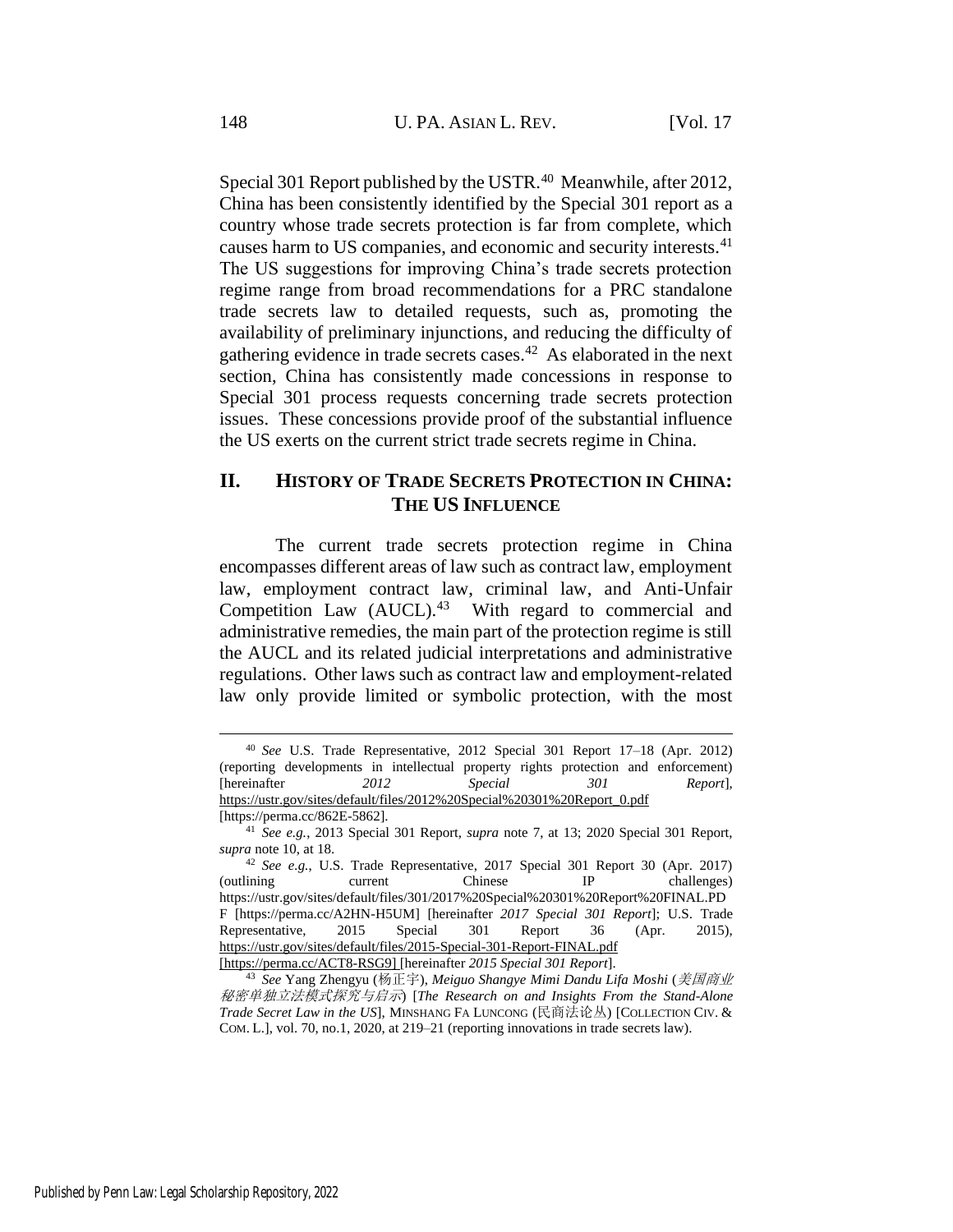substantial protection still being provided in the AUCL.<sup>44</sup> This article only discusses the main parts of the protection regime, rather than all of it. The historical development of this trade secrets protection regime can be divided into four phases. The development phase before 1993 was a period when China was exploring how to protect "trade secrets" without substantial outside influence. However, as discussed below, the "trade secrets" protection then was very different from that after this period because, at that time, "trade secrets" were protected through contractual obligations. The doctrines in contract law were mainly relied upon to provide limited protection. Thus, the development of the current protection regime mainly started in 1993. Every development phase after 1993 (including 1993) was substantially affected by US influence. As elaborated in subsequent parts, this article argues, through historical analysis, that each time the US triggered further enhancements of trade secrets' legislative protection in China, and even, in substance, stipulated which stricter rules China should add to the regime. China bowed to the pressure, nearly every time after 1993.

## *A. Pre-1993*

No historical material before the enactment of AUCL in 1993 shows that China's development of a "trade secrets" protection regime at the time was affected by the US. We can thus attribute the development of the law in that period to China's local needs. The trade secrets protection can be traced back to 1985 when the PRC State Council enacted the Regulations on the Administration of Technology Acquisition Contracts (Hereinafter the 1985 Regulation). In article 7, the regulation required contracting parties to undertake the duty of confidentiality, if agreed in a contract, for any undisclosed secrets.<sup>45</sup> In other words, the validity of the confidentiality clause for trade secrets was recognized by this regulation, and contracting

<span id="page-11-0"></span><sup>44</sup> *Id*. at 220.

<sup>45</sup> Jishu Yinjin Hetong Guanli Tiaoli (技术引进合同管理条例) [Regulations on the Administration of Technology Acquisition Contracts] (promulgated by ST. COUNCIL, May 24, 1985, effective May 24, 1985), at art. 7, CLI.2.2416(EN) (Lawinfochina); Cui Wangwei (崔汪卫), *Yi Quanli Wei Zhongxin Goujian Wanshan de Shangye Mimi Falv Tixi* (以权利 为中心构建完善的商业秘密法律体系) [*Establish a More Perfect Legal System of Trade Secret Protections Through the Center of Rights*], HUANAN LIGONG DAXUE XUEBAO (SHEHUI KEXUE BAN) (华南理工大学学报(社会科学版)) [J. S. CHINA UNIV. TECH. (SOC. SCI. EDITION)], vol. 18, no. 2, 2016, at 58.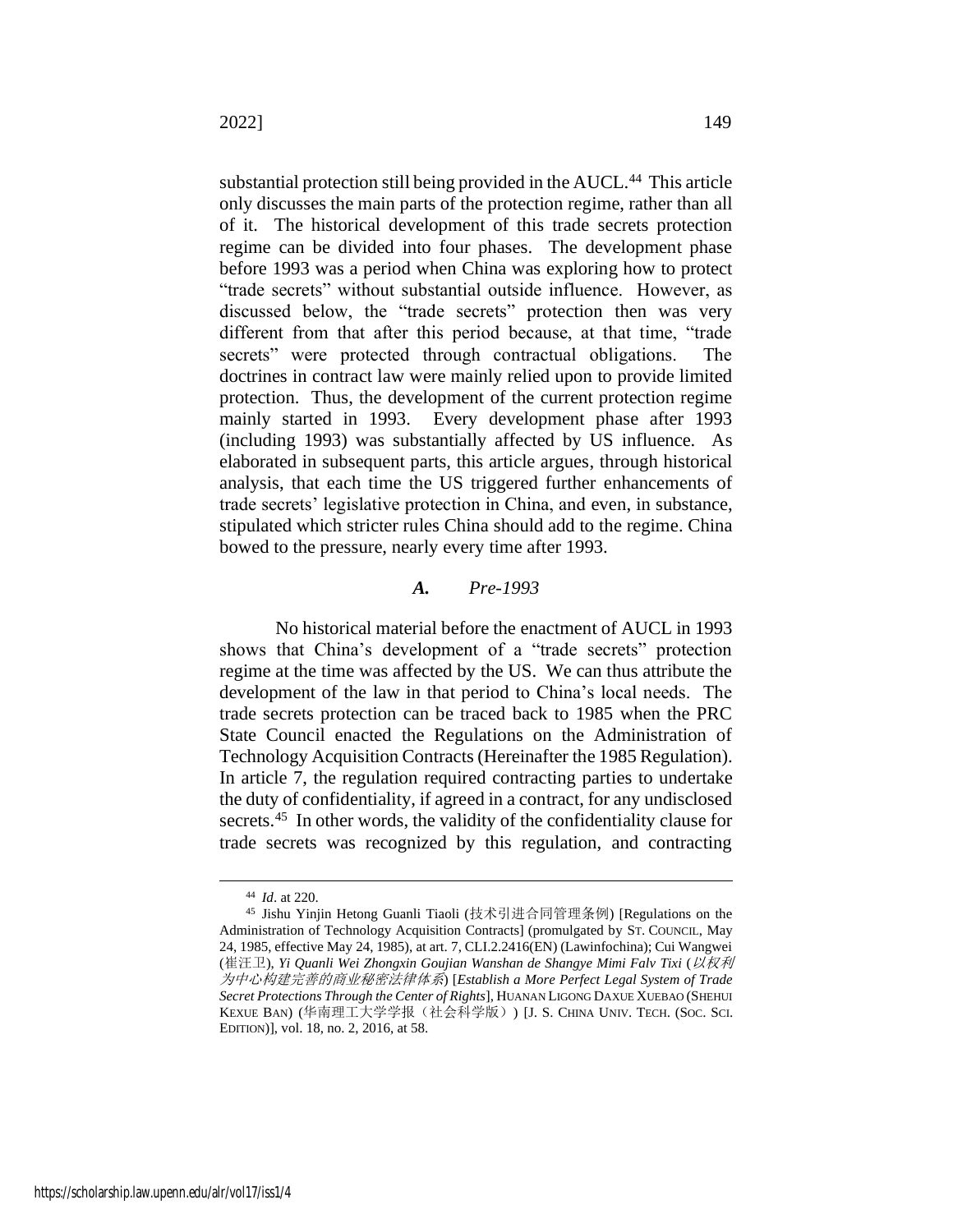parties were free to use contract clauses to protect their secrets. Thus, this regulation did not add more protections to trade secrets than normal contract law, as the applied protection was just respecting the contracting parties' autonomy within their specific contract.

<span id="page-12-0"></span>Apart from this regulation, some scholars argue that article 118 of the 1986 General Principles of Civil Law (Hereinafter 1986 GPCL) indirectly recognized trade secrets as a form of intangible property rights.<sup>46</sup> Article 118 said that copyright, patents, trademarks, rights of discovery, rights of inventions, or *any other technological achievements* are protected from infringement.<sup>47</sup> The phrase "other technological achievements" is argued as including trade secrets so that the 1986 GPCL actually provided the same level of protection for trade secrets as other intellectual property rights.<sup>48</sup> However, this argument is not correct. One of the legislators of the 1986 GPCL said that "other technological achievements" included the right of rationalization, the right to technological improvement, and the right to scientific and technological progress, without mentioning trade secrets.<sup>49</sup> The inclusion of trade secret provisions in the 1993 AUCL was meant to deal with the problem of lack of trade secrets protection in China before 1993.<sup>50</sup> Therefore, it is more reasonable to interpret "other technological achievements" in the 1986 GPCL as not including trade secrets.

The first time the phrase "trade secrets" was mentioned was in the 1991 Civil Procedure Law. Article 66 thereof required that any evidence concerning trade secrets should be kept secret.<sup>51</sup> Article 120 allowed parties to apply for closed hearings if the case involved trade secrets.<sup>52</sup> However, as we can see from these two provisions, both

<sup>46</sup> Cui, *supra* not[e 45,](#page-11-0) at 58.

<sup>47</sup> Minfa Tongze (民法通则) [General Principles of Civil Law], promulgated by Nat'l People's Cong., Apr. 12, 1986, effective Jan. 1, 1987), at art. 118, CLI.1.2780(EN) (Lawinfochina).

<sup>48</sup> *See* Cui, *supra* note [45,](#page-11-0) at 58; Zhou Peng (周澎), *Zhongmei Shangye Mimi Baohu Wenti Ji Duice Yanjiu* (中美商业秘密保护问题及对策研究) [*Research on the Trade Secret Protection in China & the US and on the Responsive Measures*], FAXUE ZAZHI (法学杂志) [L. MAG.], at 133 (comparing the methods of protecting trade secrets in the US and China, while the latter adopts the method of protecting through different laws).

<sup>49</sup> KONG,*supra* not[e 19,](#page-6-0) at 354.

<sup>50</sup> *Id.*

<sup>51</sup> Minshi Susong Fa (民事诉讼法) [Civil Procedure Law], promulgated by Nat'l People's Cong., Sept. 4, 1991, effective Sept. 4, 1991), at art. 66, CLI.1.5110 (EN) (Lawinfochina).

<sup>52</sup> *Id.* at art 120.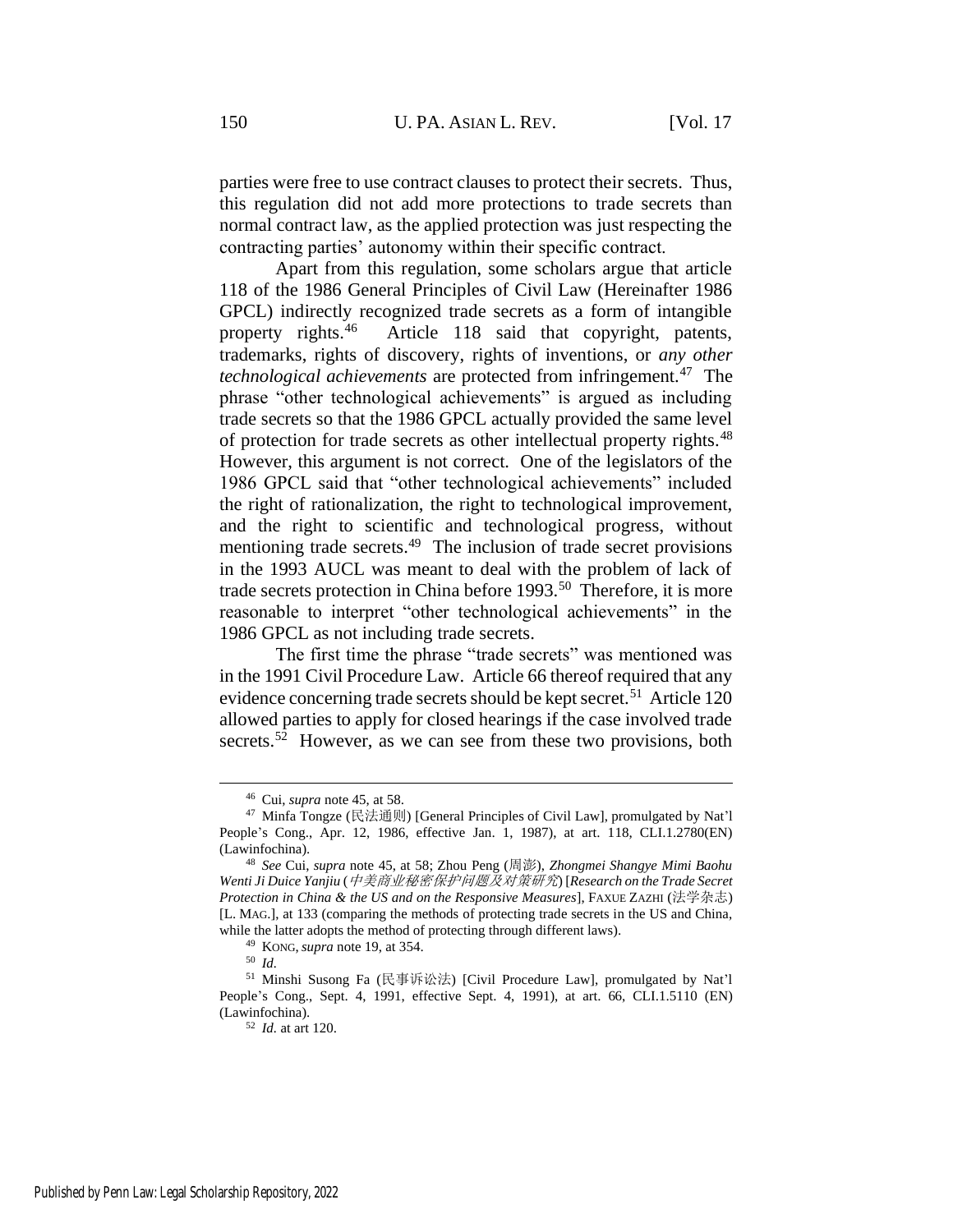were procedural rules, and neither provided any true protection for trade secrets in infringement cases. Accordingly, we can conclude that during this pre-1993 phase, the self-developed trade secrets protection regime did not provide any substantial or real protection for trade secrets in China in addition to contractual protection. Instead, information that fulfilled the requirements of trade secrets back then could only be protected through contract law. The development of a "true" trade secrets protection regime began with the 1993 AUCL.

# *B. 1993 to 2012*

In 1991, the Special 301 Report published by the USTR mentioned the trade secrets protection situation in China for the first time. In the report, China was identified as the priority foreign country because it did not offer adequate patent protection or copyright protection, and trademarks were granted to the first registrant, and "*trade secrets [were] not adequately protected in China*."<sup>53</sup> This was also the first time that China was classified as a priority foreign country by the Special 301 Report. Accordingly, an investigation into China's alleged inadequate protection of intellectual property was initiated by the USTR. $54$  The listing as a priority foreign country and the consequent investigation posed a significant threat to China at that time because China was in fear of potential trade sanctions from the US and also the US' negative stance on China's return to the  $WTO<sup>55</sup>$  All these factors triggered negotiations between China and the US; for example, two rounds of negotiations were held, in June 1991 in Beijing and in August 1991 in Washington.<sup>56</sup> After 6 rounds of negotiations, the US and China reached the 1992 China–US Memorandum of Understanding.<sup>57</sup> Vide article 4 of the Memorandum, the Chinese government promised to

<span id="page-13-0"></span><sup>53</sup> 1991 Special 301 Report, *supra* not[e 36,](#page-9-0) at 2 (*emphasis added*).

<sup>54</sup> Wayne M. Morrison, *Enforcing U.S. Trade Laws: Section 301 and China*, CONG. RSCH. SERV. (Jul. 23, 2018), https://www.hsdl.org/?view&did=813691 [https://perma.cc/W4W5-9555].

<sup>55</sup> *See* Ke, *supra* note [35](#page-9-1) , at 5; WU HAIMING (吴海民), DAGUO DE JIAOLIANG: ZHONGMEI ZHISHI CHANQUAN TANPAN SHILU 16–17 (大国的较量:中美知识产权谈判实录) [POWER CONTEST: THE RECORD OF US-CHINA NEGOTIATION ON INTELLECTUAL PROPERTY ISSUES] (2009).

<sup>56</sup> WU,*supra* not[e 55,](#page-13-0) at 38, 44.

<sup>57</sup> For details of 6 rounds of negotiations, see *id*. at 38–110.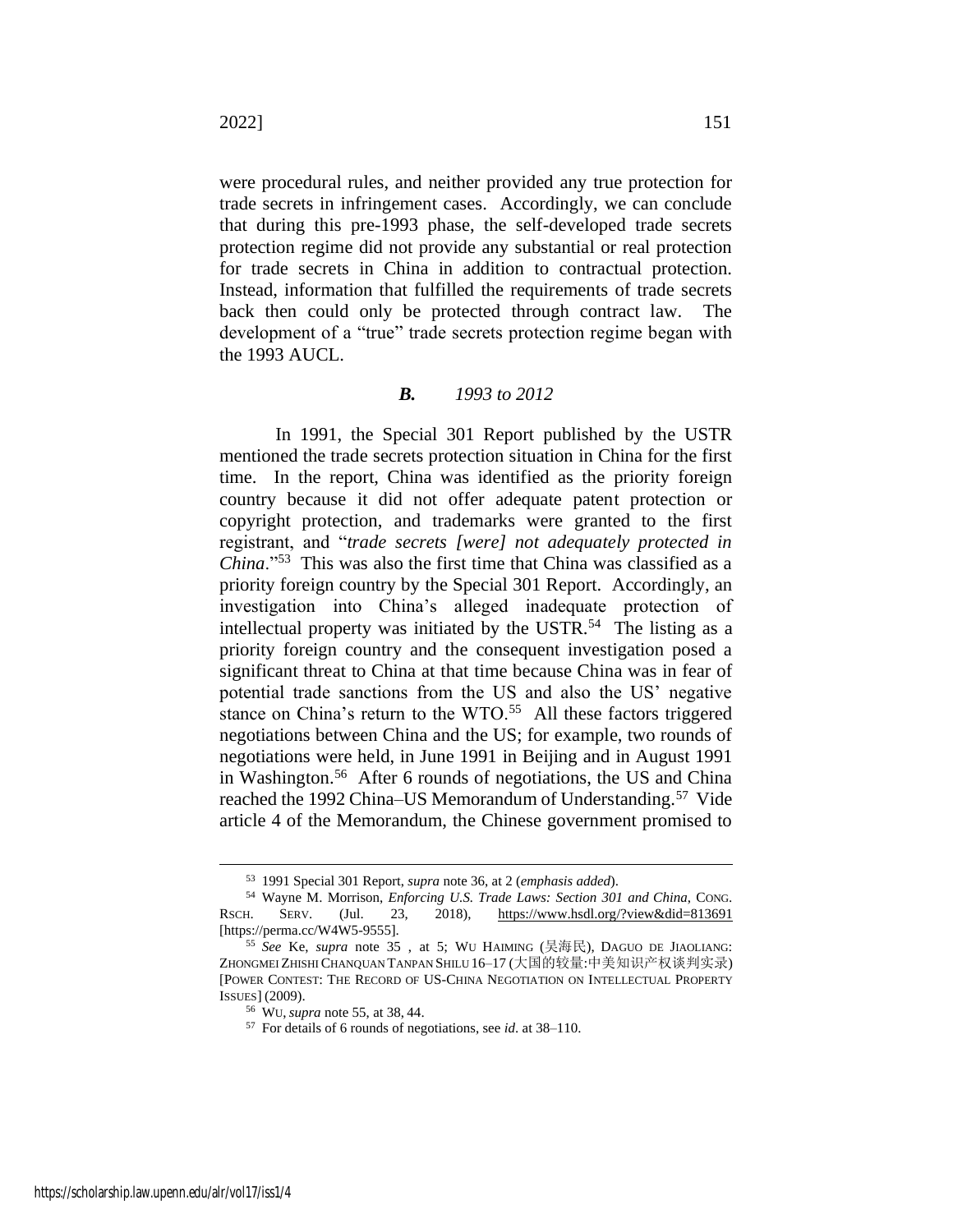provide trade secrets protection, which required China to prevent trade secrets' misappropriation, in accordance with article 10 bis of the Paris Convention for the Protection of Industrial Property.<sup>58</sup> It also obliged China to allow protection for trade secrets to continue so long as the conditions requiring such protection are met (indefinite period).<sup>59</sup> The deadlines by which the law providing such levels of protection were to be submitted to the legislative body (July 1, 1993) and enacted (January 1, 1994) were specified in this provision as well.<sup>60</sup> As we can infer from the wording of article 4, the required trade secrets protection in the Memorandum was not contractual protection but something more akin to other intellectual property protections.<sup>61</sup> This marks the beginning of the development of the current trade secrets protection regime in China.

The 1993 AUCL was thus drafted and promulgated under the pressure of the 1992 Memorandum. Trade secrets protection became one of the main planks of the 1993 AUCL. However, because of the tight legislative schedule, China had to transplant nearly wholly from other countries' laws or from institutional rules in designing the trade secrets protection regime.<sup>62</sup> The trade secrets protection regime in the 1993 AUCL, in particular, was derived substantially from article 39 of the TRIPS agreement.<sup>63</sup> According to article 10 of the 1993

<sup>58</sup> *See* 1992 Memorandum, *supra* note [36,](#page-9-0) at article 4 (reporting China's commitment to preventing trade secrets disclosure in a manner contrary to honest commercial practices).

<span id="page-14-1"></span><span id="page-14-0"></span><sup>59</sup> *Id.* <sup>60</sup> *Id.*

<sup>&</sup>lt;sup>61</sup> For example, article 4 required protections for trade secrets in the scenarios when third parties misappropriated trade secrets. Such protections are not available in contract law doctrines because of the principle of privity. *See id.*

<sup>62</sup> *See* Hou Yangkun (侯仰坤), *Lun Shangye Mimi Baohu de Lishi Juxianxing Ji Qi Yuanyin* (论商业秘密保护的历史局限性及其原因) [*Discussions on the Historic Limitations and Reasons of Current Trade Secret Protections*], ZHONGGUO MINSHANG FALV WANG (中国民商法律网) [CHINA CIV. & COM. L. WEBSITE], no. 11, 2006, at Part 2.2, http://old.civillaw.com.cn/article/default.asp?id=37292 [https://perma.cc/QJX2-CTGN]; Guanyu Zhonghua Renmin Gongheguo Fanbuzhengdang Jingzheng Fa (Caoan) de Shuoming (关于《中华人民共和国反不正当竞争法(草案)》的说明) [Notes on "The People's Republic of China Anti-Unfair Competition Law (Draft)"], ZHONGGUO RENDA WANG (中国人大网) [CHINA PEOPLE'S CONG.] (Jun. 22, 1993), at part 2, http://www.npc.gov.cn/wxzl/gongbao/2000-12/28/content\_5003002.htm

<sup>[</sup>https://perma.cc/H5B6-7Y9F] (mentioning that for drafting this law, the relevant authority collected and researched into many foreign legal materials and cases. It also sent representatives to the US and the South Korea for research purposes during the process of drafting this law).

<sup>63</sup> *See* He Ming (赫敏), *Zhongguo Shangye Mimi de Lifa, Bohu Kunjing Ji Duice* (中 国商业秘密的立法、保护困境及对策) [*The China's Trade Secrets Legislation, Difficulties, and Solutions*], MEIZHONG SHIBAO [美中时报] [SINO USTIMES] (Jun. 21, 2018),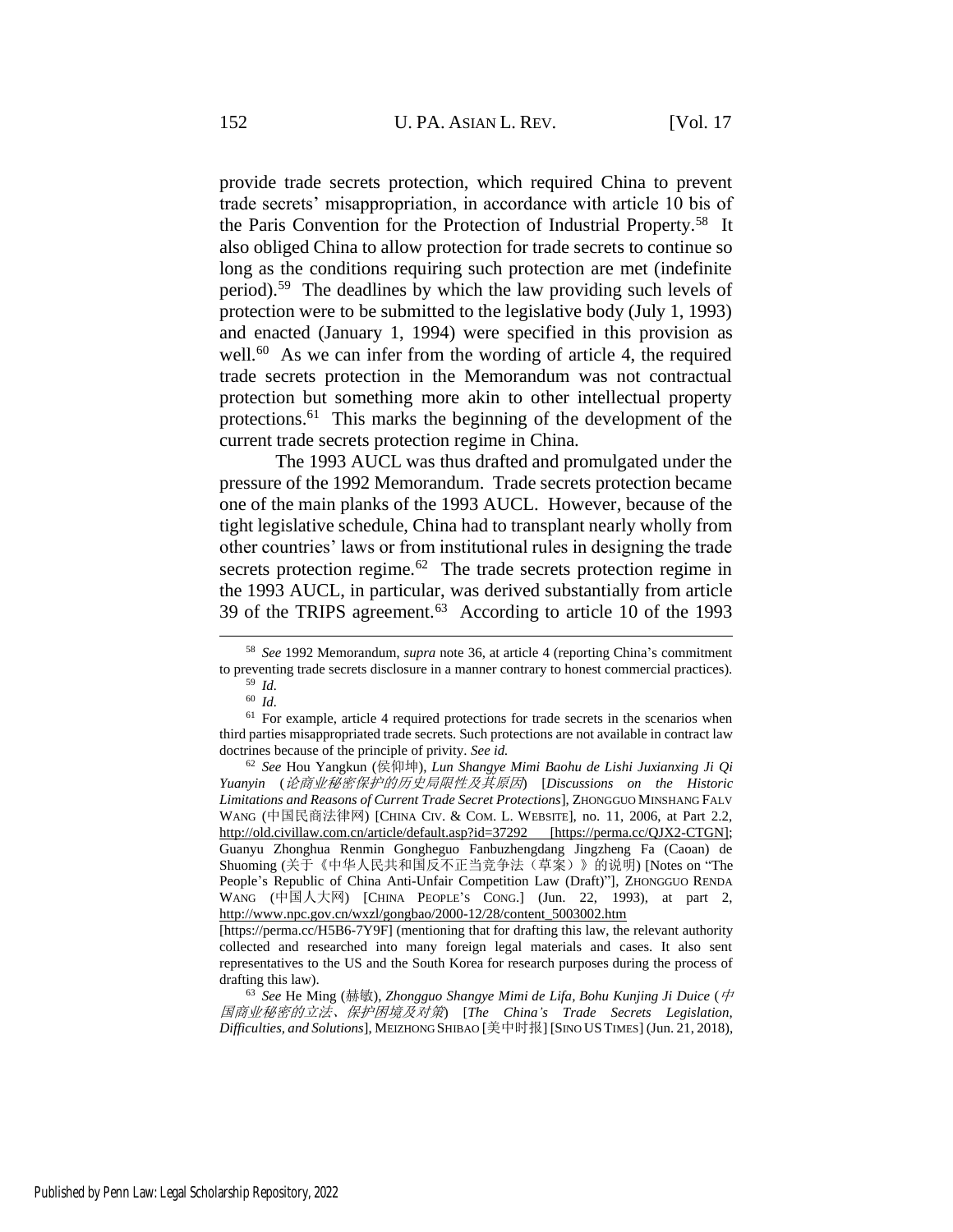<span id="page-15-0"></span>AUCL, trade secrets are considered technology or business information with commercial value and practical applicability, which were kept secret (unknown to the public) through confidential measures.<sup>64</sup> Most requirements for classification as trade secrets in the 1993 AUCL, except for the requirement of practical applicability, were similar to the requirements in article 39 of the TRIPS agreement.<sup>65</sup> Additionally, the 1993 AUCL provided a similar level of protection for trade secrets as TRIPS, whereby they both prevented trade secrets from being misappropriated, defined as being disclosed to, acquired by, or used by others (including third parties who know or ought to know of the misappropriation) in a manner contrary to honest commercial practices (i.e., breach of duty of confidence, theft, inducement).<sup>66</sup> One point to note, however, is that article 39 of TRIPS was also significantly influenced by the US. Firstly, the trade secrets protection was added to the TRIPS agreement mainly through the efforts of US negotiators, which were later supported by the European Community and other industrialized groups.<sup>67</sup> Secondly, because of the influence the US had in adding trade secrets protection to TRIPS, article 39 of TRIPS, to a great extent, incorporated principles from the Uniform Trade Secrets Act (UTSA).<sup>68</sup> The definition and requirements of trade secrets contained in the subsections (a) through (c) of Article 39(2) are modeled after the definition of 'trade secret' that is contained in the USTA."<sup>69</sup> The nonexclusive list of practices that are deemed as conduct contrary to

<span id="page-15-1"></span>http://sinoustimes.com/contents/323/25503.html [https://perma.cc/68UB-ZJT9]; Yuzhong (罗玉中) & Zhang Xiaojin (张晓津), *Trips Yu Wo Guo Shangye Mimi De Falv Baohu* (*Trips*与我国商业秘密的法律保护) [*Trips and the Legal Protection of Trade Secrets in China*], ZHONGWAI FAXUE (中外法学) [PEKING UNIV. L.J.], no.3, 1999, at 27.

<sup>64</sup> Fan Buzhengdang Jingzheng Fa (反不正当竞争法) [Anti-Unfair Competition Law], promulgated by Standing Comm. Nat'l People's Cong., Sept. 2, 1993, effective Dec. 1, 1993), art. 10, CLI.1.6359(EN) (Lawinfochina) [hereinafter *1993 AUCL*].

<sup>&</sup>lt;sup>65</sup> TRIPS Agreement, *supra* note [8,](#page-3-0) at art.  $39.2$  (a) – (c); The requirement of practical applicability limited the scope of trade secrets in China substantially and makes the trade secret protection in China not adequate as required in the TRIPs. Therefore, this requirement was abandoned in 2017.

<sup>66</sup> *See* 1993 AUCL, *supra* note [64,](#page-15-0) at art 10; TRIPS Agreement, *supra* note [8,](#page-3-0) at art. 39.2 and footnote 10; Luo & Zhang, *supra* not[e 63,](#page-14-0) at 27.

<sup>67</sup> *See* Sharon K. Sandeen, *The Limits of Trade Secret Law: Article 39 of the TRIPS Agreement and the Uniform Trade Secrets Act on which it is Based*, in THE LAW AND THEORY OF TRADE SECRECY 537, 537, 541, 552, 567 (2011). For a history of how article 39 was included and drafted into TRIPS, please see pages 541–552 of this chapter; *see also*, Hou, *supra* not[e 62,](#page-14-1) at part 2.1.

<sup>68</sup> Sandeen, *supra* note [67,](#page-15-1) at 552.

<sup>69</sup> *Id.* at 538.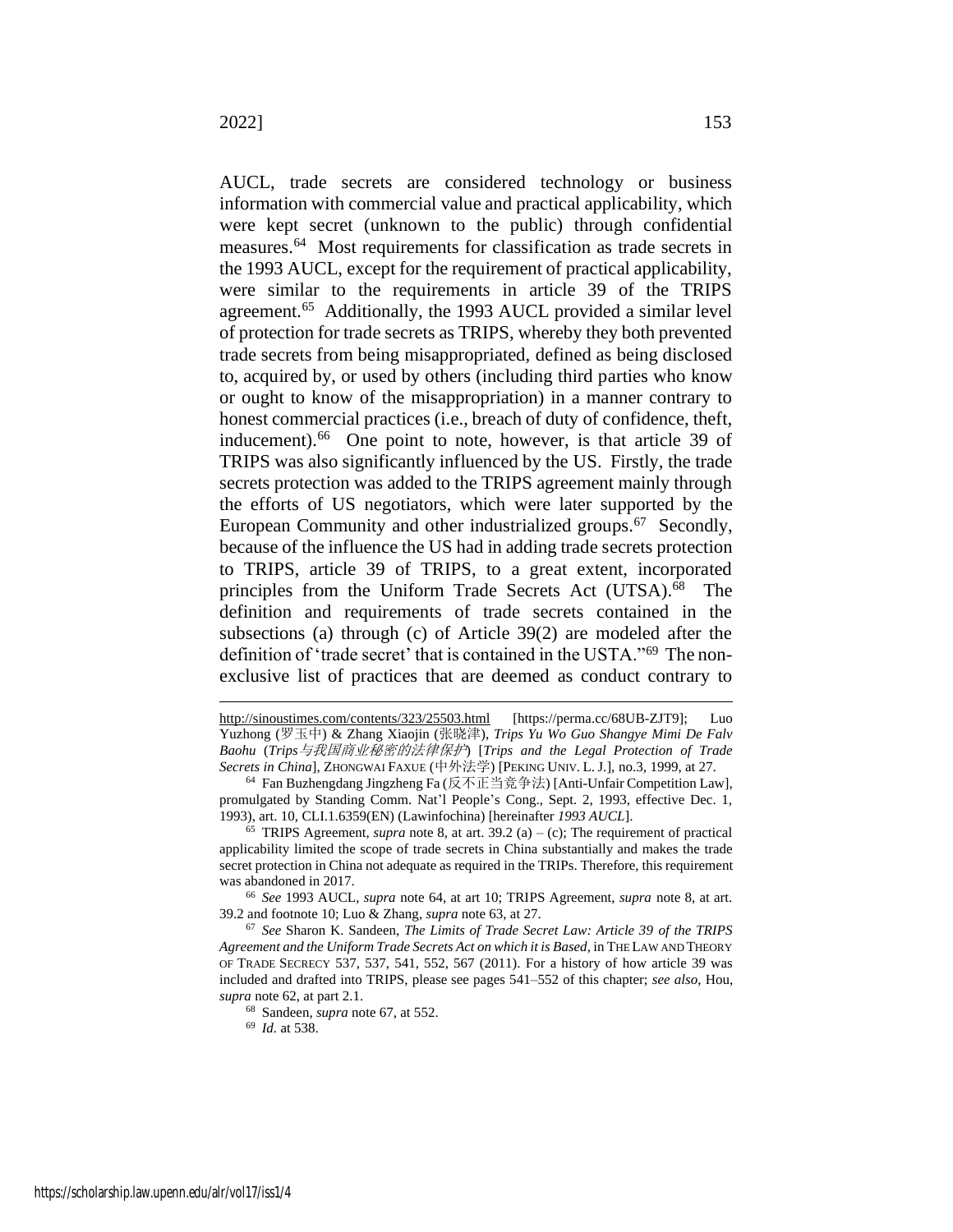honest business practices contained in footnote 10 of TRIPS is similar to the UTSA's definition of misappropriation.<sup>70</sup> However, because article 10 of the 1993 AUCL was significantly modeled on article 39 of TRIPS, not only was China's trade secrets protection regime established because of US pressure but substantial contents of the regime were also greatly influenced by US frameworks.

<span id="page-16-0"></span>After China established the trade secrets protection regime in the 1993 AUCL, the US did not pay attention to trade secrets issues in China anymore until 2012. This can be seen in the Special 301 Reports from 1992 to 2011, none of which mention any trade secrets issues with China.<sup>71</sup> During this period, China on its own began to add details to the trade secrets protection regime, without any longer substantially increasing the level of protection. In 1995, the first trade secrets related administrative regulation was promulgated by the State Administration of Industry & Commerce (hereinafter 1995 Administrative Regulation).<sup>72</sup> This administrative regulation was based on the 1993 AUCL and simply repeated the definition and requirements of trade secrets, and the non-exclusive list of misappropriation behaviors in the 1993 AUCL.<sup>73</sup> It also provided some examples of what is included in the technology and business information as defined in the 1993 ACUL,<sup>74</sup> which is similar to the broad inclusion of what is protected in international standards such as TRIPS and in other countries such as the  $US^{75}$  The only details this administrative regulation added to the protection regime were regarding how administrative remedies for trade secrets

<sup>70</sup> *Id.*

<sup>71</sup> The focus of the reports during this period was other IPRs such as IP enforcement, patents, copyright, and trademarks. *See e.g.,* U.S. Trade Representative, 2002 Special 301 Report (May 2002), [hereinafter *2002 Special 301 Report*], https://ustr.gov/archive/assets/Document\_Library/Reports\_Publications/2002/2002\_Special \_301\_Report/asset\_upload\_file628\_6354.pdf [https://perma.cc/SU67-XECS].

<sup>72</sup> Guojia Gongshang Xingzheng Guanli Ju Guanyu Jinzhi Qinfan Shangye Mimi Xingwei de Ruogan Guiding (国家工商行政管理局关于禁止侵犯商业秘密行为的若干 规定) [Several Provisions on Prohibiting Infringements upon Trade Secrets], promulgated by State Admin. Indus. Com., Nov. 23, 1995, effective Nov. 23, 1995; revised by State Admin. Indus. Com., Dec. 3, 1998, effective Dec. 3, 1998), CLI.4.23598(EN) (Lawinfochina) [hereinafter *1995 SPPI*]. Note the 1998 revision did not make significant changes to the 1995 version.

<sup>73</sup> *See id*. at art. 2 & art. 3.

<sup>74</sup> *See id*. at art. 2.

<sup>75</sup> *See* Cui Mingxia (崔明霞) & Peng Xuelong (彭学龙), *Shangye Mimi Falv Baohu Shiji Huigu* (商业秘密法律保护世纪回顾) [*The Century Reflections on Trade Secret Protections*], FAXUE LUNTAN (法学论坛) [LEGAL F.], no. 6, 2001, at 33.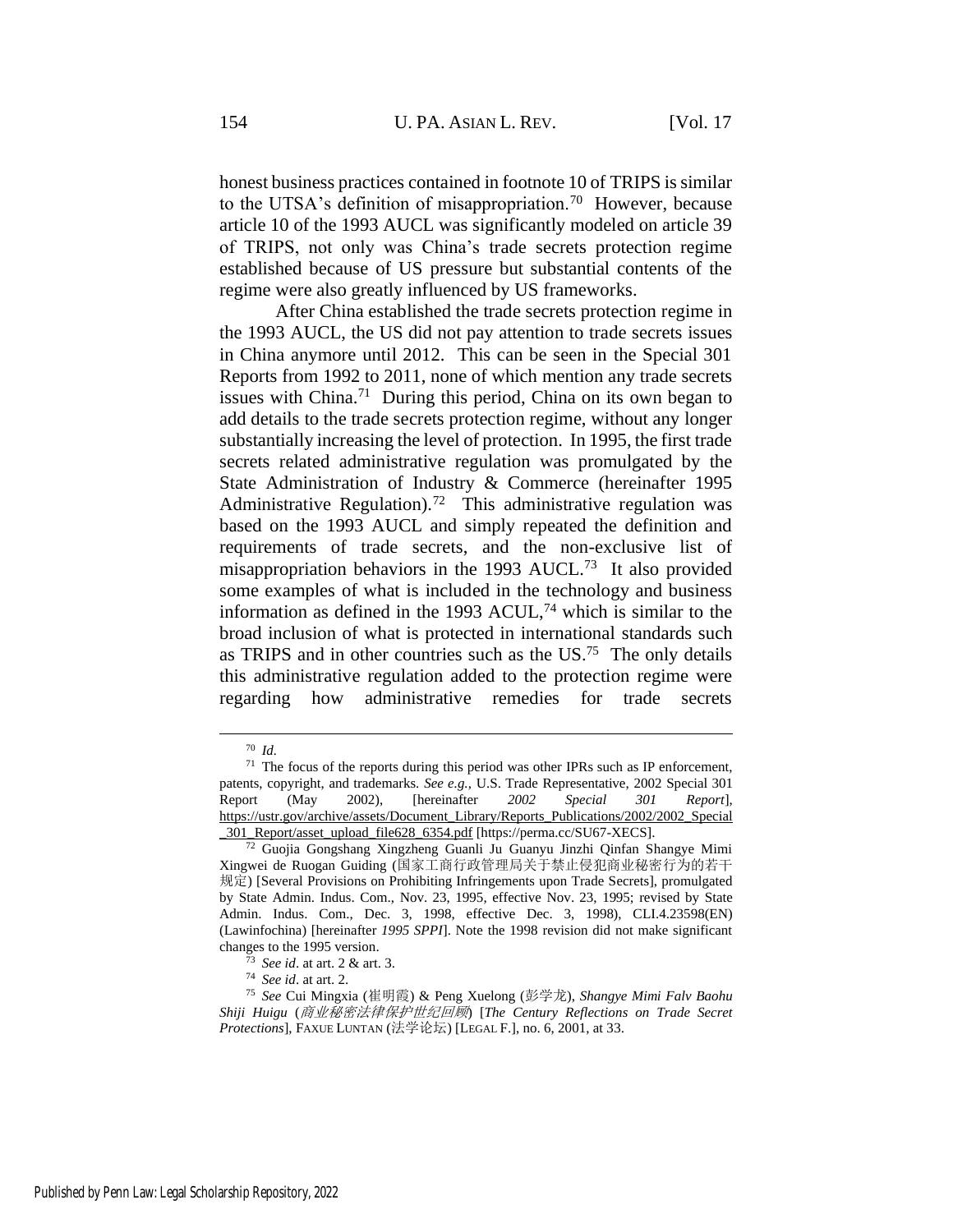misappropriation were granted to right holders.<sup>76</sup> Such details were based on the abstract provision (article 25) of administrative remedies for trade secrets in the 1993  $AUCL^{77}$  and were not meant to further increase the legislative protection level. Thus, this administrative regulation did not add any stricter rules to the regime to further increase the legislative level, as it simply added details to the existing regime without changing anything in substance.

<span id="page-17-0"></span>Another notable addition to the protection regime was the 2007 Judicial Interpretation of the 1993 AUCL.<sup>78</sup> This judicial interpretation also merely provided details for the trade secrets protection regime as framed in the 1993 AUCL, without adding stricter rules. For example, article 9 of the interpretation added a definition of the "unknown to the public" requirement to the 1993 AUCL and listed six circumstances when information can be deemed as "unknown to the public."<sup>79</sup> Meanwhile, article 10 of the interpretation defined the "commercial value" and "practical applicability" requirements in the  $1993 \text{ AUCL}$ ,  $80 \text{ while article } 11$ defined the "reasonable measures" requirement and listed seven typical measures that can satisfy the requirement.<sup>81</sup> These betterclarified definitions did not add any stricter rules or change any doctrines. It is interesting to note that these expanded more or less transplanted the definitions from the US. For instance, the definition of the "unknown to public" requirement in the interpretation is the same as the definition of secrecy in section 1 (4) of the UTSA ("not being generally known" and "not being readily ascertainable").<sup>82</sup> While not providing additional stricter protections, the 2007 Judicial Interpretation, however, added a limitation to the protection regime

<sup>76</sup> *See* 1995 SPPI, *supra* not[e 72,](#page-16-0) at art. 4–9.

<sup>77</sup> *See* 1993 AUCL, *supra* note [64,](#page-15-0) at art. 25.

<sup>78</sup> Zuigao Renmin Fayuan Guanyu Shenli Buzhengdang Jingzheng Minshi Anjian Yingyong Falv Ruogan Wenti de Jieshi, Fashi [2007] Er Hao (最高人民法院关于审理不 正当竞争民事案件应用法律若干问题的解释, 法释 [2007] 2号) [Interpretation of the Supreme People's Court on Some Issues Concerning the Application of Law in the Trial of Civil Cases Involving Unfair Competition, Judicial Interpretation No. 2 [2007]], promulgated by Sup. People's Ct., Jan. 12, 2007, effective Feb. 1, 2007), CLI.3.83311(EN) (Lawinfochina) [hereinafter *2007 Judicial Interpretation*].

<sup>79</sup> *See id.* at art. 9. An interesting point to note is that the definition of "unknown to public" requirement in the interpretation is the same as the definition of secrecy in the section 1 (4) of the UTSA ("generally known" and "readily ascertainable").

<sup>80</sup> *See id.* at art. 10.

<sup>81</sup> *See id.* at art. 11.

<sup>82</sup> *See* UTSA, *supra* not[e 18,](#page-6-1) § 1 (4).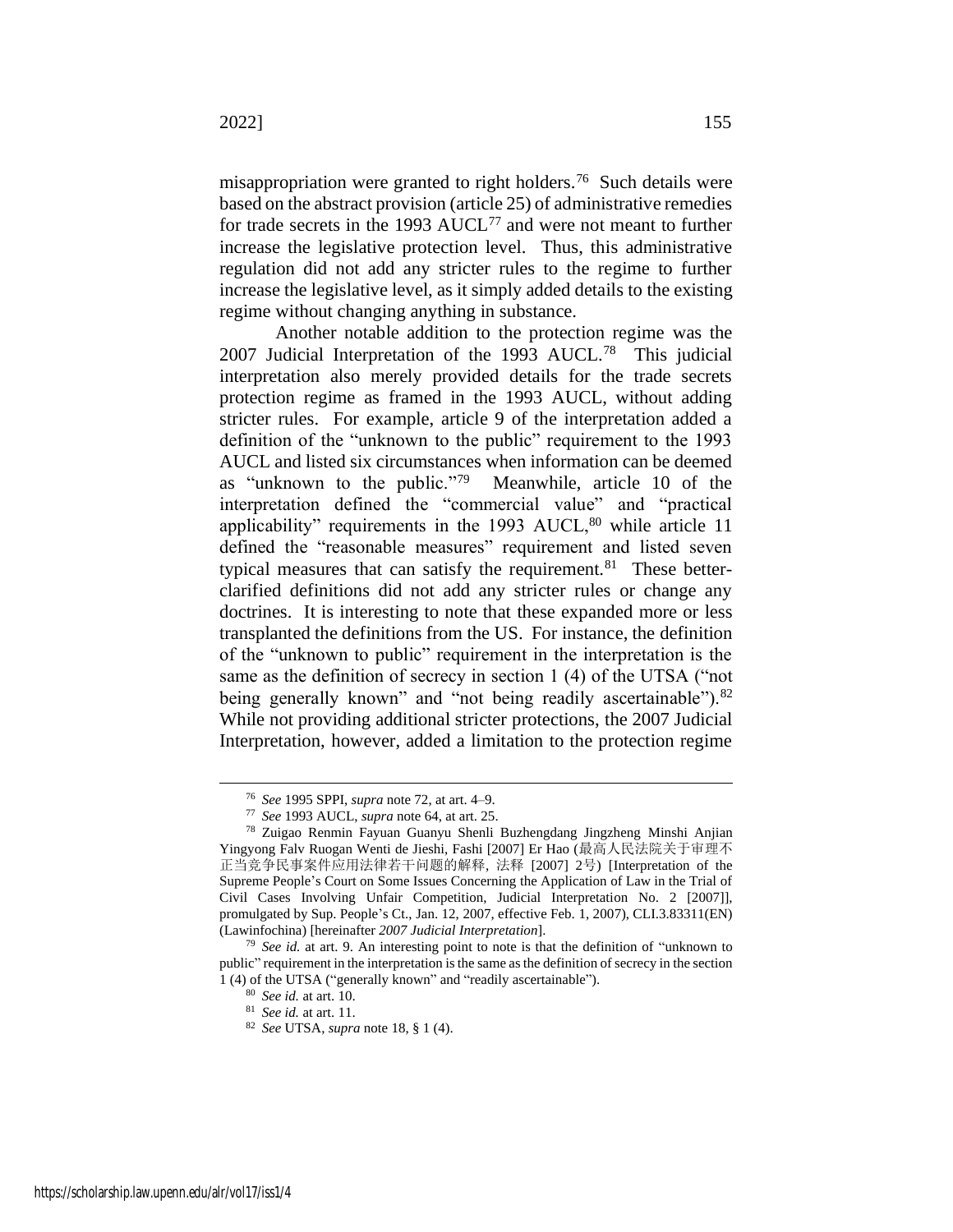in the 1993 AUCL. Article 12 considered independent development and reverse engineering as non-infringing conduct, which reflected the common defenses put forward by defendants in local cases.<sup>83</sup> This limitation is widely accepted in other countries as well $^{84}$  and is arguably rooted in article 39 of TRIPS.<sup>85</sup> In this sense, not only did the 2007 Judicial Interpretation not add any stricter rules to the regime, but it even put a limitation on the protection, based on internationally accepted standards.

To summarize, during this development phase, the trade secrets protection regime was enhanced from mere contractual protection to property-like protection in the 1993 AUCL, mainly because of the US influence rather than due to local industry's needs or local academic support. The substantial framework for trade secrets protection in the 1993 AUCL was also hugely affected by the US. The 1995 Administrative Regulation and 2007 Judicial Interpretation, though promulgated without explicit US pressure, did not increase the legislative protection level any further, but mainly added some details to the regime to help with the enforcement. The perceived enhancement of the legislative protection level of trade secrets during this phase is mainly attributable to the US influence.

#### *C. 2012 to 2017*

Starting in 2012, trade secrets protection issues in China have been consistently addressed in the Special 301 reports, perhaps because of the US' increasing awareness of trade secrets' importance for US companies and the US economy.<sup>86</sup> Apart from the Special 301 Reports, China and the US also increased their bilateral exchanges on trade secret issues in the  $24<sup>th</sup>$  to  $27<sup>th</sup>$  U.S.-China Joint Commission on Commerce and Trade  $(JCCT)$ ,  $87$  during which China

<sup>83</sup> *See* 2007 Judicial Interpretation, *supra* note [78,](#page-17-0) at art. 12; Jiang Zhipei (蒋志培) et al., *Guanyu Shenli Buzhengdang Jingzheng Minshi Anjian Yingyong Falv Ruogan Wenti de Jieshi de Lijie yu Shiyong* (《关于审理不正当竞争民事案件应用法律若干问题的解释》 的理解与适用) [*The Understanding and Application of the 2007 Judicial Interpretation on Anti-Unfair Competition Law*], FALV SHIYONG (LEGAL APPLICATION), no. 3, 2007, at 27.

<sup>84</sup> *See, e.g.*, UTSA, *supra* not[e 18,](#page-6-1) comment of § 1.

<sup>85</sup> *See* Sandeen, *supra* not[e 67,](#page-15-1) at 560–61.

<sup>86</sup> *See, e.g.*, 2013 Special 301 Report, *supra* note [7,](#page-3-1) at 13–14.

<sup>87</sup> The U.S.-China Joint Commission on Commerce and Trade (JCCT), established in 1983, is the main forum for addressing bilateral trade matters and promoting commercial opportunities between the United States and China. The JCCT also includes 16 active working groups covering a wide variety of issues and industries including, intellectual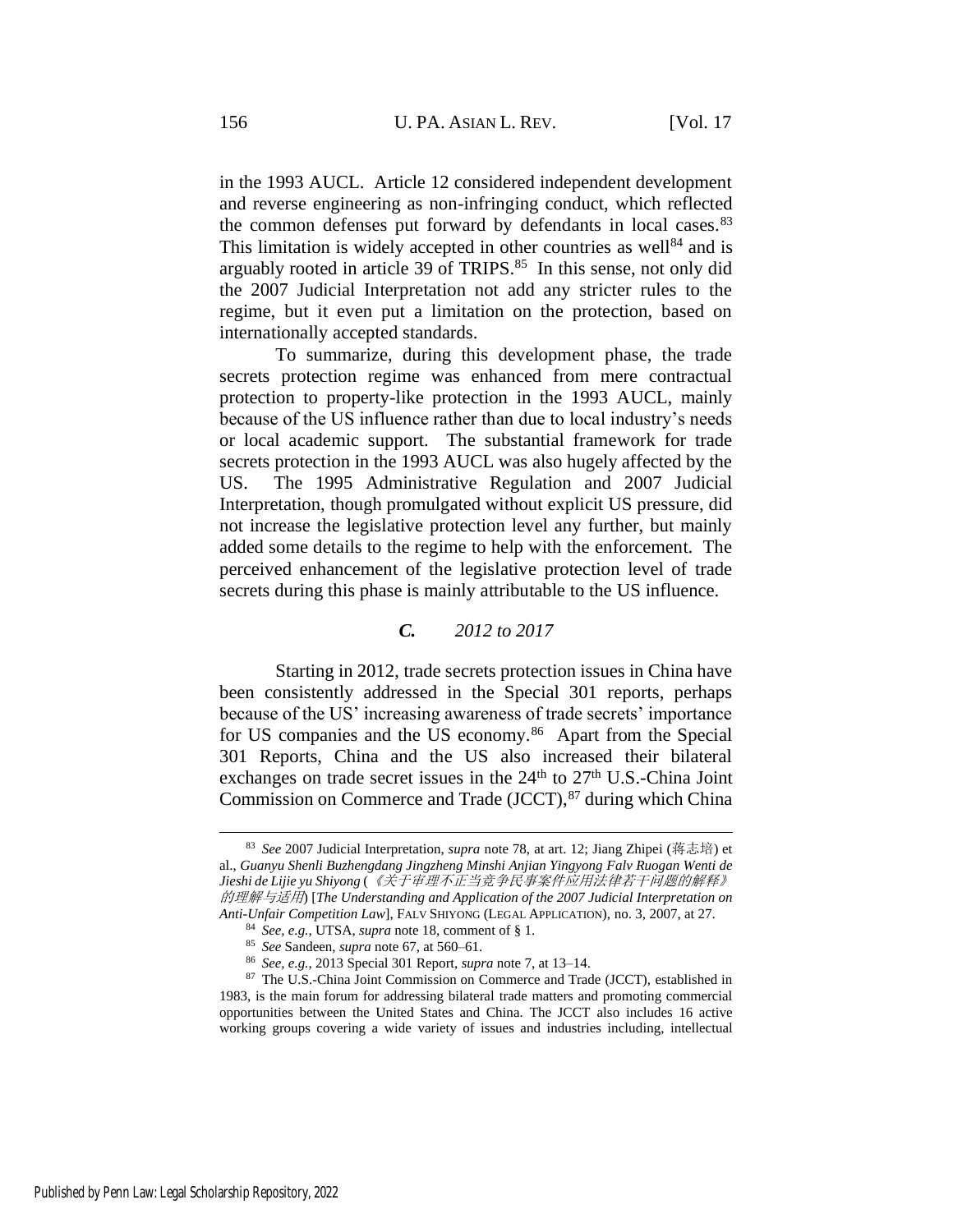<span id="page-19-1"></span>made many commitments to enhance the country's trade secrets protection regime.<sup>88</sup> Such pressures from the Special 301 process and the commitments made in the JCCT triggered China's further enhancements of trade secrets protection in the legislation.

<span id="page-19-0"></span>The Special 301 Reports from 2012 to 2017 identified various deficiencies in China's 1993 AUCL with regard to trade secrets protection, and urged China to revise its AUCL to provide more adequate protection for trade secrets.<sup>89</sup> The 2016 and 2017 Special 301 Reports further urged China to consider a standalone trade secrets law, despite the fact that China had put much effort into reforming the 1993 AUCL then.<sup>90</sup> Specific problems of the trade secrets protection regime in the 1993 AUCL identified by these reports included limiting the scope of trade secrets by requiring information to have practical applicability, <sup>91</sup> limiting the law's application

<sup>90</sup> *See* 2017 Special 301 Report, *supra* not[e 42,](#page-10-0) at 30 ("to date, China has not signaled an intention to develop the standalone legislation that would best remedy concerns"); 2016 Special 301 Report, *supra* not[e 30,](#page-8-0) at 30 ("The United States urges China to consider drafting a stand-alone trade secrets law, which would provide an opportunity to address a broader range of concerns than possible as part of a reform to the AUCL.")

<sup>91</sup> *See, e.g.*, 2014 Special 301 Report, *supra* not[e 89,](#page-19-0) at 32–33; 2015 Special 301 Report, *supra* not[e 42,](#page-10-0) at 36.

property, environment, information industry, pharmaceutical and medical devices, statistics, commercial law, and trade and investment, among others. *See Trade Policy Initiatives: U.S.– China Joint Commission on Commerce and Trade (JCCT)*, Export.gov (Nov. 20, 2015), https://2016.export.gov/china/doingbizinchina/tradepolicydialog/eg\_cn\_026540.asp [https://perma.cc/Y6KV-F7JS].

<sup>88</sup> *See, e.g.*, *24th U.S.–China Joint Commission on Commerce and Trade Fact Sheet*, USTR (Dec. 20, 2013), https://ustr.gov/index.php/about-us/policy-offices/press-office/factsheets/2013/December/JCCT-outcomes [https://perma.cc/7A28-58UH] (hereinafter *24th JCCT Fact Sheet*); *U.S.-China Joint Fact Sheet on the 25th U.S.-China Joint Commission on Commerce and Trade,* USTR (Dec. 30, 2014), https://ustr.gov/about-us/policyoffices/press-office/fact-sheets/2014/december/us-china-joint-fact-sheet-25th-us [https://perma.cc/M6Y9-WDDX] [hereinafter *25th JCCT Fact Sheet*].

<sup>89</sup> *See* 2013 Special 301 Report, *supra* not[e 7,](#page-3-1) at 31–33 ("Enforcement obstacles include various deficiencies in China's Anti Unfair Competition Law"); U.S. Trade Representative, 2014 Special 301 Report 31-32 (May 2013), https://ustr.gov/sites/default/files/USTR%202014%20Special%20301%20Report%20to%2 0Congress%20FINAL.pdf [https://perma.cc/4X87-NDYZ] [hereinafter *2014 Special 301 Report*] ("Amendment of the Anti-Unfair Competition Law (AUCL), unrevised since first entering into force in 1993, is proceeding at a slower pace . . . the United States notes the need to move forward expeditiously with remaining revisions to its IP related laws, and underscores the urgent need to update and amend the AUCL and related trade secret laws, regulations, and judicial interpretations, including provisions regarding the protection and enforcement of trade secrets."); 2015 Special 301 Report, *supra* not[e 42,](#page-10-0) at 32 ("The United States underscores the urgent need to update and amend the AUCL and related trade secret laws, regulations, and judicial interpretations.")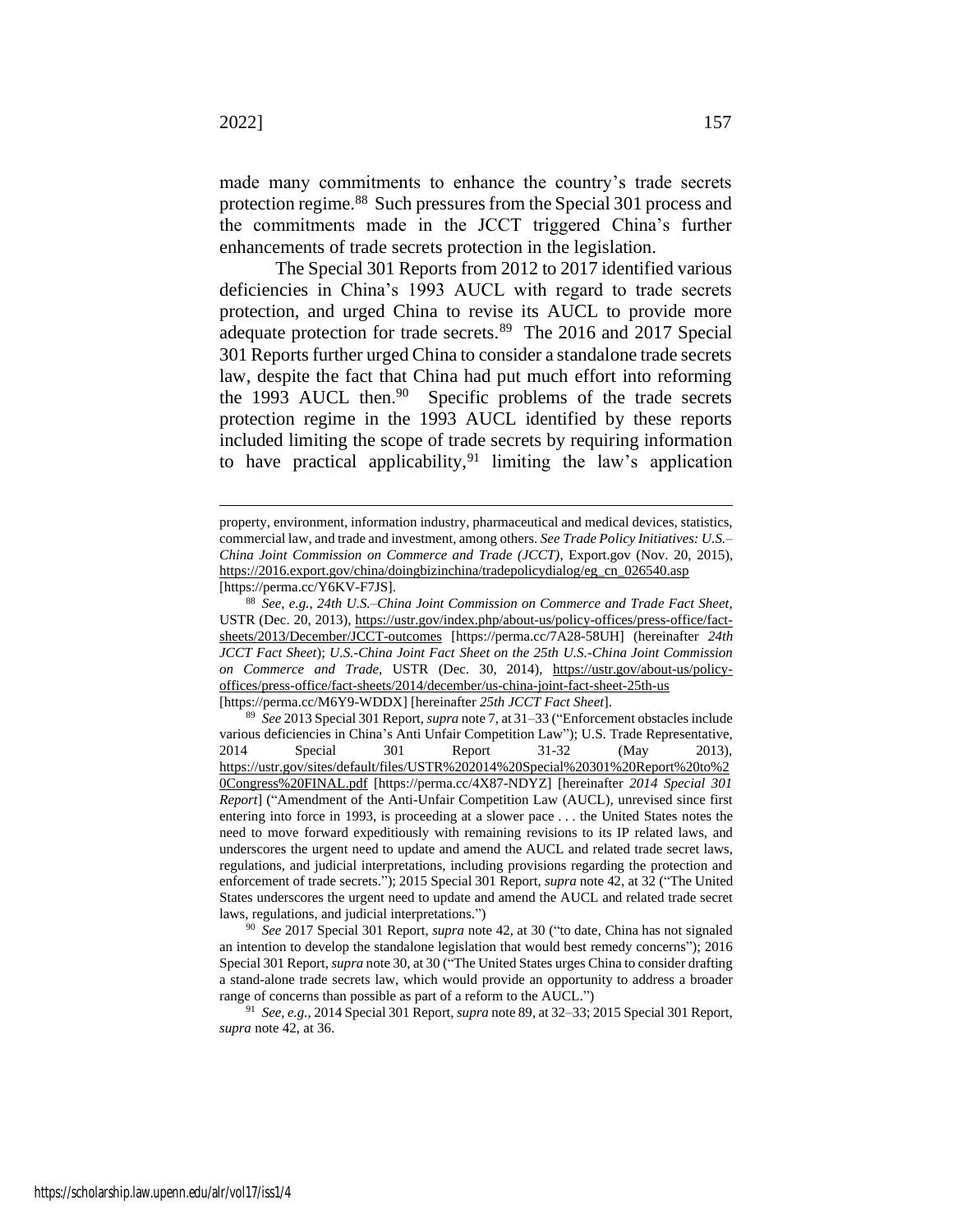because AUCL appeared to apply primarily to commercial undertakings (business operators) rather than individual actors,  $92 \text{ low}$ damage awards for trade secret holders in infringement cases, <sup>93</sup> and lack of preliminary injunctions in trade secrets cases.<sup>94</sup> Perhaps because of these Special 301 reports, China committed to providing a stronger trade secrets protection regime in several bilateral exchanges with the US through the JCCT.<sup>95</sup> The commitments made by China included clarifying rules on preliminary injunctions or evidence preservation,<sup>96</sup> confirming that trade secrets in practice may be misappropriated by individual actors such as employees who are not commercial undertakings,  $97$  and agreeing to strengthen the protection of trade secrets in government proceedings.<sup>98</sup>

<span id="page-20-3"></span><span id="page-20-1"></span><span id="page-20-0"></span>The pressures from the Special 301 Reports and China's commitments in JCCT gave rise to the amendments to the trade secrets provisions in the 1993 AUCL. The 1993 AUCL was, accordingly, revised on November 4, 2017, and came into effect on January 1, 2018 (hereinafter 2017 AUCL).<sup>99</sup> There were four notable amendments to the trade secrets protection regime in the 2017 AUCL. First, the practical applicability requirement was deleted from article 9 of the 2017 AUCL, which extended the scope of the information protected by trade secrets and was consistent with TRIPS' requirements regarding trade secrets.<sup>100</sup> Second, the 2017 AUCL

<sup>92</sup> *See, e.g.*, 2014 Special 301 Report, *supra* not[e 89,](#page-19-0) at 32–33; 2015 Special 301 Report, *supra* not[e 42,](#page-10-0) at 36.

<span id="page-20-2"></span><sup>93</sup> *See, e.g.*, 2016 Special 301 Report, *supra* note [30,](#page-8-0) at 30.

<sup>94</sup> *See, e.g.*, *id.*; 2017 Special 301 Report, *supra* note [42,](#page-10-0) at 30.

<sup>95</sup> *See, e.g.*, 24th JCCT Fact Sheet, *supra* note [88;](#page-19-1) 25th JCCT Fact Sheet, *supra* note [88.](#page-19-1)

<sup>96</sup> *See* U.S.-China Joint Fact Sheet on the 26th U.S.-China Joint Commission on Commerce and Trade, USTR (Dec. 21, 2015), https://ustr.gov/about-us/policy-offices/pressoffice/fact-sheets/2015/December/US-China-Joint-Fact-Sheet-26th-JCCT

<sup>[</sup>https://perma.cc/GQ2F-VACN] [hereinafter *26th JCCT Fact Sheet*]; U.S.-China Joint Fact Sheet on the 27th U.S.-China Joint Commission on Commerce and Trade, USTR (Jan. 9, 2017), https://ustr.gov/about-us/policy-offices/press-office/fact-sheets/2017/january/uschina-joint-fact-sheet-27th-us [https://perma.cc/7D5S-VDDK] [hereinafter *27th JCCT Fact Sheet*].

<sup>97</sup> *See* 27th JCCT Fact Sheet, *supra* not[e 96.](#page-20-0)

<sup>98</sup> *See* 25th JCCT Fact Sheet, *supra* not[e 88.](#page-19-1)

<sup>99</sup> Fan Buzhengdang Jingzheng Fa (反不正当竞争法) [Anti-Unfair Competition Law], (promulgated by Standing Comm. Nat'l People's Cong., Sept. 2, 1993, effective Dec. 1, 1993; revised by Standing Comm. Nat'l People's Cong., Nov. 4, 2017, effective Jan. 1, 2018), CLI.1.304262(EN) (Lawinfochina) [hereinafter *2017 AUCL*].

<sup>100</sup> *See id.* at art. 9; King & Wood Mallesons, *Amendment to China's Anti-Unfair Competition Law*, CHINA L. INSIGHT, at Part 6 (Nov. 14, 2017),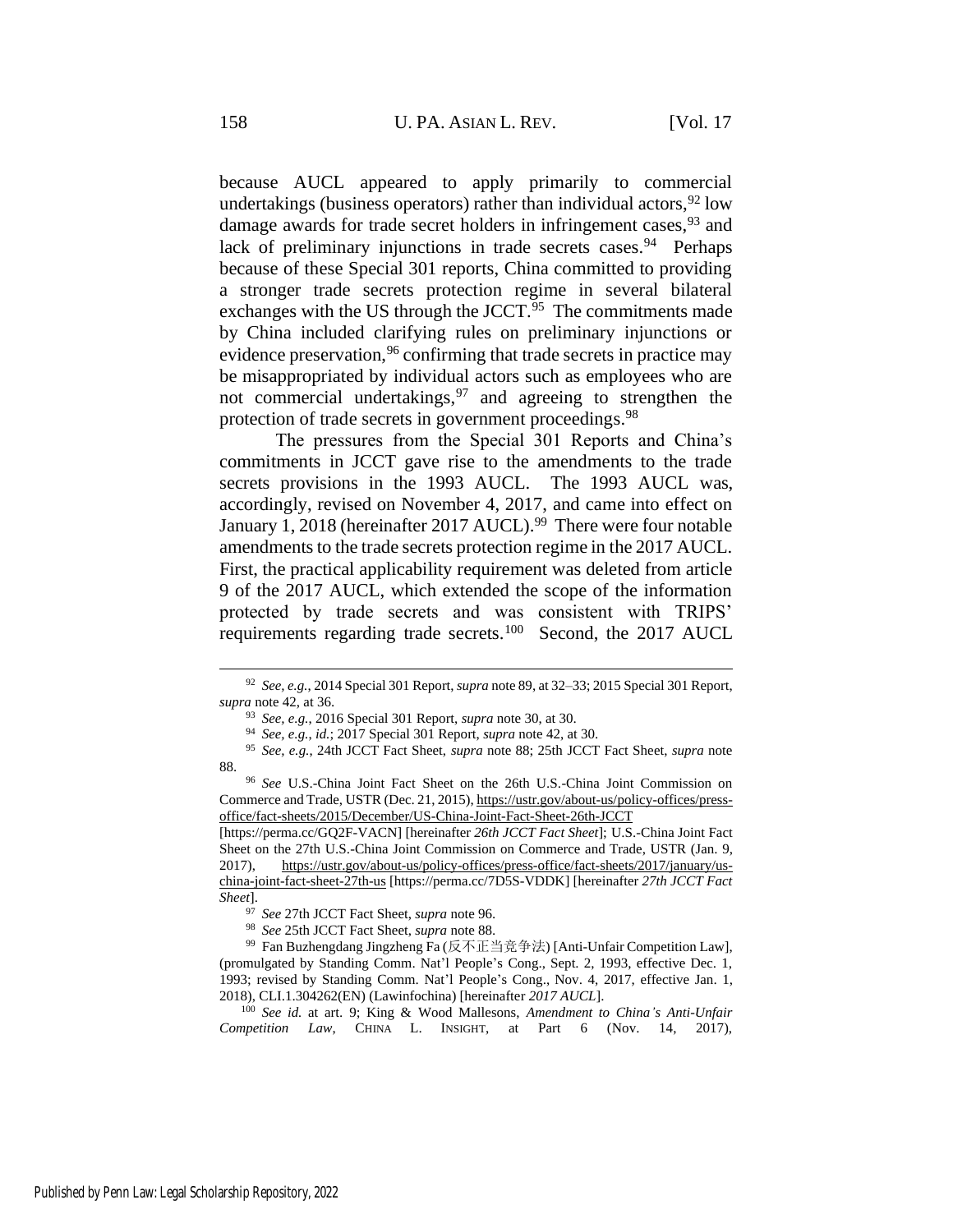<span id="page-21-0"></span>increased the damage awarded to trade secrets holders, in that article 17 raised the cap on statutory damage from RMB 1 million to RMB 3 million. $101$  Such statutory damage is awarded at the court's discretion when the actual losses sustained by the right holders or the gains obtained by the infringer are difficult to determine.<sup>102</sup> Third, satisfying the commitments made in JCCT, the 2017 AUCL specifically added article 15 to impose a confidentiality duty on government officials, requiring them to keep confidential any trade secrets divulged in administrative proceedings.<sup>103</sup> Fourth, article 9 added that if third parties know or should have known of the misappropriation by *an employee or a former employee* or any other entity or individual, they may be deemed as infringing trade secrets if they still acquire, disclose, use, or allow others to use the trade secrets.<sup>104</sup> The emphasis on "an employee or a former employee" in article 9 can be construed as partly responding to the criticism that the AUCL only applies to "business operators" rather than individuals. However, this emphasis did not fully clarify the question of whether the AUCL could apply to individuals. In sum, we can see that the first three changes of trade secrets protection in the 2017 AUCL were either in response to US criticism in the Special 301 Reports or meeting the commitments made by China in its bilateral exchanges with the US. In other words, China added all these stricter rules into its regime under US influence to further enhance the legislative protection level. While the last change in the 2017 AUCL did not explicitly respond to US criticism, it also did not enhance the

protection level. This change was arguably just to emphasize the importance of dealing with a certain type of case, by making it explicit in the legislation, wherein third parties acquired trade secrets from employees. We can say that this change gave more clarity to

https://www.chinalawinsight.com/2017/11/articles/intellectual-property/amendment-tochinas-anti-unfair-competition-law [https://perma.cc/Y8RC-DBS6].

<sup>101</sup> *See id.* at art. 17 ¶ 4; Ruixun Ran, et al., *Trade Secret Law In China: 3 Highlights From 2017,* LAW 360, 1, 2 (Jan. 26, 2018), https://www.cov.com/- /media/files/corporate/publications/2018/01/trade\_secret\_law\_in\_china\_3\_highlights\_from \_2017.pdf [https://perma.cc/8AV7-DA62].

<sup>102</sup> *See* Ran et al., *supra* not[e 101,](#page-21-0) at 2.

<sup>103</sup> *See* 2017 AUCL*, supra* note [99,](#page-20-1) at art. 15.

<sup>104</sup> *See* 2017 AUCL*, supra* note [99,](#page-20-1) at art. 9 ("Where a third party knows or should have known that *an employee or a former employee* of the right holder of a trade secret or any other entity or individual has committed an illegal act as specified in the preceding paragraph but still acquires, discloses, uses, or allows another person to use the trade secrets, the third party shall be deemed to have infringed the trade secret." (*emphasis added*)).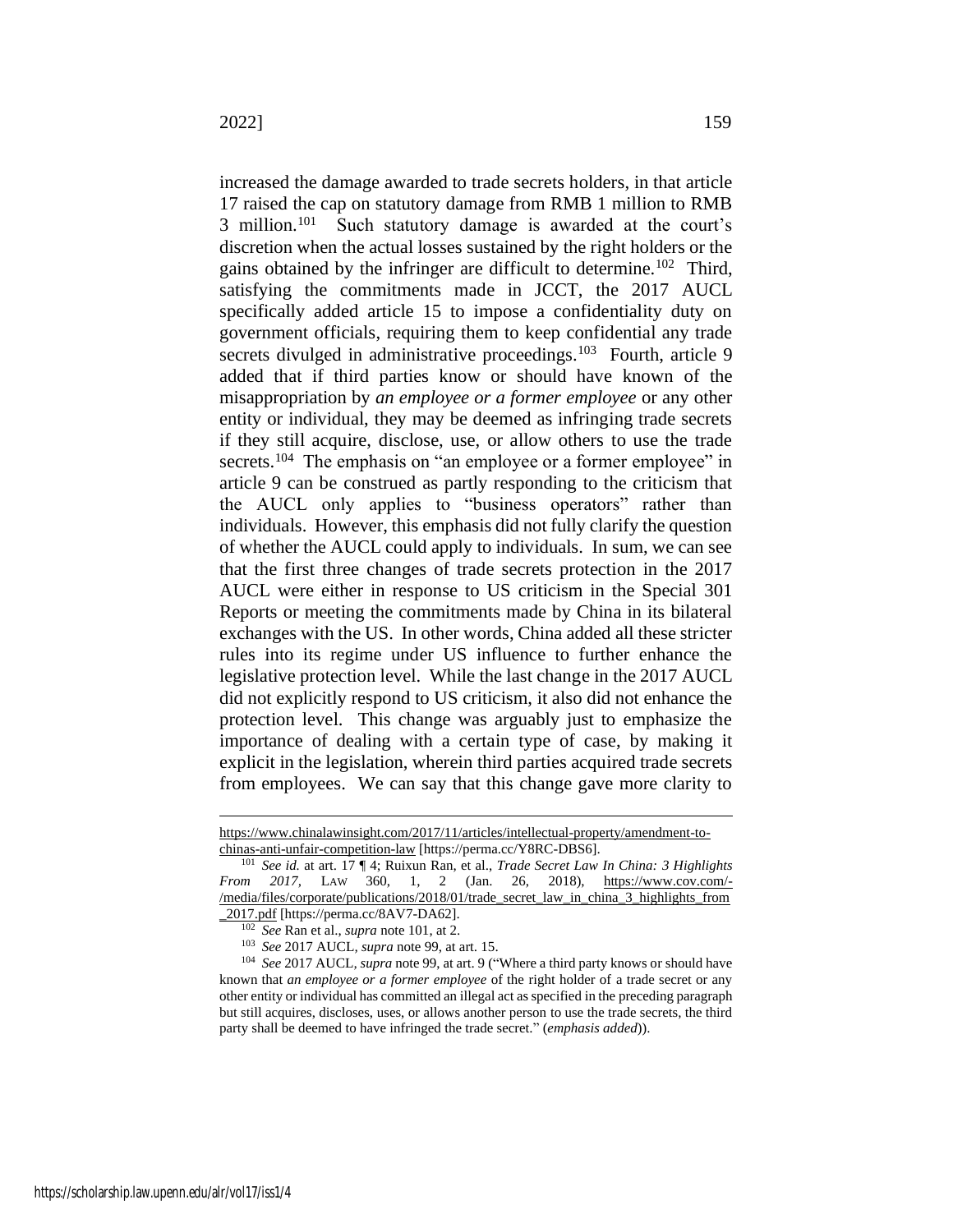<span id="page-22-1"></span>the regime, but not that it substantially provided stricter rules for protecting employers' trade secrets.<sup>105</sup>

<span id="page-22-0"></span>Moreover, to respond to the criticism concerning lack of preliminary injunctions in trade secrets cases, in early 2015 the Supreme People's Court of China (SPC) invited comments for the draft of "Provisions of the Supreme People's Court on Several Issues concerning the Application of Law in Cases Involving the Review of Act Preservation in Intellectual Property Disputes," which was finally promulgated in 2018.<sup>106</sup> This judicial interpretation provided a legal basis for right holders to apply for preliminary injunctions or evidence preservation if they believe their trade secrets are being infringed.<sup>107</sup> The courts have been invested with the authority to issue such preliminary rulings upon application, based on this judicial interpretation.<sup>108</sup>

To conclude, the 2017 AUCL and 2018 Judicial Interpretation made certain amendments or additions to the trade secrets protection regime in China, which enhanced the legislative level of protection for trade secrets, making it much stricter than before. However, not only were all the enhancements triggered by the US, but also the substance of these stricter protections was significantly influenced by the US, either through its unilateral Special 301 process or through its bilateral exchanges with China. China's local industry's needs played a limited role, if any, in framing China's protection regime.

<sup>105</sup> *See* King & Wood Mallesons, *supra* note [100,](#page-20-2) at Part 6; *see also* Wen Zhong, *Amendments of Anti-Unfair Competition Law*, LIU SHEN INTELL. PROP., at I. 1 (7), (Nov. 17, 2017), http://www.liu-shen.com/Content-2729.html [https://perma.cc/B9HV-X9CT].

<sup>106</sup> For the draft for public comments, see SPC, Provisions of the Supreme People's Court on Several Issues concerning the Application of Law in Cases Involving the Review of Act Preservation in Intellectual Property Disputes (Draft for comments), SPC (Feb. 26, 2015), http://www.court.gov.cn/zixun-xiangqing-13517.html [https://perma.cc/AFH8-K3BT]. For the final promulgated version, see Zuigao Renmin Fayuan Guanyu Shencha Zhishi Chanquan Jiufen Xingwei Baoquan Anjian Shiyong Falv Ruogan Wenti de Jieshi , Fashi [2018] Ershi Yi Hao (最高人民法院关于审理知识产权纠纷行为保全案件适用法 律若干问题的解释, 法释 [2018] 21号) [Provisions of the Supreme People's Court on Several Issues concerning the Application of Law in Cases Involving the Review of Act Preservation in Intellectual Property Disputes, Judicial Interpretation No. 21 [2018]], promulgated by Sup. People's Ct., Dec. 12, 2018, effective Jan. 1, 2019), CLI.3.327340(EN) (Lawinfochina) [hereinafter *2018 Judicial Interpretation*].

<sup>107</sup> *See* 2018 Judicial Interpretation, *supra* not[e 106,](#page-22-0) at arts. 2, 6.

<sup>108</sup> *See id.* at arts 2, 13.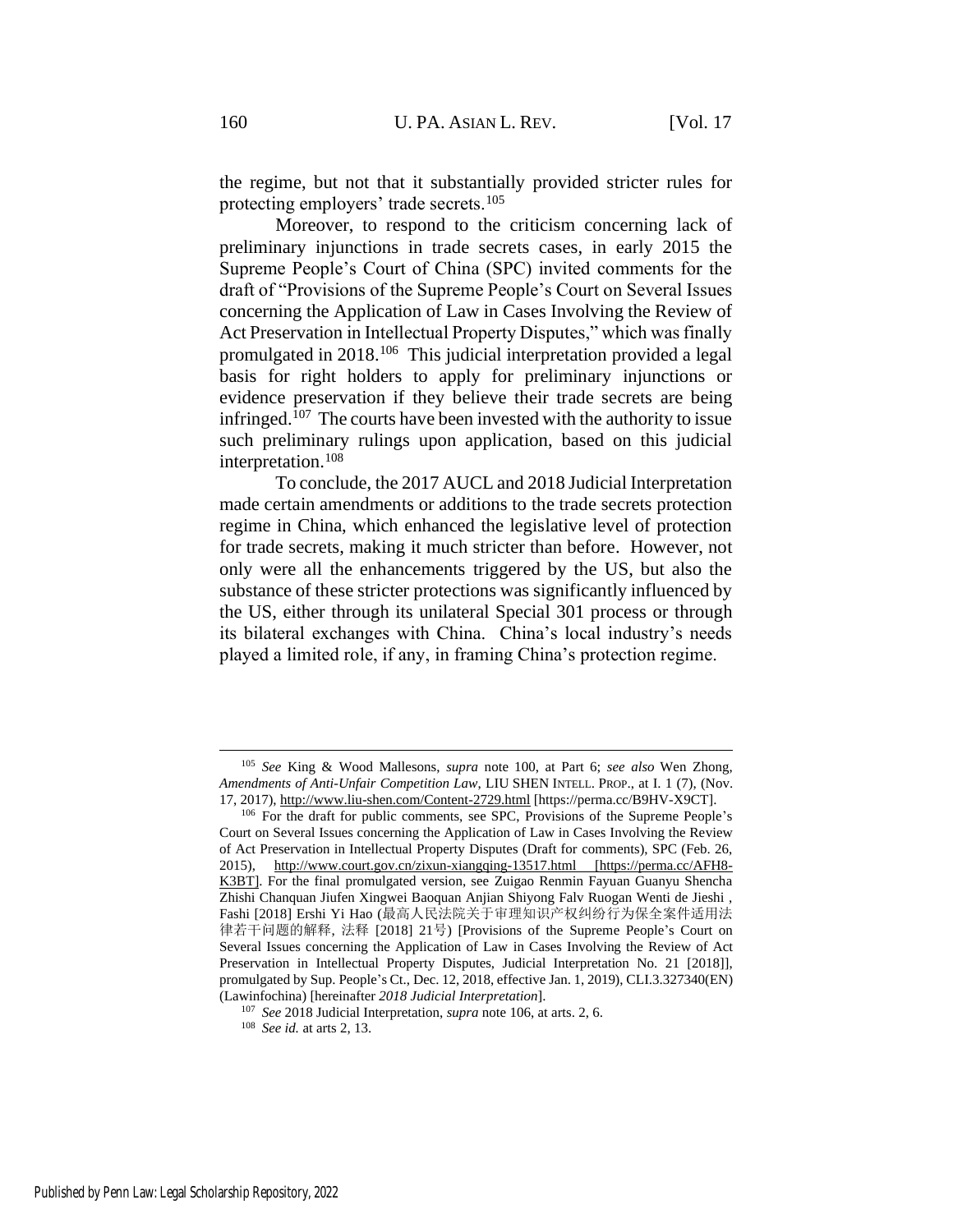#### <span id="page-23-2"></span><span id="page-23-0"></span>*D. 2018 to date*

The US government, however, was not satisfied with the amendments in the 2017 AUCL with regard to trade secrets. The 2018 and 2019 Special 301 Reports identified the 2017 AUCL as "a major missed opportunity to address critical concerns" in the trade secrets protection regime.<sup>109</sup> The 2018 Report criticized China's failure to establish a standalone trade secrets law as it continues to put important trade secret provisions in the AUCL.<sup>110</sup> Specifically, these two years' reports criticized some problems in the 2017 AUCL, such as "the overly narrow scope of covered actions and actors, the failure to address obstacles to injunctive relief, and the need to allow for evidentiary burden-shifting in appropriate circumstances."<sup>111</sup> As mentioned above, the problem of lack of preliminary injunctions had been partly addressed by the 2018 Judicial Interpretation which went into effect on January 1, 2019.<sup>112</sup> The USTR in the 2019 Special 301 Report admitted as much, although it was uncertain whether this judicial interpretation could truly address the problem.<sup>113</sup> From the US government's perspective, other concerns raised in the reports were not resolved by China in 2017. Moreover, on March 22, 2018, the USTR issued a report describing the acts, policies, and practices that were "unreasonable or discriminatory and burden and/or restrict U.S. commerce."<sup>114</sup> This report was the outcome of the investigation under the Section 301 process initiated by the USTR in August 2017

<span id="page-23-1"></span><sup>109</sup> U.S. Trade Representative, 2018 Special 301 Report 40 (Apr. 2018), https://ustr.gov/sites/default/files/files/Press/Reports/2018%20Special%20301.pdf

<sup>[</sup>https://perma.cc/7G8J-98XB] [hereinafter *2018 Special 301 Report*]; U.S. Trade Representative, 2019 Special 301 Report 41–42 (Apr. 2019), https://ustr.gov/sites/default/files/2019\_Special\_301\_Report.pdf [https://perma.cc/F2FL-8NUM] [hereinafter *2019 Special 301 Report*].

<sup>110</sup> *See* 2018 Special 301 Report, *supra* not[e 109,](#page-23-0) at 40.

<sup>111</sup> *See* 2018 Special 301 Report, *supra* note [109,](#page-23-0) at 40; 2019 Special 301 Report, *supra* note [109,](#page-23-0) at 42.

<sup>112</sup> *2018 Judicial Interpretation*, *supra* not[e 106.](#page-22-0)

<sup>113</sup> *2019 Special 301 Report*, *supra* not[e 109,](#page-23-0) at 42.

<sup>114</sup> *2018 Special 301 Report*, *supra* note [109,](#page-23-0) at 17; U.S. TRADE REPRESENTATIVE, FINDINGS OF THE INVESTIGATION INTO CHINA'S ACTS, POLICIES, AND PRACTICES RELATED TO TECHNOLOGY TRANSFER, INTELLECTUAL PROPERTY, AND INNOVATION UNDER SECTION 301 OF THE TRADE ACT OF 1974 (Mar. 22, 2018), https://ustr.gov/sites/default/files/Section%20301%20FINAL.PDF [https://perma.cc/T3U7- 7UVN] [hereinafter *2018 Investigation Report*].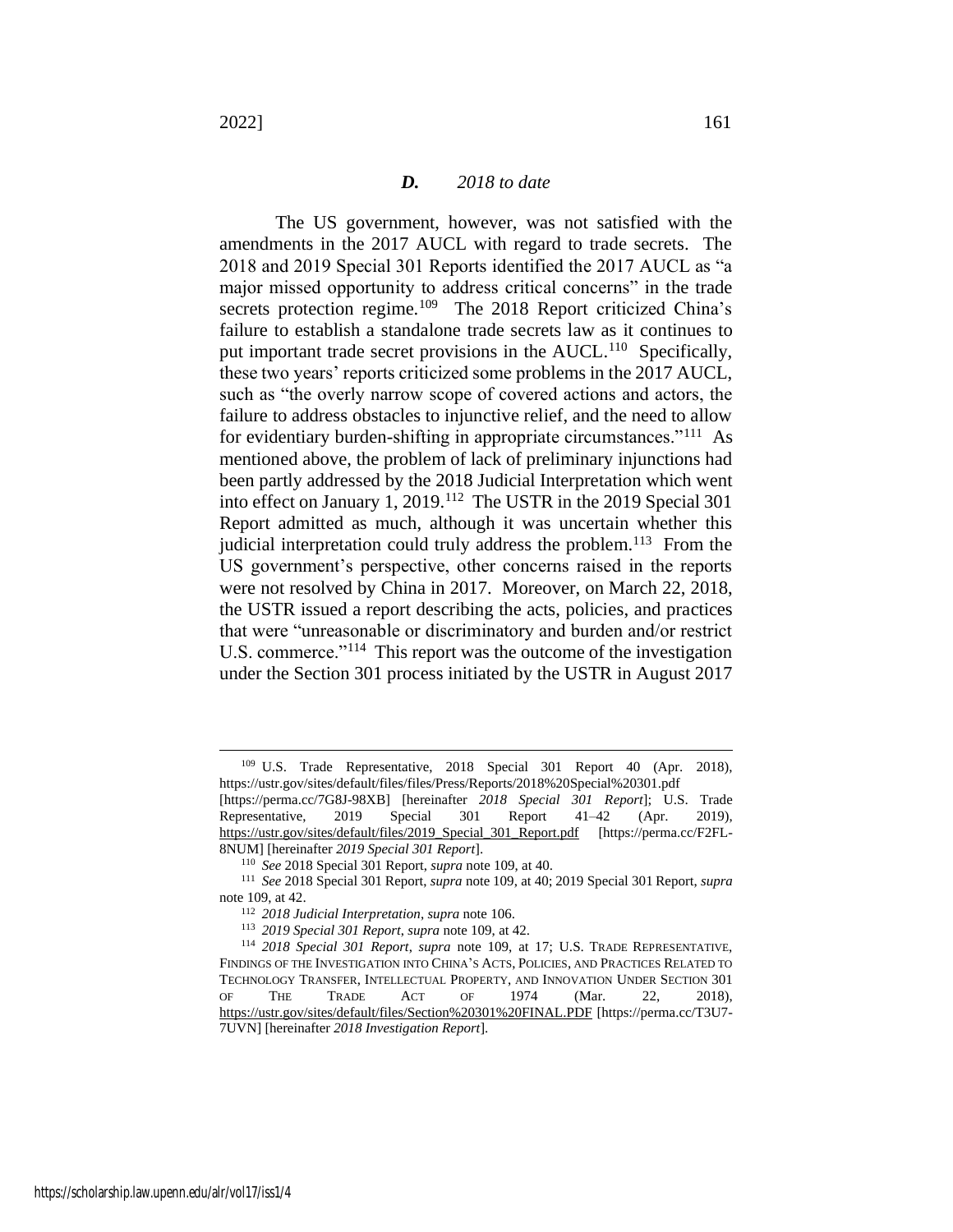<span id="page-24-3"></span><span id="page-24-0"></span>to examine the IPR situation in China.<sup>115</sup> Trade secrets protection issues were also discussed in this investigation report.<sup>116</sup> This report became the legal basis for US trade sanctions (increased tariffs) against China in July 2018,<sup>117</sup> in response to which China imposed retaliatory tariffs on US exports in August 2018.<sup>118</sup> Intense negotiations between US and China started, following the release of the report. 119 IPR issues including trade secrets were major themes for US–China negotiations during the trade war.<sup>120</sup> For example, the official statement from the US after the US–China three-day trade talks in Beijing on January 2019 mentioned "negotiations with a view to achieving needed structural changes in China with respect to . . . cyber theft of trade secrets for commercial purposes, services, and agriculture."<sup>121</sup>

<span id="page-24-2"></span><span id="page-24-1"></span>In response to US concerns regarding trade secrets protection in China as expressed in the Special 301 process and the trade war negotiations, China amended its 2017 AUCL again in 2019.<sup>122</sup> The 2019 AUCL mainly revised the trade secrets rules in the 2017 AUCL.<sup>123</sup> One revision to the 2019 AUCL expanded the scope of

<sup>118</sup> *See* Wong & Koty, *supra* not[e 117.](#page-24-0)

<sup>119</sup> See id. (demonstrating the on and off trade negotiations between the US and China that occurred between August 22, 2018 and November 9, 2018).

<sup>120</sup> *See* Yeung & Leng, *supra* not[e 117;](#page-24-0) *See also* Gu Ping (顾萍) & Liu Xingyu (刘騂 宇), *China Amended IP Laws & Regulations to Strengthen IPR Protection*, ZHONG LUN (May 13, 2019), http://www.zhonglun.com/Content/2019/05-13/0937561797.html [https://perma.cc/J82U-UYCF].

<sup>121</sup> U.S. Trade Representative, *Statement on the United States Trade Delegation's Meetings in Beijing*, USTR Press Release (Jan. 9, 2019), https://ustr.gov/about-us/policyoffices/press-office/press-releases/2019/january/statement-united-states-trade [https://perma.cc/WD8E-BPHR].

<sup>122</sup> *See* Ping & Xingyu, *supra* note [120.](#page-24-1)

<sup>123</sup> *See* Quanguo Renmin Daibiao Dahui Changwu Weiyuan Hui Zuochu Xiugai Zhonghua Renmin Gongheguo Fanbuzhengdang Jingzheng Fa de Jueding (全国人民代表 大会常务委员会做出修改《中华人民共和国反不正当竞争法》的决定) [The Standing Committee of the National People's Congress made a decision to amend the "People's Republic of China Anti-Unfair Competition Law], Guojia Shichang Jiandu Guanli Zongju

<sup>115</sup> *See 2018 Special 301 Report, supra* note [109,](#page-23-0) at 17; *see also 2018 Investigation Report*, *supra* not[e 114,](#page-23-1) at 4.

<span id="page-24-4"></span><sup>116</sup> *See 2018 Investigation Report, supra* note [114,](#page-23-1) at 171–76, 179–80.

<sup>117</sup> *See* Karen Yeung & Sidney Leng, *Can China Meet US Trade War Demands on IP Theft and Forced Technology Transfer?*, SOUTH CHINA MORNING POST (Feb. 25, 2019, 6:00 AM), https://www.scmp.com/economy/china-economy/article/2187312/us-china-tradewar-can-china-meet-us-demands-ip-theft-and [https://perma.cc/A4LJ-WYR6]; *see also*  Dorcas Wong & Alexander Chipman Koty, *The US-China Trade War: A Timeline*, CHINA BRIEFING (Aug. 25, 2020), https://www.china-briefing.com/news/the-us-china-trade-war-atimeline [https://perma.cc/JF9W-JJK9].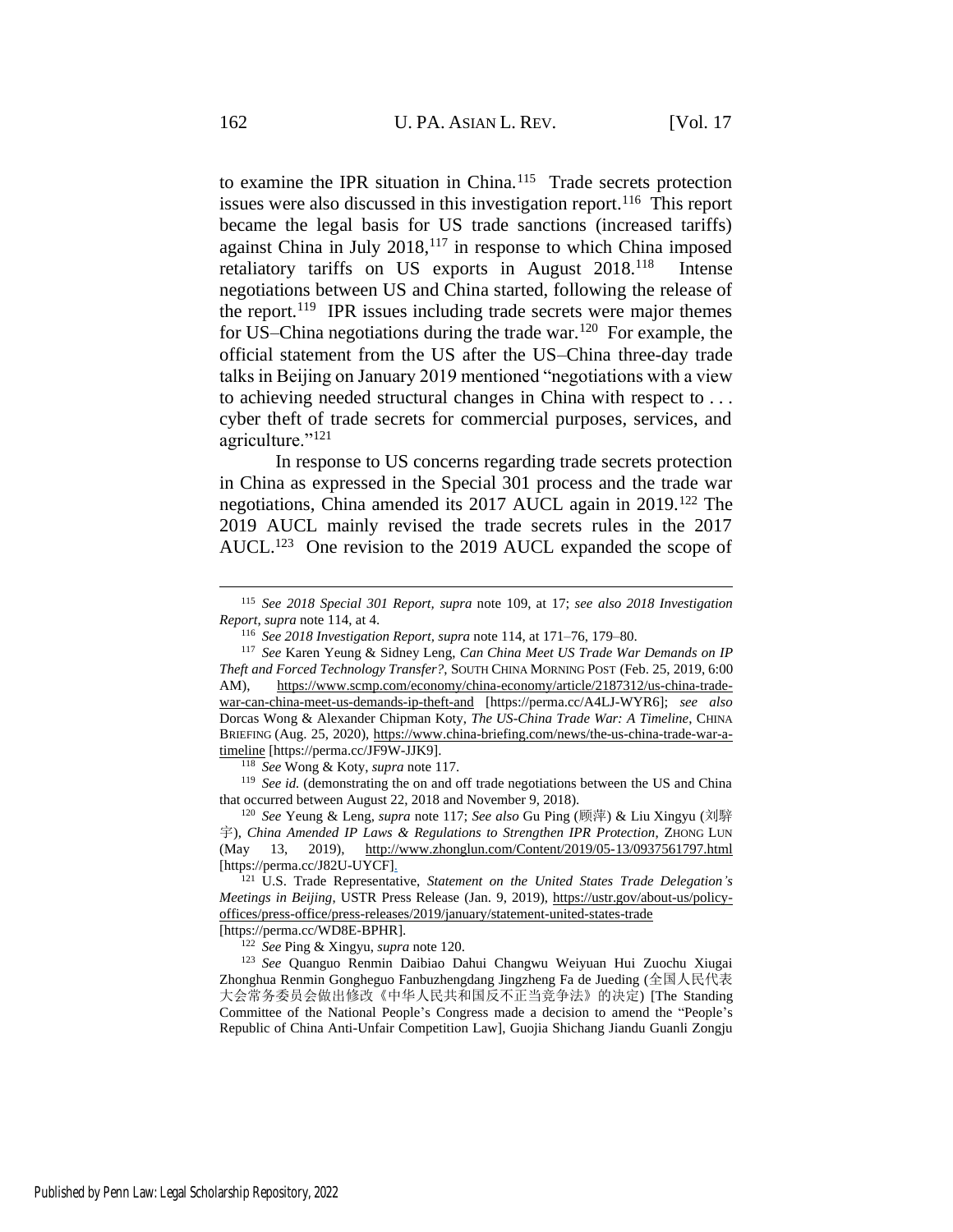<span id="page-25-1"></span><span id="page-25-0"></span>Article 9 to include individuals and other entities as potential infringers of trade secrets.<sup>124</sup> This addition makes clear that the trade secrets protections in the 2019 AUCL not only apply to commercial undertakings but also to individual actors and other entities, responding to US concerns that the AUCL restricted its application only to commercial undertakings. Another change in Article 9 was addressing the cyber theft of trade secrets by adding a new type of trade secrets misappropriation—namely, the acquisition of trade secrets through cyber invasion.<sup>125</sup> This change clearly reacted to the concerns of the US about cyber theft of trade secrets as reflected in its trade negotiations with China.<sup>126</sup> One other amendment to the 2019 AUCL again targeted the damage award to trade secrets holders in infringement cases. Article 17 of the 2019 AUCL allows granting right holders punitive damages against trade secret infringement if such misappropriation is carried out with malicious intent.<sup>127</sup> Moreover, the statutory damages was increased from 3 million RMB to 5 million RMB,<sup>128</sup> shortly after its first increase in the 2017 AUCL under the Special 301 process. Lastly importantly, China finally adhered to the US' consistent demand to allow the burden of proof shifting in some trade secrets infringement. Before the 2019 AUCL, plaintiffs had to prove every element of their claim such that the

<sup>(</sup>国家市场监督管理总局) [STATE ADMIN FOR MKT. REGUL.] (Apr. 25, 2019), http://www.huzhou.gov.cn/hzgov/front/s72/xxgk/zcwj/20191010/i2516950.html

<sup>[</sup>https://perma.cc/UR3P-TR2D] (all the amendments are related to trade secrets); *see also id.* <sup>124</sup> *See 2019 AUCL*, *supra* not[e 1,](#page-2-0) at art. 9 ¶6 ("An illegal act as set forth in the preceding paragraph committed by a natural person, legal person or unincorporated organization other than a business shall be treated as infringement of the trade secret.");*see also* Steven Grimes, *China Revises Anti-Unfair Competition Law to Further Enhance Trade Secret Protection*, WINSTON & STRAWN LLP (May 13, 2019), https://www.winston.com/en/privacy-lawcorner/china-revises-anti-unfair-competition-law-to-further-enhance-trade-secretprotection.html [https://perma.cc/EY88-YHH8].

<sup>125</sup> *See 2019 AUCL*, *supra* note [1,](#page-2-0) at art. 9 ¶2 ("(1) Acquiring a trade secret from the right holder by theft, bribery, fraud, coercion, *electronic intrusion,* or any other illicit means." [emphasis added]); *see also* Global Legal Monitor, *China: Trade Secret Provisions Under Anti-Unfair Competition Law Revised*, LIBRARY OF CONGRESS (June 6, 2019), https://www.loc.gov/law/foreign-news/article/china-trade-secret-provisions-under-antiunfair-competition-law-revised [https://perma.cc/9LM9-BNAD].

<sup>126</sup> *See supra* text accompanying note [121.](#page-24-2)

<sup>127</sup> This allows plaintiffs to recover up to five times the loss suffered. *See 2019 AUCL*, *supra* note [1,](#page-2-0) at art. 17 ¶3 ("If a business infringes upon a trade secret in bad faith with serious circumstances, the amount of compensation may be determined to be more than one time but not more than five times the amount determined by the aforesaid method."); *See also* Grimes, *supra* note [124.](#page-25-0)

<sup>128</sup> *See 2019 AUCL*, *supra* not[e 1,](#page-2-0) at art. 17 ¶4.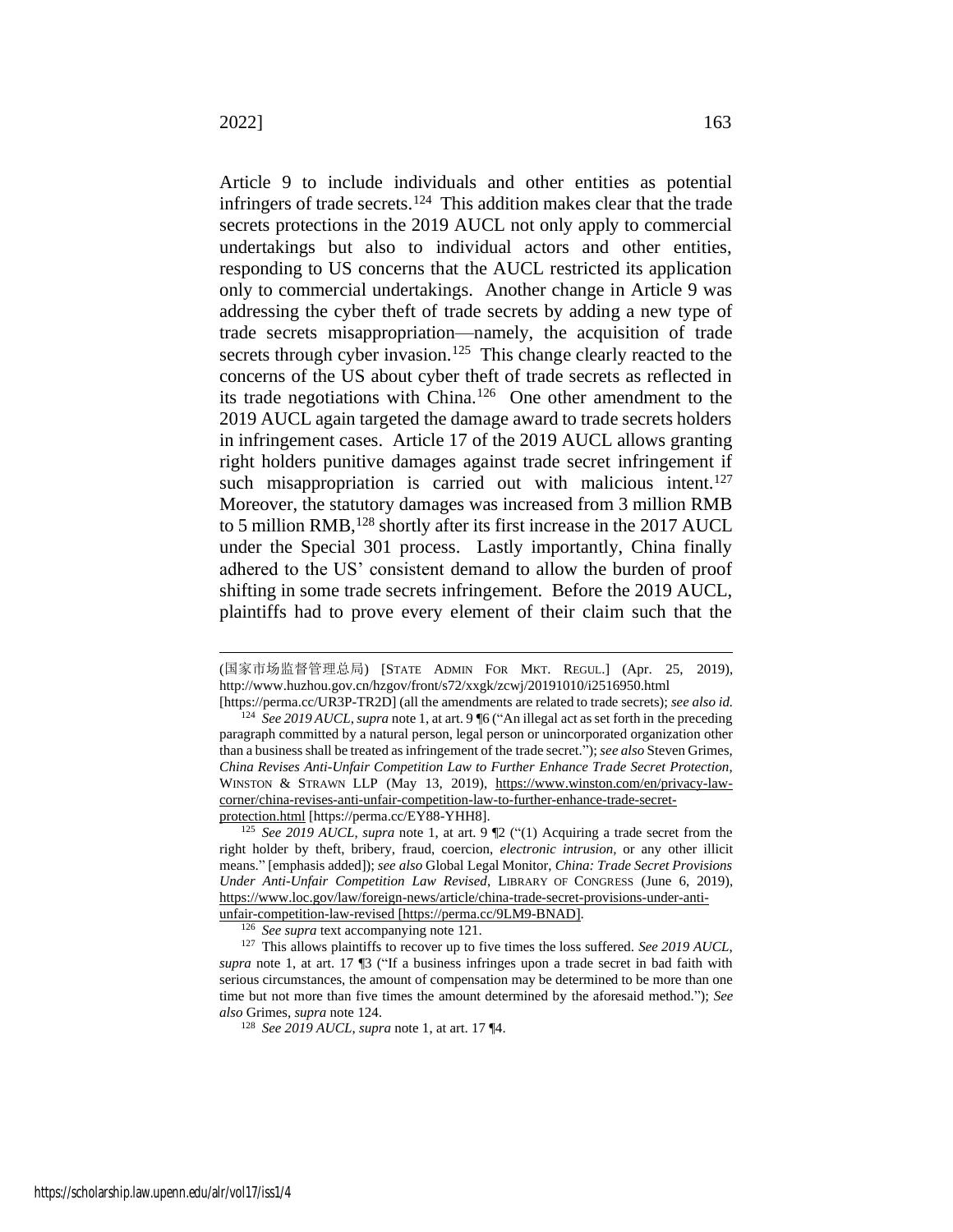<span id="page-26-0"></span>information satisfied all requirements of trade secrets and had been misappropriated by the defendants.<sup>129</sup> The legislation then did not recognize any shifting of the burden of proof, which was alleged to have made trade secret infringement claims hard to prove.<sup>130</sup> The 2019 AUCL Article 32 permits evidentiary burden-shifting in several situations. First , Article 32 shifts the burden to the defendant to prove that the litigated information is not a trade secret, if the plaintiff provides *prima facie* evidence that they have taken reasonable measures to protect the trade secret and reasonably shows that the trade secret has been infringed.<sup>131</sup> Moreover, the burden of proof is also shifted to the defendant to prove there is no infringement of trade secrets if plaintiff provides *prima facie* evidence to reasonably indicate the infringement of trade secrets, and provides evidence the particular circumstances Article 32.<sup>132</sup> Examples of such particular circumstances include situations where an alleged infringer has the opportunity to gain access to the trade secrets, while the information used by them is materially similar to the trade secrets, and the trade secrets have been or risk being disclosed or used .<sup>133</sup> All these added stricter rules in the 2019 AUCL were responding to US pressure through the Special 301 process and trade war negotiations. Most suggestions from the US about how to increase the trade secret level were again adopted by China.

<span id="page-26-1"></span>Even the 2019 AUCL with other amended IP laws did not bring the US–China trade war to an end<sup>134</sup> and the negotiations between the two countries to reach an agreement continued. After many rounds of negotiations and back-and-forth to tariffs, the two parties signed the Phase One Agreement on January 15, 2020, which

<sup>129</sup> *See* 2007 Judicial Interpretation, *supra* note [78,](#page-17-0) at art. 14; William Fisher, Horace Lam, Ting Xiao & Reking Chen, *China's Long-Awaited Overhaul of Trade Secret Protection Regime*, DLA PIPER (Apr. 26, 2019), https://www.dlapiper.com/en/china/insights/publications/2019/04/china-s-long-awaitedoverhaul [https://perma.cc/XL3S-GW7R]; *see also* Grimes, *supra* not[e 124.](#page-25-0)

<sup>130</sup> *See 2018 Special 301 Report*, *supra* note [109,](#page-23-0) at 40; *see also* Fisher et al., *supra* note [129.](#page-26-0)

<sup>131</sup> *See 2019 AUCL*, *supra* not[e 1,](#page-2-0) at art. 32 ¶1.

<sup>132</sup> *See id.* at art. 32 ¶2.

<sup>133</sup> *See id.* at art. 32 ¶3 ("(1) Evidence that the alleged tortfeasor has a channel or an opportunity to access the trade secret and that the information it uses is substantially the same as the trade secret. (2) Evidence that the trade secret has been disclosed or used, or is at risk of disclosure or use, by the alleged tortfeasor. (3) Evidence that the trade secret is otherwise infringed upon by the alleged tortfeasor.").

<sup>&</sup>lt;sup>134</sup> Although China enhanced its IPR regime by amending several IP related laws, the trade war between the US and China still continued. *See* Yeung & Leng, *supra* note [117.](#page-24-0)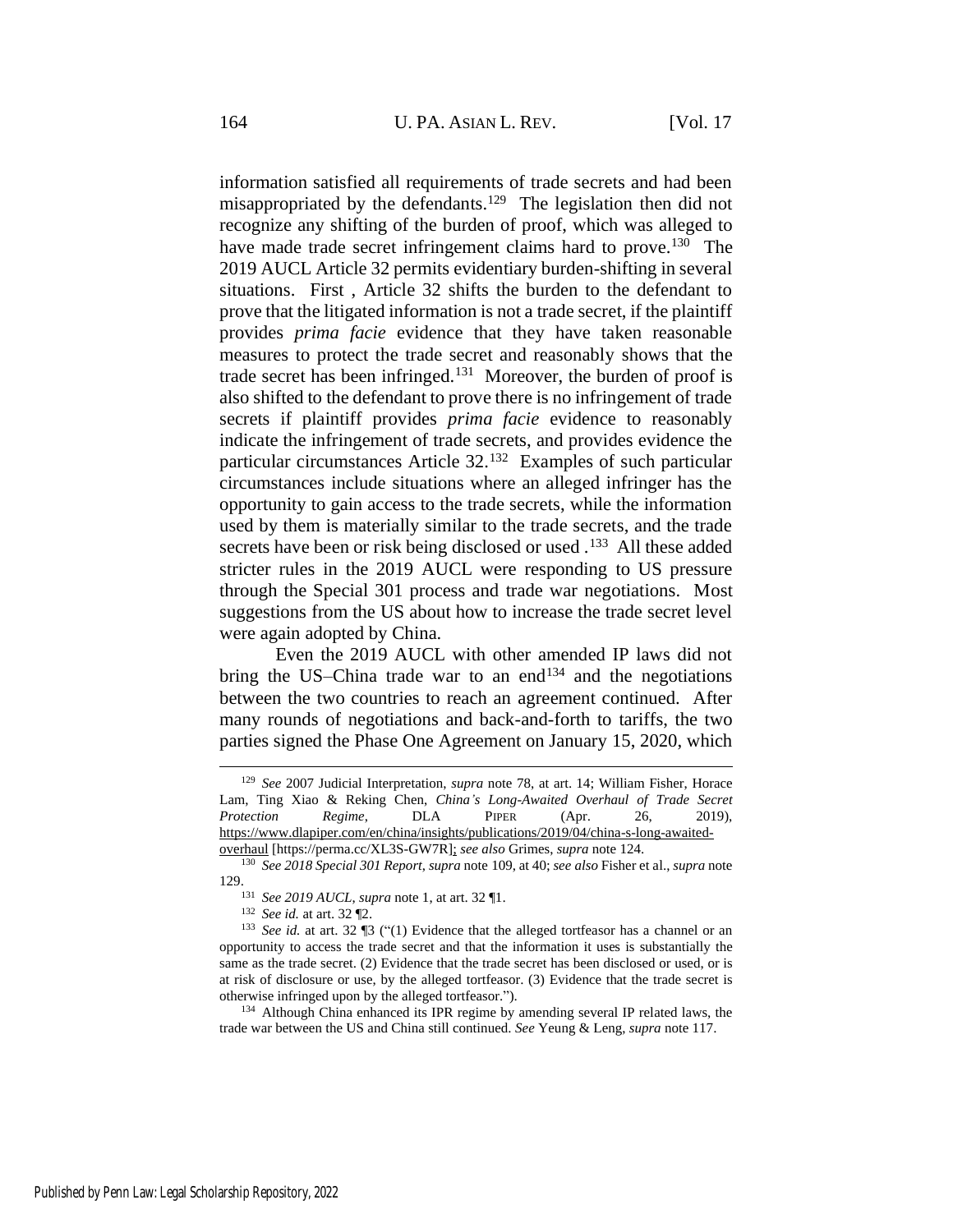partly dealt with strengthening trade secrets protections.<sup>135</sup> Firstly, Section B of the Phase One Agreement provides a broad definition of confidential business information which includes nearly all information as long as it satisfies the statutory requirements.  $136$  This means China should enhance its protections to include such broad scope of information in trade secrets. In response, the 2020 Judicial Interpretation (Articles 1 and 2) and 2020 Administrative Regulation (Draft) (Article 5) provide examples of the scope of trade secrets covered by the AUCL.<sup>137</sup> These examples represent the broad definition of trade secrets, adopted by the Phase One Agreement. For instance, style of works, business transactions, customer information, amount or source of any income, profits, or other information of commercial value can be regarded as trade secrets in the AUCL according to the 2020 Judicial Interpretation.<sup>138</sup> Secondly, Article 1.3 of the Phase One Agreement requires China to expand its scope of actors liable for trade secrets misappropriation to "include all natural persons, groups of persons, and legal persons"<sup>139</sup>, apart from commercial undertakings or business operators. The 2019 AUCL, as mentioned above, has substantially expanded the scope of actors by adding paragraph 3 to Article  $9,140$  and thus satisfies the Article 1.3 requirement in the Phase One Agreement. Article 16 and Article 3 from the 2020 Interpretation and 2020 Administrative Regulation (draft) respectively, further confirm that a natural person, legal person, or unincorporated organization other than business operators

<sup>135</sup> *See* Wong & Koty, *supra* not[e 117.](#page-24-0)

<sup>136</sup> *See Phase One agreement*, *supra* note [11,](#page-4-2) at footnote 1 of 1-1 (stating that "confidential business information" includes any "information of commercial value" that could cause "substantial harm to the competitive position of such person from which the information was obtained").

<sup>137</sup> *See 2020 Judicial Interpretation*, *supra* note [1,](#page-2-0) at art. 1 and 2; *see also 2020 Administrative Regulation (Draft)*, *supra* not[e 1,](#page-2-0) at art. 5.

<sup>138</sup> *See 2020 Judicial Interpretation*, *supra* note [1,](#page-2-0) at art. 1 ("A people's court may determine . . . styles . . . processes, methods or their steps, . . . data, computer programs and their related documents, . . . as technical information in paragraph 4, article 9 of the AUCL.", "A people's court may determine the information on . . . finance, plans, . . . ,clients' information . . . as business information in paragraph 4, article 9 of the AUCL." ); *see also 2020 Administrative Regulation (Draft)*, *supra* note [1,](#page-2-0) at art. 5 ("design, procedures, formulas, . . . , production processes . . . .", "customer lists, . . . , financial data, . . . purchase prices  $\dots$ .").

<sup>139</sup> *See Phase One agreement*, *supra* not[e 11,](#page-4-2) at art. 1.3.2.

<sup>140</sup> *See supra* text accompanying note [124.](#page-25-0)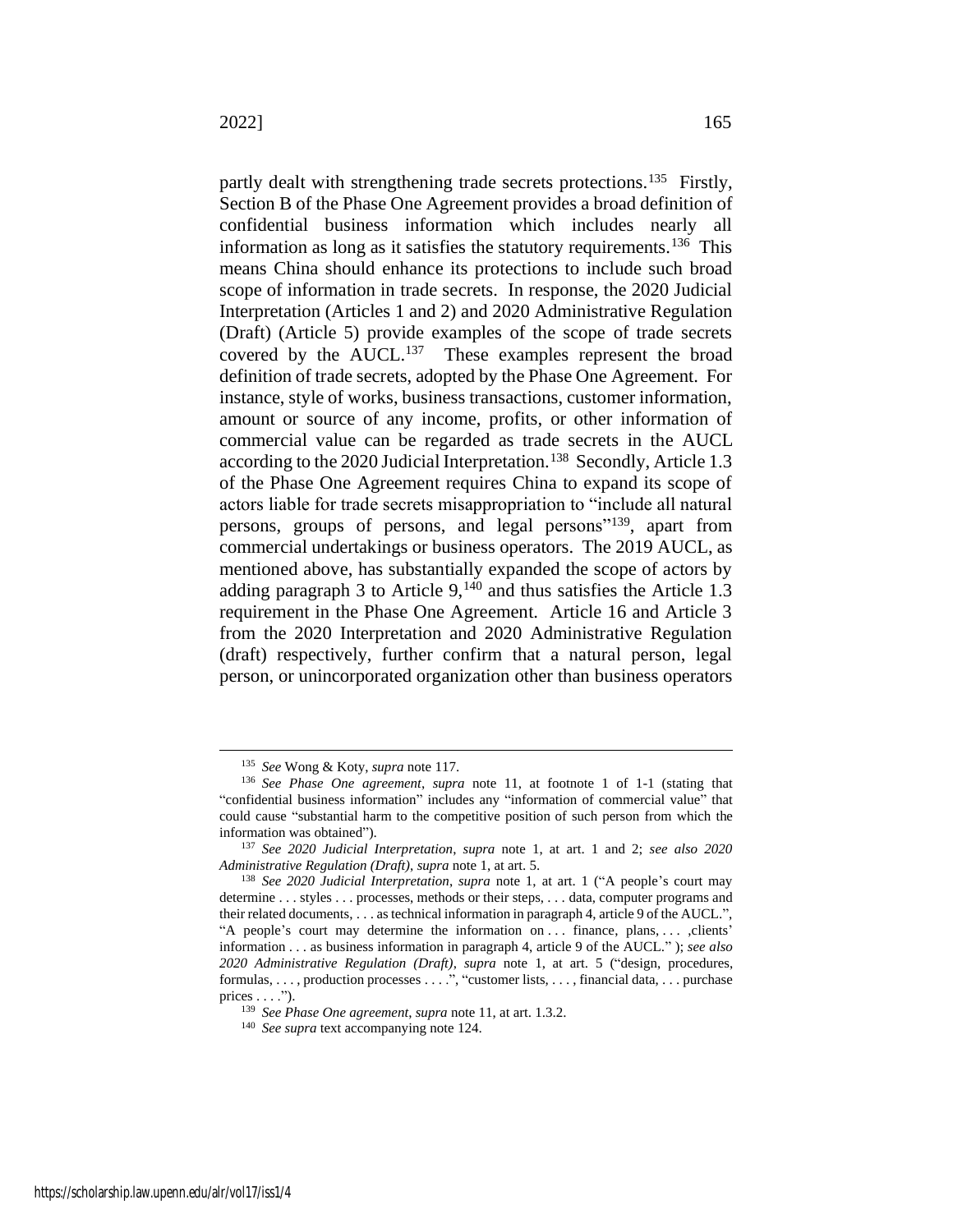can be deemed to be an infringer in the AUCL.<sup>141</sup> The current enhanced trade secrets protection regime thus fully satisfies Article 1.3 of the Phase One Agreement. Likewise, the scope of prohibited acts constituting trade secret misappropriation, including "electronic intrusions" (cyber threat), as required by Article 1.4 of the Phase One Agreement, has mostly been covered by the 2019 AUCL.<sup>142</sup> Specifically, Article 1.4.2 (c) in the Phase One Agreement requires China to enumerate any act of "unauthorized disclosure or use that occurs after the acquisition of a trade secret under circumstances giving rise to a duty to protect the trade secret from disclosure or to limit the use of the trade secret."<sup>143</sup> In contrast to Article 1.4.2 (b) which deals with situations when there is an explicit duty not to disclose, Article 1.4.2 (c) covers situations where there is no explicit duty but an implied duty that has arisen on account of certain circumstances.<sup>144</sup> In response, paragraph one of Article 10 in the 2020 Judicial Interpretation interprets what amounts to "a duty not to disclose information" in the 2019 AUCL, satisfying article 1.4.2(b) of the Phase One Agreement.<sup>145</sup> Meanwhile, paragraph two of Article 10 gives guidance for courts on how to determine whether there is an implied duty not to disclose in certain circumstances, responding to Article 1.4.2 $(c)$  of the Phase One Agreement.<sup>146</sup> Accordingly, we may say that the Article 1.4 requirement in the Phase One Agreement has been satisfied by China through the insertion of certain stricter rules into the protection regime.

Fourthly, with regard to the burden-shifting stipulated in Article 1.5 of the Phase One Agreement,<sup>147</sup> the 2019 AUCL similarly

<sup>141</sup> *See 2020 Judicial Interpretation*, *supra* note [1,](#page-2-0) at art. 16; *see also 2020 Administrative Regulation (Draft)*, *supra* not[e 1,](#page-2-0) at art. 3.

<sup>142</sup> *Phase One agreement*, *supra* note [11,](#page-4-2) at art. 1.4; *See supra* text accompanying note [125.](#page-25-1)

<sup>143</sup> *See Phase One agreement*, *supra* not[e 11,](#page-4-2) at art. 1.4.2(c).

<sup>144</sup> *See id.* at art. 1.4.2(b).

<sup>145</sup> *See 2020 Judicial Interpretation*, *supra* note [1,](#page-2-0) at art. 10 ¶ 1 ("The people's court shall determine the confidentiality obligation assumed by a party in accordance with *legal provisions or those agreed upon in a contract* as a confidentiality obligation set forth in paragraph 1, Article 9 of the Anti-Unfair Competition Law.").

<sup>146</sup> *See id.*[1,](#page-2-0) at art. 10 ¶ 2 ("Where the parties have not agreed on the confidentiality obligation in their contract, but the alleged infringer knows or should have known that the information obtained by it or him belongs to the trade secret of the right holder according to the principle of *good faith and the contract nature, purpose, conclusion process, and trading practices*, among others, the people's court shall determine that the alleged infringer shall assume the obligation to keep confidential the trade secret obtained by it or him.").

<sup>147</sup> *See Phase One agreement*, *supra* not[e 11,](#page-4-2) at art. 1.5.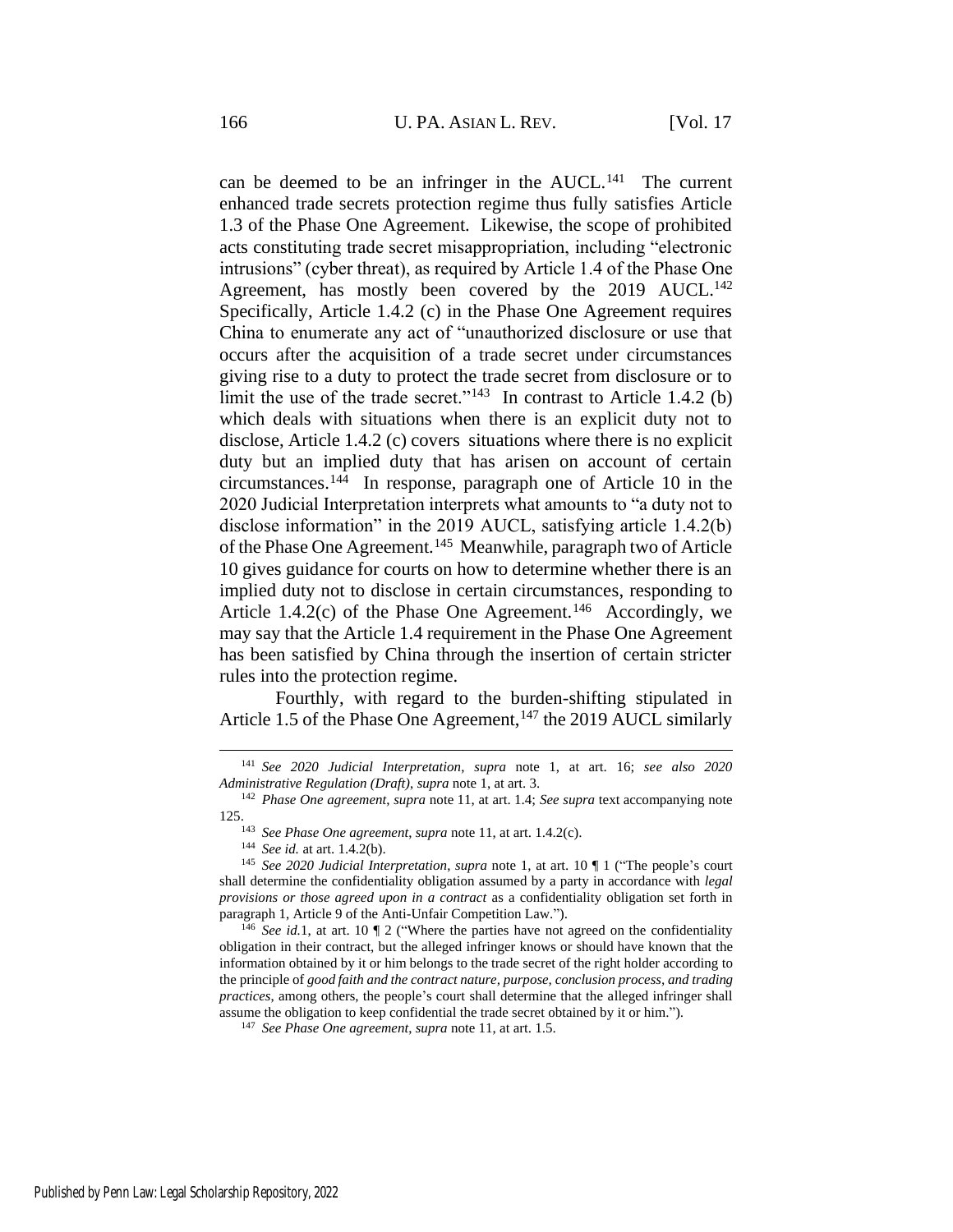<span id="page-29-0"></span>deferred to US pressure by including situations when the burden of proof will be shifted to the defendant,  $148$  satisfying the Phase One Agreement. The 2020 Judicial Interpretation provides further instructions on what factors the court can take into consideration when determining whether the used information is materially the same as the trade secrets, supplementing the burden-shifting provisions in the 2019 AUCL.<sup>149</sup> The promises made by China in article 1.5 of the Phase One Agreement have been satisfied by the 2019 AUCL and the 2020 Judicial Interpretation. Lastly, allowing provisional measures or preliminary injunctions to prevent the use of trade secrets is addressed in article 1.6 of the Phase One Agreement.<sup>150</sup> Fulfilling this commitment, the 2020 Judicial Interpretation grants courts the authority in paragraph 1 of article 15 to take provisional measures to prevent the disclosure or use of trade secrets, while paragraph 2 deals with "urgent situations" by issuing provisional measures.<sup>151</sup> This article meets the requirements in the Phase One Agreement. Other provisions in the 2020 Judicial Interpretation and 2020 Administrative Regulation (Draft) clarify the current protection regime or add details to the original regime to some degree without adding any stricter doctrines or changing the current rules.<sup>152</sup> For example, articles 3 and 4 of the 2020 Judicial Interpretation clarify the requirement of secrecy by defining the meaning of "not known to the public" and provides some examples, without adding new requirements to the regime set up by the AUCL.<sup>153</sup> In sum, under the influence of the Phase One Agreement, namely the US influence, the 2020 Judicial Interpretation and 2020

Administrative Regulation (Draft) added stricter rules to the trade

<sup>148</sup> *See supra* text accompanying notes [129](#page-26-0)[-133](#page-26-1) (emphasizing situations where burden shifting is permitted).

<sup>149</sup> 2020 Judicial Interpretation, *supra* note [1,](#page-2-0) at art. 13.

<sup>150</sup> Phase One Agreement, *supra* note [11,](#page-4-2) at art. 1.6.

<sup>151</sup> *See* 2020 Judicial Interpretation, *supra* note [1,](#page-2-0) at art. 15 ¶¶ 1–2 (responding to the articles 1.6.1 and 1.6.2 of the Phase One Agreement).

<sup>152</sup> *See* Zhong Lun Law Firm, *Overview of the PRC New Judicial Interpretation on Civil Enforcement of Trade Secret*, LEXOLOGY (Sept. 21, 2020), https://www.lexology.com/library/detail.aspx?g=86773741-10df-426c-9b4b-0abe9f5e971b [https://perma.cc/PW3K-ZCCY] (containing a brief summary of the provisions of the 2020 Judicial Interpretation). *See* Sofia Baruzzi, *Trade Secrets' Protection in China: What is Changing?*, CHINA BRIEFING (Sept 21, 2020), https://www.china-briefing.com/news/tradesecrets-protection-in-china-changes-expected/ [https://perma.cc/U7S7-Q2E8] (containing a brief summary of the provisions of the 2020 Administrative Regulation (Draft)).

<sup>153</sup> 2020 Judicial Interpretation, *supra* note [1,](#page-2-0) at arts. 3–4.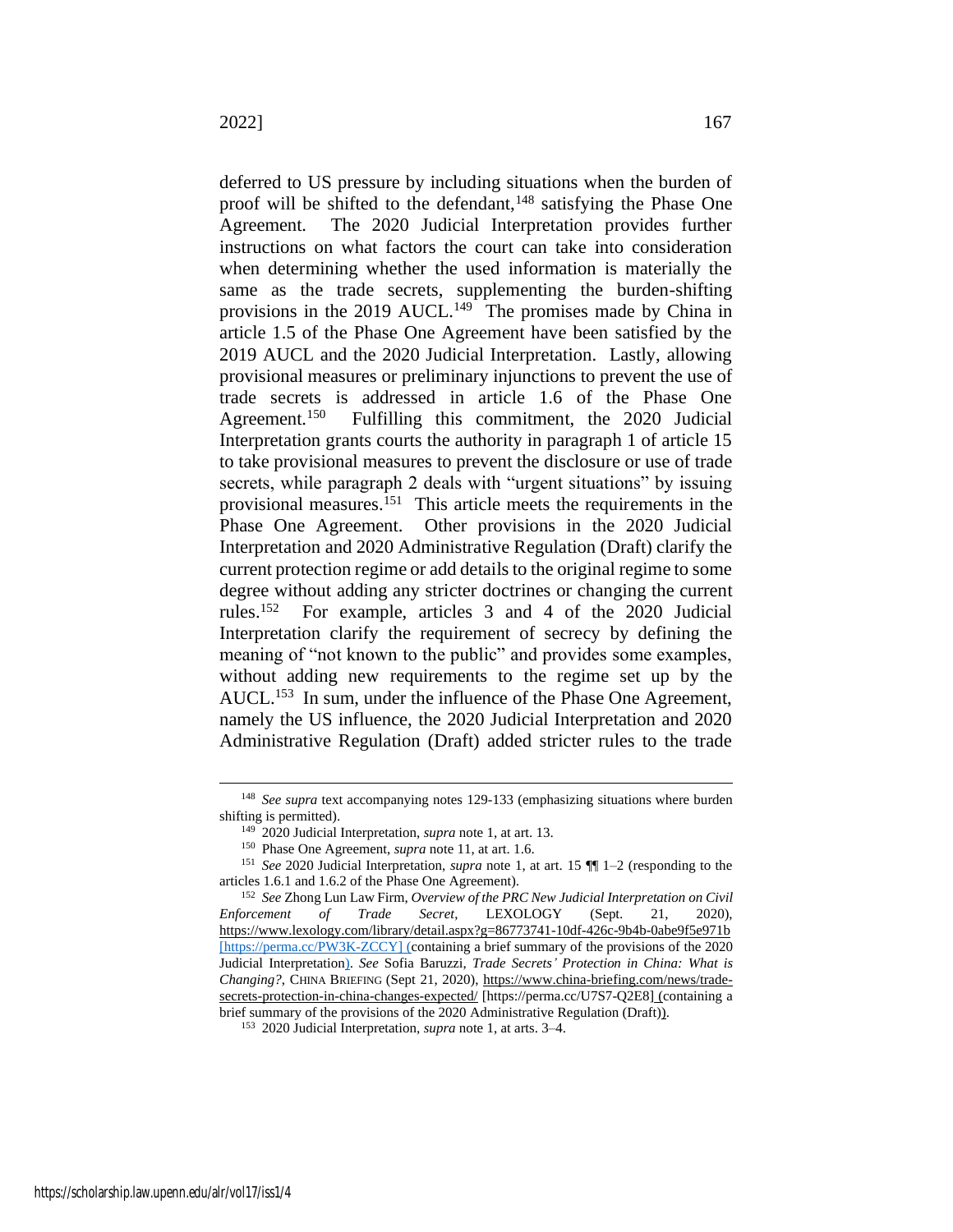secrets protection regime, which have further enhanced the legislative protection level in China.

# *E. Summary*

The above analysis shows that ever since China has established its trade secrets protection regime through the AUCL, most further enhancements of trade secret legislative protection level in China have been significantly influenced by the US through its unilateral Special 301 Process, its bilateral exchanges with China, and its bilateral agreements with China (please see Table 1 for a summary of developments). In other words, the US has pushed China to increase the legislative protection level for trade secrets, and substantially affected, in substance, what stricter rules China has added to the regime nearly every time. Although China itself has added many details and clarifications to the regime by summarizing and synthesizing the lessons learned in practice, most of them do not substantially make the system stricter. It is, thus, argued that most enhancements of the legislative protection level and the s stricter rules added can be majorly attributed to the US influence rather than to the demands of local industry and academia. This development has resulted in problems in the current trade secrets protection regime in China, both in theory and in practice.

# **III. CONSEQUENCES OF SUCH A DEVELOPMENT PATH**

The preceding part shows that every new, stricter rule that advanced the legislative protection level was triggered by and followed the suggestions put forward by the US through the Special 301 Process or bilateral exchanges or bilateral agreements. What is interesting, however, is whether the local industry truly needs this strict regime; if not, what interests, other than that of the local industry, does the current regime mainly account for, and why so. Additionally, what impacts do this development path and the resultant regime have on the local academia? This part of the paper focuses on these questions to explore the consequences of this development path for the local industry and local academia.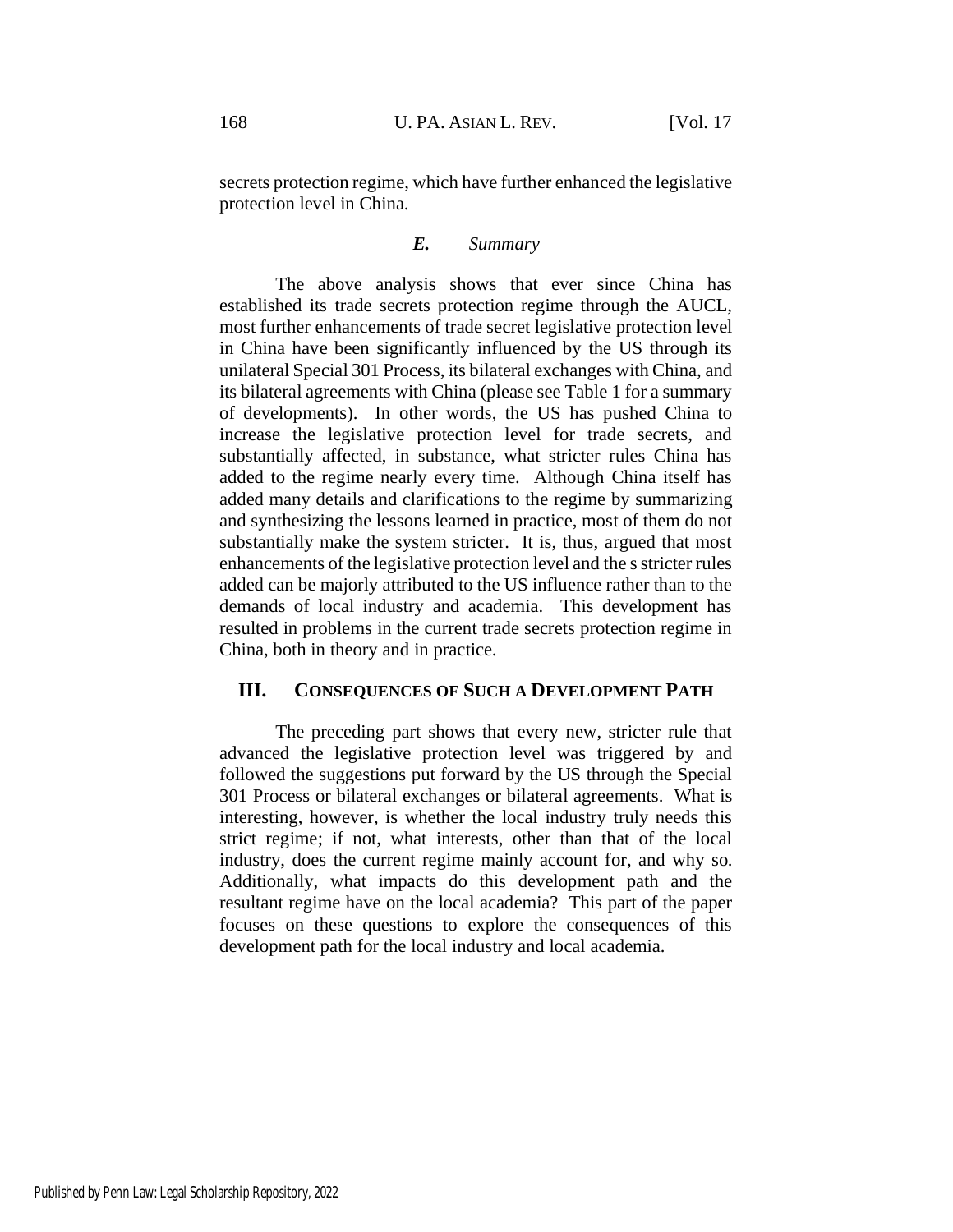# *A. Insufficient Consideration of Local Industry Interests and Needs*

One notable consequence of such a development route is that the current protection regime does not sufficiently account for local industry interests, which harms the growth of the local industry. To present this consequence, this sub-part first discusses whether the local industry truly has a practical need for such an enhanced legislative protection regime as demanded by the US. If not, why are local industry interests and needs neglected in this regime? The main reason is that the US industry functions collaboratively to promote and represent their interests in enhancing trade secrets protection in China. As may be recalled, the main frameworks of how to increase the legislative protection level (by adding stricter rules) have been significantly influenced or even set up by the US influence. The subsequent section, however, shows that the perceived US influence is indeed the US industry influence because these main frameworks of the stricter rules added are actually provided and promoted by US industry through the statutory procedure allowed in the Special 301 process. Such extensive representation of the interests of the US industry in China's legal amendments to the trade secrets protection regime leaves little room for China to account for local industry's needs. This furthers the argument that local industry's interests have been harmed significantly by this strict regime when the interests of US industry conflict with those of local industry.

# **1.** Does Local Industry Really Need Such Enhanced Protection?

Before we discuss this question in detail, regarding the local industry's needs, let us first consider the main policy goals of trade secrets. By extending trade secrets protection beyond mere contractual protection to prevent misappropriation by parties with the duty of confidence and even third parties, modern trade secrets law mainly intends to serve a policy goal similar to that of patents and copyright—incentivizing invention/creation.<sup>154</sup> Valuable

<span id="page-31-0"></span><sup>154</sup> *See, e.g*., Bone, *supra* note [17,](#page-6-2) at 262–70; Lemley, *supra* note [19,](#page-6-0) at 329–32; Deepa Varadarajan, *Trade Secret Fair Use*, 83 FORDHAM L. REV. 1401, 1418–20 (2014); Peter S. Menell, *Tailoring a Public Policy Exception to Trade Secret Protection*, 105 CALIF. L. REV. 1, 15 (2017); PETER SETH. MENELL, MARK A. LEMLEY & ROBERT P. MERGES, INTELLECTUAL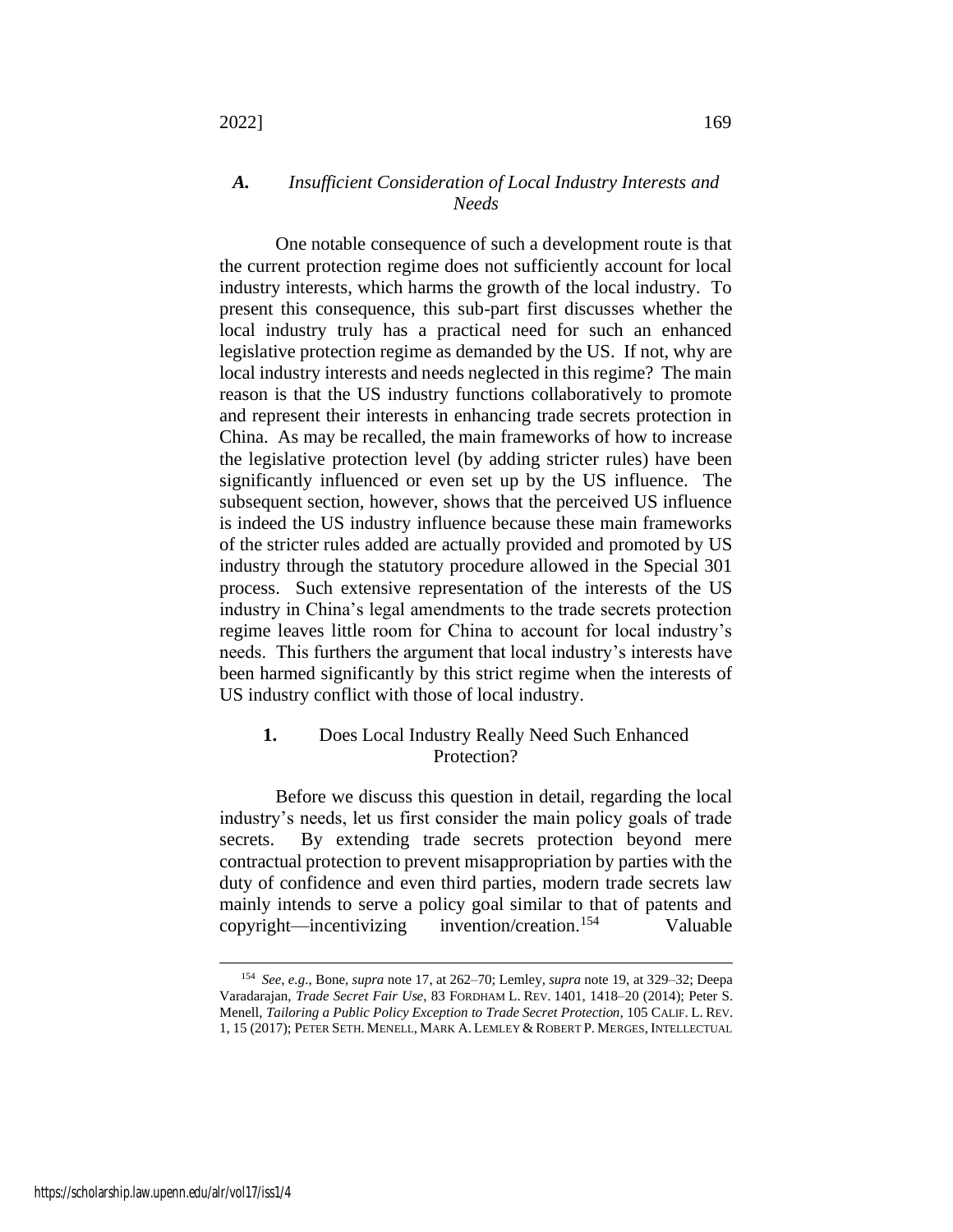information that is subject to trade secrets protection suffers similar public good problems as matters of patent and copyright since such information is nonrivalrous and nonexcludable.<sup>155</sup> The public good nature of information means that, without any legal protection, the valuable information that companies put much investment into creating may be freely used by others, especially their competitors, causing free-rider problems.<sup>156</sup> It is argued that, when faced with free-rider problems, companies may reduce their investment in creating valuable information, which is not socially desirable.<sup>157</sup> To reduce these public goods and free-rider problems, trade secrets law functions to give the developer a limited exclusive right to control the valuable information they put efforts into, and by conferring a right to exclude other users, it gives the developer the possibility of "deriving supracompetitive profits from the information."<sup>158</sup> In this sense, by giving certain rewards to the developers of the information, trade secrets law is argued to encourage innovation and creation.<sup>159</sup> Moreover, trade secrets law also gives companies an incentive to invest in areas where patent law does not reach, as acknowledged in *Kewanee Oil Co. v. Bicron Corp.*<sup>160</sup> One example of such areas is information that is outside the scope of the patent subject matter, such as "negative know-how" information.<sup>161</sup> Another example is valuable information in fast-moving industries, where the long waiting period to secure patent protection makes patents an impractical choice.<sup>162</sup> The protection offered by trade secrets law in

<sup>158</sup> Lemley, *supra* note [19,](#page-6-0) at 330.

<sup>159</sup> *Id.*

<sup>160</sup> Kewanee Oil Co. v. Bicron Corp., 416 U.S. 470, 484–85 (1974) ("Trade secret law will encourage invention in areas where patent law does not reach, and will prompt the independent innovator to proceed with the discovery and exploitation of his invention. Competition is fostered and the public is not deprived of the use of valuable, if not quite patentable, invention."). *See also* Varadarajan, *supra* note [154,](#page-31-0) at 1418–19 (reviewing this case).

<sup>161</sup> Lemley, *supra* note [19,](#page-6-0) at 331 (stating that the Supreme Court identified the incentive-to-invent justification as a key purpose of trade secret law).

<sup>162</sup> *Id.*

PROPERTY IN THE NEW TECHNOLOGICAL AGE 76–77 (2019) (arguing that modern trade secret law aims at incentivizing invention and creation).

<sup>155</sup> *See* Varadarajan, *supra* note [154,](#page-31-0) at 1413; Lemley, *supra* note [19,](#page-6-0) at 329–30; Bone, *supra* note [17,](#page-6-2) at 262 (all explaining that because information is nonrivalrous and nonexcludable, it is subject to trade secrets protection as patents and copyrights).

<sup>156</sup> *See, e.g*., Bone, *supra* note [17,](#page-6-2) at 262–63, 264 (explaining that market may do a poor job to incentivize companies to make investment in creation because of the free-rider problem).

<sup>157</sup> *See id.*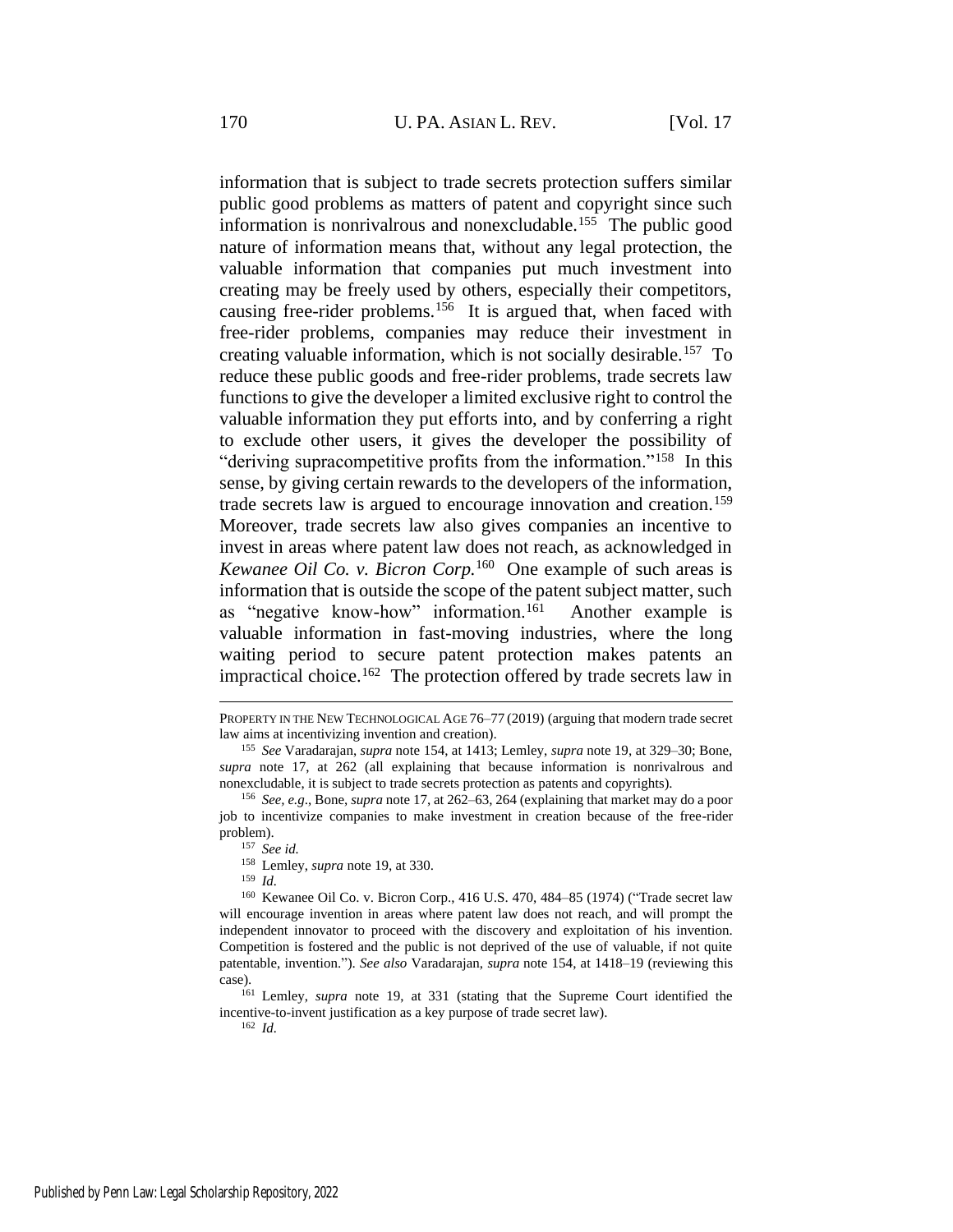areas where patent protections are absent or impractical gives companies an additional incentive to innovate or invest in those areas.

However, giving companies an exclusive right over information, whether limited or absolute, always comes with social costs. One significant cost is its negative influence on the public use of information because exclusive rights naturally limit the dissemination of information to the public, which results in higher costs in innovation based on prior information (namely, cumulative innovation).<sup>163</sup> To curb the accompanying social costs, both patents and copyright adopt certain mechanisms to foster the public use of such information or works. All patents and copyrights are limited in scope and duration, allowing second-comers to freely use any materials beyond such duration and scope.<sup>164</sup> Additionally, patents application requires public disclosure of claims and the written descriptions, which allows others to innovate around the disclosed information.<sup>165</sup> Though copyright law does not have similar disclosure requirements, it imposes another equally strong ex post limitation—fair use doctrine, allowing free use of prior works if deemed fair. 166 All these mechanisms function to reduce social costs caused by exclusive rights, by promoting cumulative innovation. Nevertheless, there is no effective mechanism available in trade secrets law to reduce the social costs. Trade secrets can last indefinitely as long as they are kept secret, and such secrecy requirements conceal information from the public, which limits or even prevents cumulative innovation. On the other hand, as Professor Lemley argues, trade secrets law actually incentivizes disclosure because trade secrets protection can facilitate holders to share trade secrets with others in precontractual negotiations.<sup>167</sup> Without protections, the information holders may require the counterparty to sign a confidentiality agreement first before disclosing, while the

<sup>163</sup> *See* Varadarajan, *supra* not[e 154,](#page-31-0) at 1413; Bone, *supra* not[e 17,](#page-6-2) at 263 (both arguing that exclusive rights should be limited to avoid social costs).

<sup>164</sup> *See* Varadarajan, *supra* note [154,](#page-31-0) at 1413 (arguing that patents and copyrights are limited in scope and duration to allow others to freely use protected works once intellectual property rights have expired).

<sup>165</sup> *See id.* at 1409–10 (reviewing the claim and written documents the inventor needs to submit to PTO).

<sup>166</sup> *See id.* at 1427–30; *see generally* Gideon Parchomovsky & Kevin A. Goldman, *Fair Use Harbors*, 93 VA. L.REV. 1483 (2007) (acknowledging that fair use doctrine is important in copyright law and arguing for a clear standard).

<sup>167</sup> Lemley, *supra* note [19,](#page-6-0) at 336–37.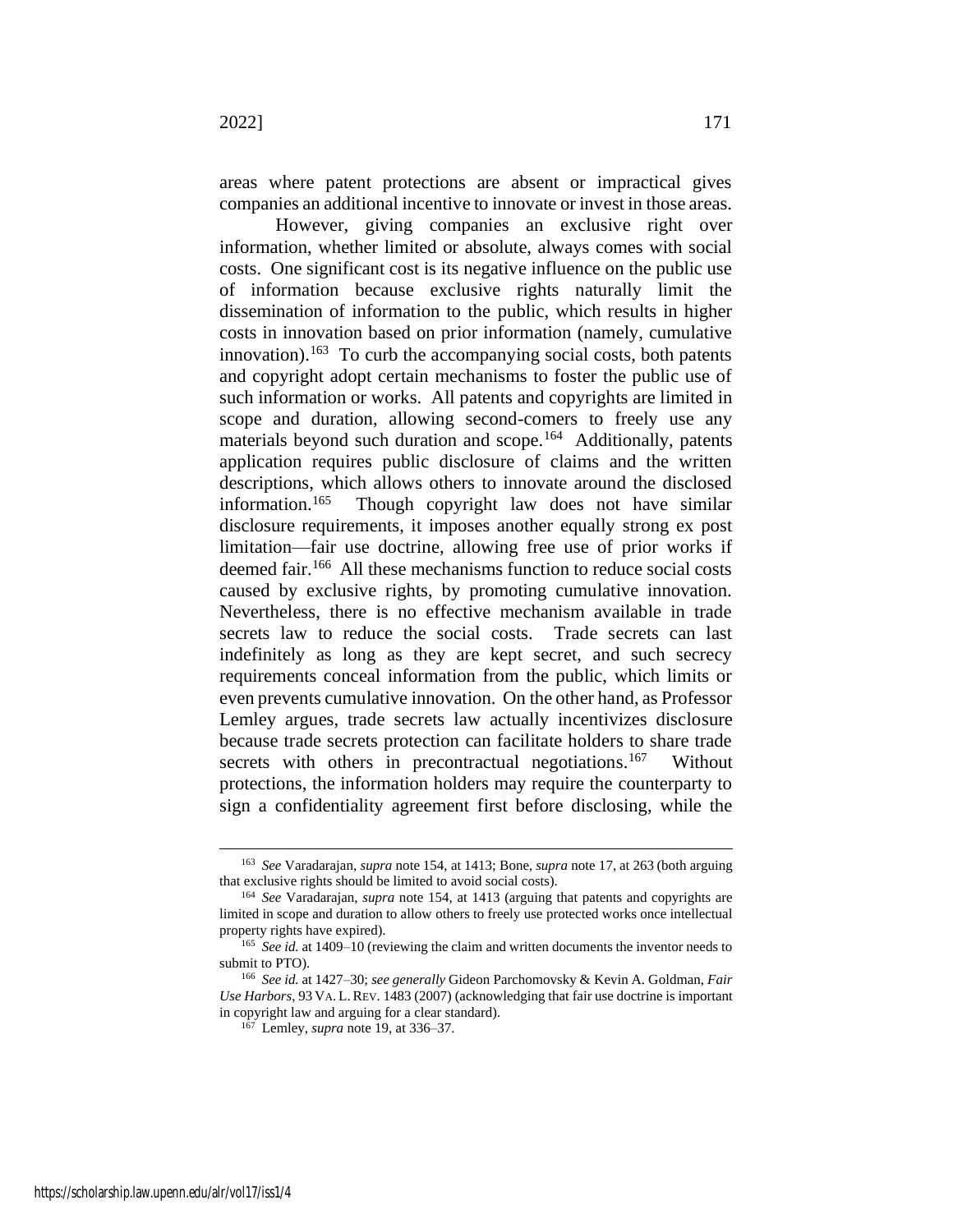<span id="page-34-1"></span>counterparty may feel reluctant to sign such an agreement without knowing and evaluating the information (the so-called Arrow's Information Paradox).<sup>168</sup> This paradox may lead to failure of negotiations and information not being effectively disclosed to the other party. Thus, according to Professor Lemley, trade secrets, through promoting disclosure in negotiations, facilitate the commercialization of the information.<sup>169</sup> However, such disclosure only between licensing parties is not the type of public disclosure that allows the public to use the information in cumulative innovations.<sup>170</sup> It cannot reduce the social costs imposed by the exclusive rights restricting cumulative innovation. With regard to current limits in trade secrets, although reverse engineering and independent development defenses limit trade secrets protection, both increase the costs for firms in obtaining and innovating around the information and encourage firms to make wasteful investments,  $171$  which do not facilitate cumulative innovation but somehow impede it. Additionally, the reverse engineering defense is increasingly being contracted out by firms, the validity of which has been accepted by courts, making this defense less effective.<sup>172</sup> These two limits fail to curb the harm trade secrets cause to cumulative innovation. Given this scenario, due to trade secret law's lack of effective mechanisms for the limitation, it is naturally more prone than patents and copyright to negatively affect cumulative innovation, which is not beneficial to the development of the industry. In other words, the current strict trade secrets law without adequate limiting mechanisms may have already impeded cumulative innovation within the industry, causing significant social costs.

<span id="page-34-0"></span>The situation is even worse when we take the practices in the US industry into consideration. While the overly restrictive trade secrets law without effective limiting doctrines may itself greatly impede industrial innovations, in the employment context, the confounding effect of the non-compete clauses further restricts

<sup>168</sup> *Id.* at 336.

<sup>169</sup> *Id.* at 337.

<sup>170</sup> *See* Robert G. Bone, *The (Still) Shaky Foundations of Trade Secret Law*, 92 TEX. L. REV. 1803, 1818 (2014) (explaining that trade secret licensing limit the goal for the public to use the disclosed information).

<sup>171</sup> Bone, *supra* not[e 17](#page-6-2) at 269.

<sup>172</sup> *See* Deepa Varadarajan, *The Trade Secret-Contract Interface*, 103 IOWA L. REV. 1543, 1568–70 (2018) (explaining that courts have become increasingly accepting of reverse engineering restrictions and encourage firms to contract out of the defense).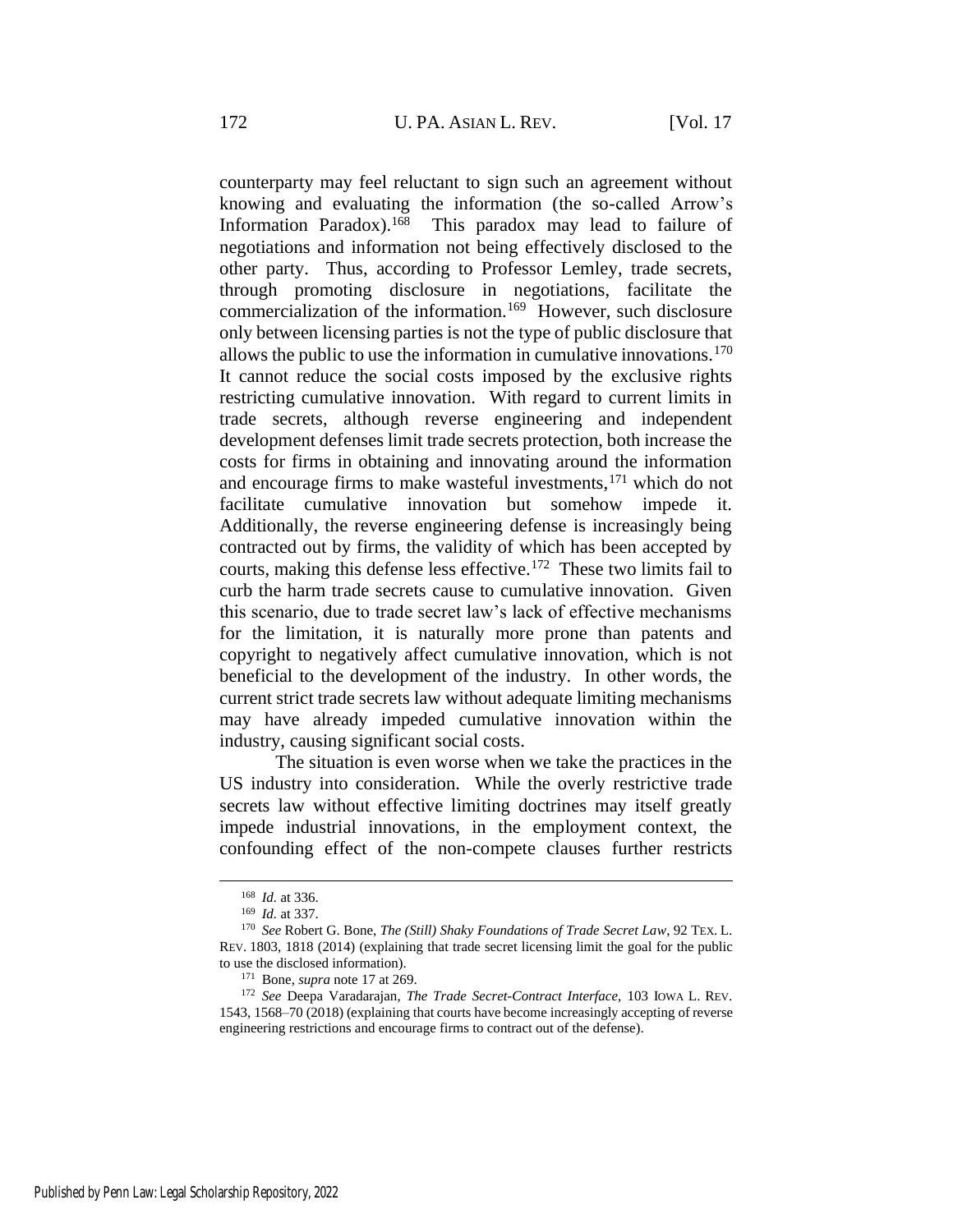<span id="page-35-2"></span><span id="page-35-0"></span>cumulative innovations. Specifically, a strict trade secrets law and the non-compete clauses both function to limit employee mobility, which is acknowledged as potentially the reason for Silicon Valley's success. $173$  The non-compete clauses can even facilitate the enforcement of trade secrets since many courts consider protecting trade secrets as the primary justification for recognizing non-compete covenants.<sup>174</sup> With strict trade secrets protection and non-compete clauses in hand, employers especially large companies can easily use litigation threats to deter employees from even lawfully moving to another company or sharing information, which restricts even lawful competition and frustrates cumulative innovation.<sup>175</sup> A former employee may be prevented from "working on the precise line of research they know best" forever, or at least for a certain period, which may be the best time for innovations.<sup>176</sup> US practitioners have already realized the negative effect of strict trade secrets rules and non-compete clauses on the growth of the industry and have called for a less restrictive regime in these areas of the law.<sup>177</sup> US scholars have also been increasingly focusing on adding limiting doctrines to the trade secrets regime to alleviate the current strict regime's harmful effect on US industry's development.<sup>178</sup>

<span id="page-35-3"></span><span id="page-35-1"></span>Even as the development of US industry suffers from such strict trade secrets law and the wide use of non-compete agreements, triggering practitioners and scholars to argue for a less restrict regime, China under US pressure is anyway adopting similar strict trade

<sup>173</sup> *See* Charles Tait Graves & James A. DiBoise, *Do Strict Trade Secret and Non-Competition Laws Obstruct Innovation*, 1 ENTREPRENEURIAL BUS. L.J. 323, 325–26 (2006) (stating that California has barred the use of non-competition agreements in 1872. This is said to increase the employee mobility for employees to more easily move from company to company and apply the knowledge they developed along the way).

<sup>174</sup> Varadarajan, *supra* not[e 172,](#page-34-0) at 1572.

<sup>175</sup> *See* Graves & DiBoise, *supra* not[e 173](#page-35-0)*,* at 337–38 (arguing that big companies might use trade secret litigations to deter employees to move to a new company or share information).

<sup>176</sup> Joseph P. Fishman & Deepa Varadarajan, *Similar Secrets*, 167 U. PA. L. REV. 1051, 1056 (2019).

<sup>177</sup> *See, e.g*., Graves & DiBoise, *supra* note [173,](#page-35-0) at 323–25 (arguing abandoning rigid restrictions on the trade secret rules and non-complete clauses).

<sup>178</sup> *See, e.g*., Camilla Alexandra Hrdy & Mark A. Lemley, *Abandoning Trade Secrets*, 73 STAN. L. REV. (forthcoming 2020), https://ssrn.com/abstract=3534322 [https://perma.cc/5DS7-YVDZ] (arguing trade secrets can be abandoned); Varadarajan, *supra* note [154](#page-31-0) (arguing adding fair use doctrine into trade secrets law); Menell, *supra* note [154](#page-31-0) (arguing adding a public policy exception); Fishman & Varadarajan, *supra* note [176](#page-35-1) (arguing allowing use of trade secrets in the process to produce different ends).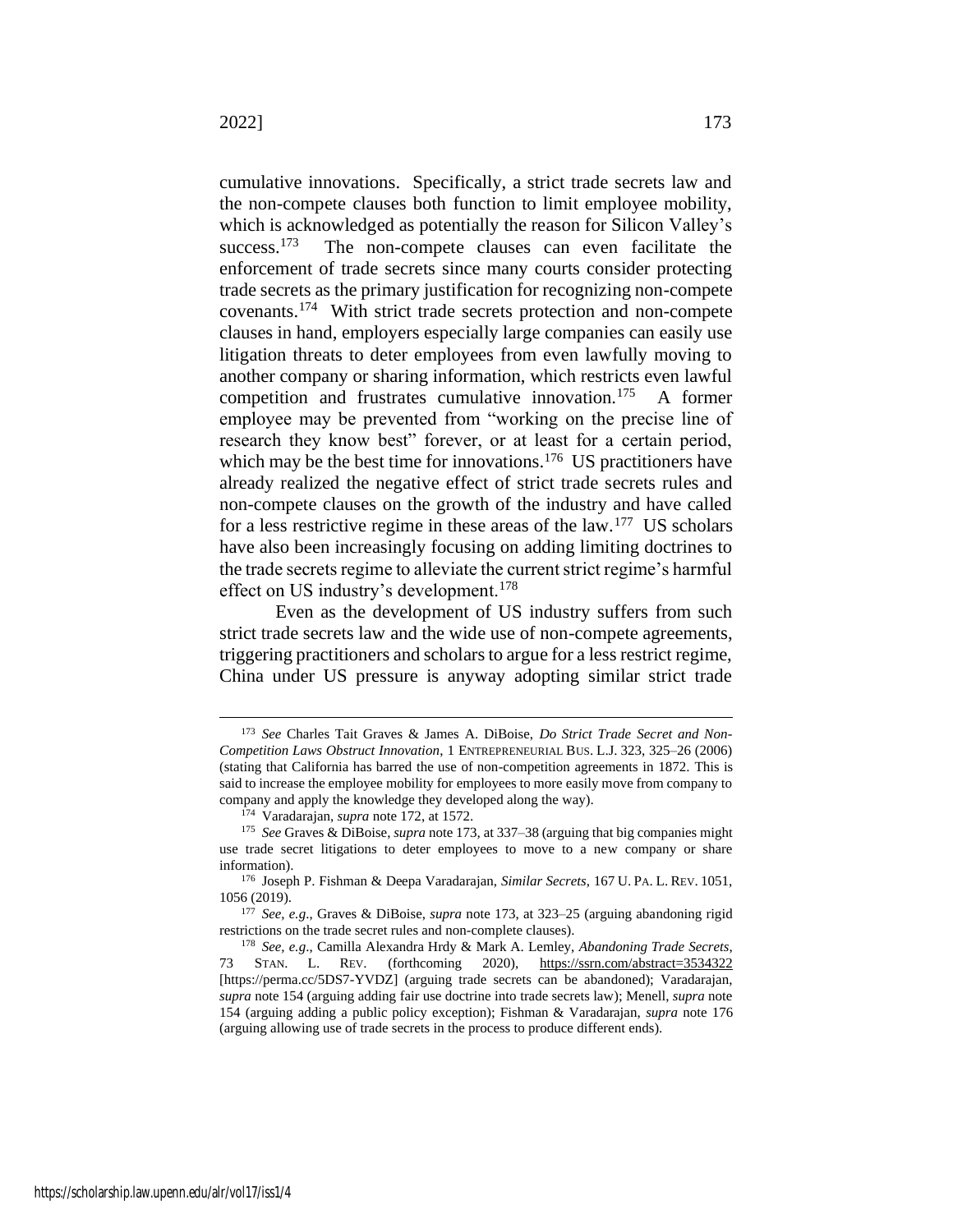secrets protections as the US and generally recognizes the validity of non-compete clauses. Although empirical studies in China examining the trade secrets protection level are very limited, one such study in 2019 examined the legislative protection level in the legislation from 1993 to 2013 by using 6 factors (Trade secrets requirements, international conventions attended, a period of protection, limiting doctrines such as reverse engineering, enforcement tools such as injunctions and burden of proof, noncompete agreements).<sup>179</sup> The study concluded that China's legislative protection level in 2013 has achieved international standards.<sup>180</sup> Our prior analysis reveals that, after 2013, the trade secrets legislative protection level has been consistently increased in 2017, 2019, and 2020 under US pressure. We can infer that the current legislative protection level in China has been above the international standards and it is perhaps even quite similar to the US legislative protection level, as the amendments after 2013 have all substantially followed the US' suggestions. Moreover, some even argue that some of the current trade secrets rules in China actually exceed the US protection level. For example, Professor Cui Guobin, a well-known IP scholar in China, argues that the US law does not generally allow shifting of the burden of proof in trade secrets cases, but nevertheless the US still required China to insert burden-shifting clauses into its regime anyway, which enhanced China's protection level in the legislation even above that of the  $US.<sup>181</sup>$  This argument is correct on the face of it, but the situation is actually much more complicated. The argument from the US for burden-shifting in China is that Chinese Civil Procedure Law does not have as effective a discovery system as the US, making evidence for trade secrets cases hard to obtain.<sup>182</sup> Thus, it is arguable that the so-called "stricter" rules on burden-shifting in China are to supplement the country's weak

<span id="page-36-0"></span><sup>179</sup> Wang Lina (王莉娜) & Zhang Guoping (张国平), *Zhongguo Shangye Mimi Baohu Shuiping de Dingliang Yanjiu* (中国商业秘密保护水平的定量研究) [*The Empirical Study on the Production Level of Trade Secrets in China*], KEYAN GUANLI (科研管理) [SCI.RSCH. MGMT.], no.9, vol. 40, 2019, at 66.

<sup>180</sup> *Id.* at 71.

<sup>181</sup> Cui Guobin (崔国斌), *Shangye Mimi Qinquan Susong de Juzheng Zeren Fenpei* (商 业秘密侵权诉讼的举证责任分配) [*Allocating Burden of Proof in Trade Secrets Infringement Cases*], JIAODA FAXUE (交大法学) [SJTU L. REV.], No. 4, 2020, at 11.

<sup>&</sup>lt;sup>182</sup> Thanks for Professor Victoria Cundiff for pointing out this practical consideration. Prof. Victoria Cundiff is a partner at Paul Hastings with extensive experiences in trade secrets litigation.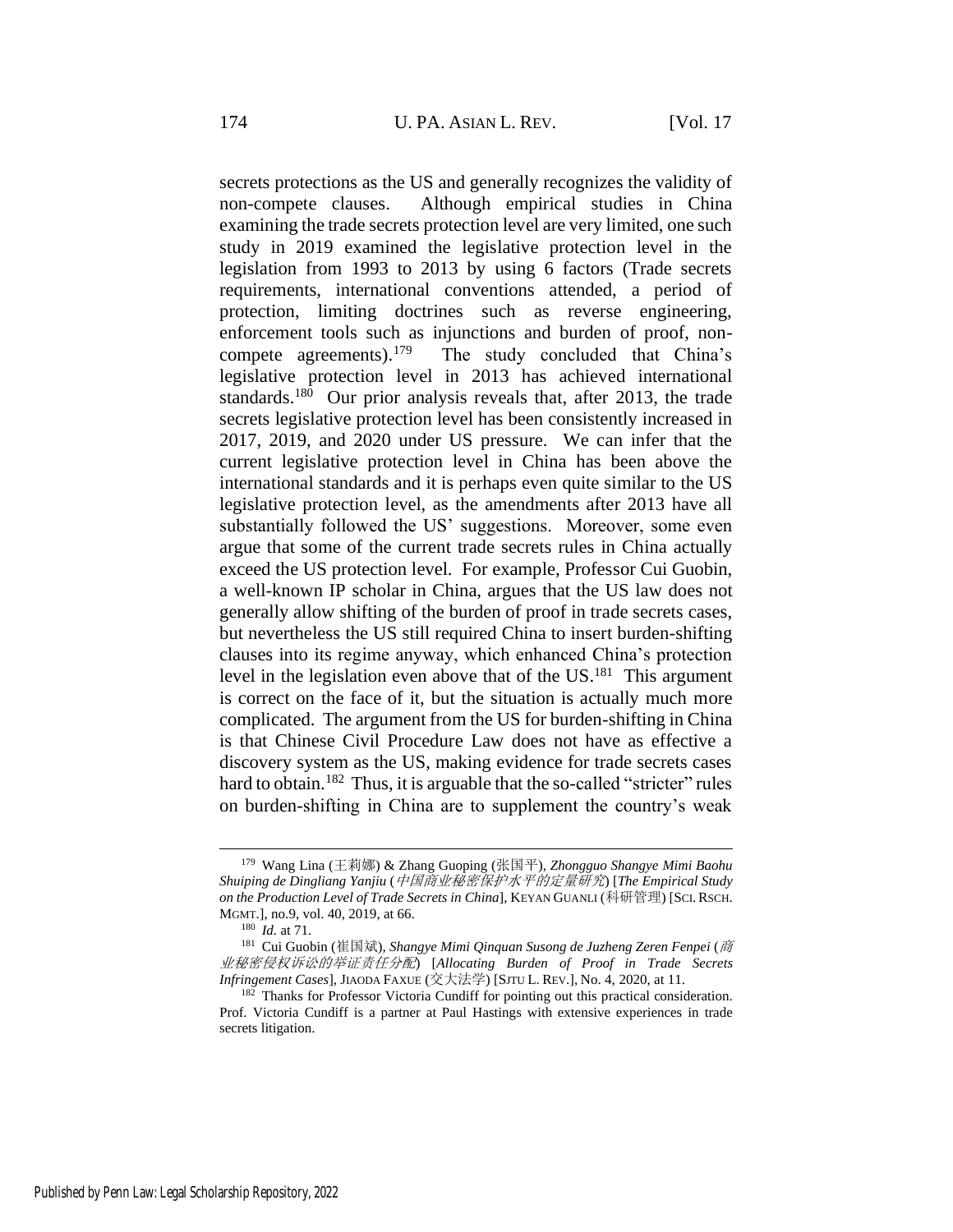discovery system. Besides, although there is no statutory burdenshifting clause in the US, some US courts nevertheless allow shifting of the burden of persuasion on to the defendant when the plaintiff proves that the defendant had access to the secrets and has produced "a suspiciously similar product or process in a short time."<sup>183</sup> Nevertheless, two local court judges in China argue that the new burden shifting clauses alleviate the burden of trade secrets holders, to an unjustifiable extent.<sup>184</sup> They claimed that, before the new provision, the Chinese courts have already reduced holders' burden in proving trade secrets claims, especially in proving the secrecy requirement.<sup>185</sup> In this sense, they argue for interpreting the burden shifting rules in a limited way to maintain a better balance between interests.<sup>186</sup>

However, it is still fair to say that China now has adopted a regime that is at least as strict as the one in the US. This is evidenced by an element-by-element comparison between the US trade secrets protection system and the Chinese system using the "Trade Secrets Protection Index," created by the Organization for Economic Cooperation and Development (OECD)<sup>187</sup> (please see Table 2 below for a detailed comparison between the Chinese system and the US one using the index). Through the element-by-element comparison, we see that the Chinese trade secrets law, through its amendments in 2019 and new judicial interpretations, has been substantially similar to the US law, except for the discovery system. Nevertheless, it can be argued that the burden-shifting clauses, which are not generally

<sup>183</sup> International Chamber of Commerce (ICC), *Protecting trade secrets – recent EU and US reforms*, ICC 1, 22 (2019), https://iccwbo.org/content/uploads/sites/3/2019/04/finalicc-report-protecting-trade-secrets.pdf [https://perma.cc/RG3D-MEXV]; *see* JAMES POOLEY, TRADE SECRETS § 12.04 [2] (Law Journal Press ed. 2019) (listing example cases at the footnote 54).

<sup>184</sup> *See* Yu Zhiqiang (喻志强) & Ge Guangying (戈光应), *Shangye Mimi Qinquan Susong Juzheng Xinguize de Shiyong* (商业秘密侵权诉讼举证新规则的适用) [*The Application of the New Evidence Rule of Trade Secrets Misappropriation Litigations*], RENMIN SIFA (人民司法) [THE PEOPLE'S JUDICATURE], No. 19, 2020, at 14 (arguing that the new burden shifting rule may result in injustice by excessively reducing trade secret holder's burden of proof).

<sup>185</sup> *Id.*

<sup>186</sup> *See id.*

<sup>187</sup> *See generally* Mark F. Schultz & Douglas C. Lippoldt, *Approaches to Protection of Undisclosed Information (Trade Secrets): BACKGROUND PAPER*, NO. 162, OECD TRADE POLICY PAPERS (Jan. 30, 2014), https://www.oecd-ilibrary.org/docserver/5jz9z43w0jnwen.pdf?expires=1635604817&id=id&accname=guest&checksum=74940FB27766B4C9EC E9698C5A89686A [https://perma.cc/C52D-CD58].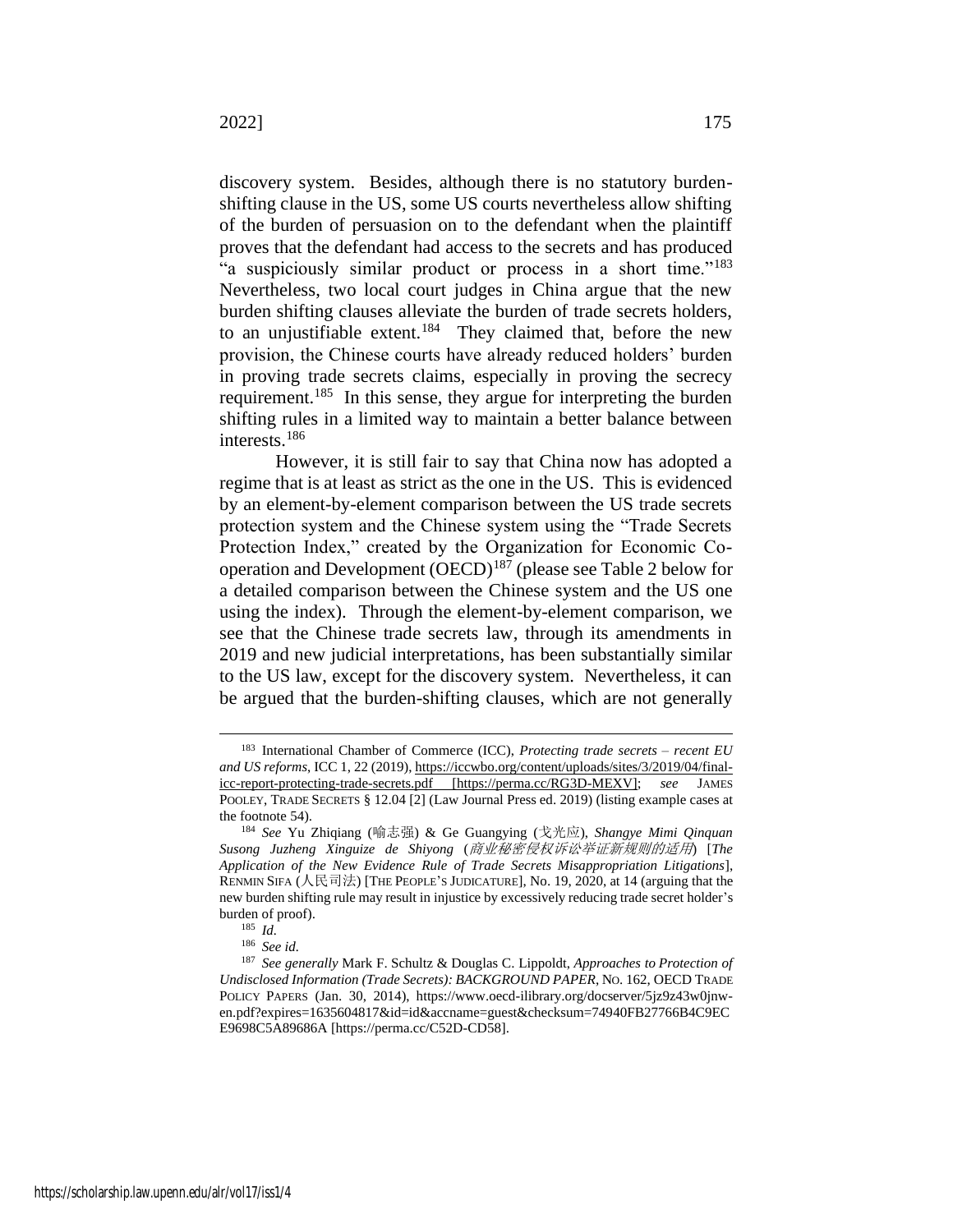available in the US law, have remedied the weakness of the Chinese discovery system. Therefore, the index can show that the Chinese trade secrets system has become a rather strict one, nearly as strict as US system. Apart from similar strict trade secrets rules, non-compete clauses are expressly allowed in Chinese employment law.<sup>188</sup> Although the employment law sets several limits for the use of noncompete clauses,<sup>189</sup> the combination of a strict trade secrets law and non-compete clauses arguably impede employee mobility to a great extent. Thus, we could say that China, with its trade secret protections supplemented by non-compete agreements, currently adopts a regime that is at least as strict as the US's. However, the Chinese local industry is still quite underdeveloped compared to the US industry, especially in technologies where trade secrets and noncompete clauses are active.<sup>190</sup> For example, although it is acknowledged that the Chinese industry is increasingly developing their indigenous technology under the strong governmental support to R&D, "[h]igh-tech and innovative products and services are rarely associated with China."<sup>191</sup> One report in 2019 shows that Chinese firms still rely on key inputs (technology) from foreign firms,  $192$  even though they are producing more technology than ever before.<sup>193</sup> Accordingly, the local industry in China, especially in the technology

<span id="page-38-1"></span><span id="page-38-0"></span><sup>188</sup> Sandy Zhang, *China: Application of Non-Competes To Protect Business Secrets*, DENTONS (2017), https://www.dentons.com/en/insights/newsletters/2017/march/14/globalemployment-lawyer/global-employment-lawyer-2017/application-of-non-compete-inbusiness-secret-protection [https://perma.cc/MSM7-REHY].

<sup>&</sup>lt;sup>189</sup> See id. (specifying that "geographic scope, duration and type of employment or line of business prohibited" as limits on the terms of non-compete obligations).

<sup>190</sup> *See* Jennifer Brant & Sebastian Lohse, *Trade Secrets: Tools for Innovation and Collaboration*, INTERNATIONAL CHAMBER OF COMMERCE 1, 9–10 (2014), https://iccwbo.org/content/uploads/sites/3/2017/02/ICC-Research-Trade-Secrets-

english.pdf [https://perma.cc/G68B-3JCY] (discussing how trade secrets function to protect technology and why companies are more willing to use trade secrets to protect their technology in many situations).

<sup>191</sup> Naubahar Sharif, *China as the World's Technology Leader in the 21st Century: Dream or Reality?*, HKUST IEMS (Feb. 2016), https://iems.ust.hk/publications/thoughtleadership-briefs/china-as-the-worlds-technology-leader-in-the-21st-century-dream-orreality [https://perma.cc/5YN7-NQ8W].

<sup>192</sup> *See A New Great Game--China, The U.S., And Technology*, S&P GLOB. RATINGS, May 14, 2019, at 12–13, https://www.spglobal.com/\_division\_assets/images/specialeditorial/a-new-great-game-china-the-u.s.-and-technology/2019\_05\_csag\_uschina.pdf [https://perma.cc/9JSM-YUHT] (finding that foreign suppliers are deeply embedded in China's technology supply chain, and Asian and US firms are especially important in providing the intellectual-property-rich technology inputs into China's supply chain).

<sup>193</sup> *Id*. at 9–11.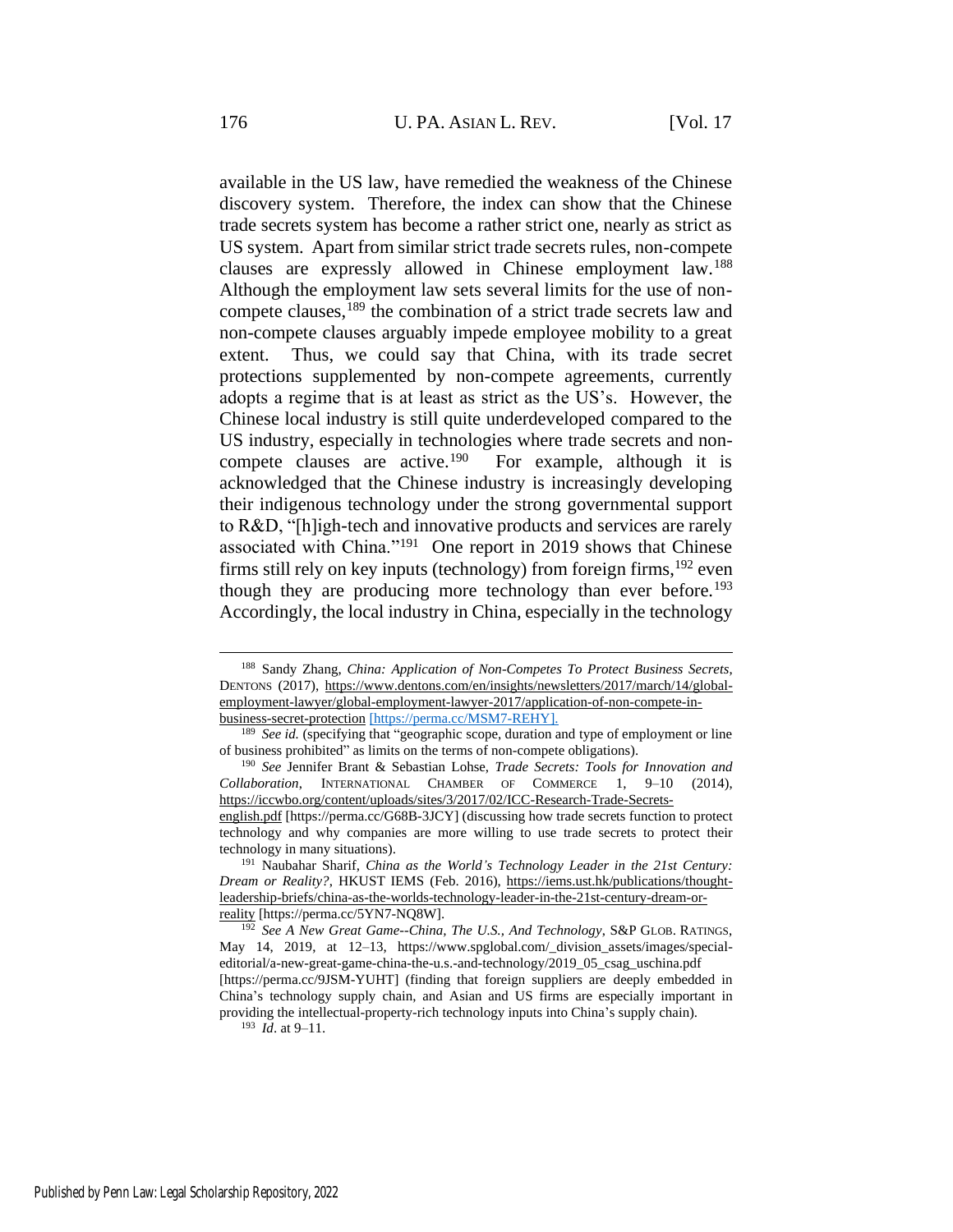area, is underdeveloped compared to the US industry, as they still rely significantly on foreign technology rather than their own. This demonstrates that the local industry in China has a greater need for developing and catching up with the industry in developed countries. In other words, the value of cumulative innovations is much more for the Chinese local industry for it to develop more indigenous technology or products. As our previous analysis shows, the current strict trade secrets law with non-compete clauses have already, to a certain extent, impeded US industry's development through blocking cumulative innovations. The large companies can use the strict protection regime to effectively squeeze start-ups or other small competitors out of the market and maintain their monopoly in the market, which is not beneficial for overall industrial development.<sup>194</sup> Adopting a similar strict regime for the local industry in China, which has a greater need for cumulative innovations, may have an even more harmful effect on local industry's development compared to the situation in the US. Therefore, it is an open question whether the local industry in China, as a whole, really demands such a legislative protection level, since industrial development benefits much more from cumulative innovation.

<span id="page-39-0"></span>So far, using the basic theories of trade secrets and the overprotection problems already existing in the US industry, we have provided circumstantial evidence for the argument that Chinese local industry indeed does not require such enhanced and strict protection. In addition to this circumstantial evidence, some empirical studies provide certain direct evidence. One study by the Beijing High Court searched all judgments related to trade secrets infringement cases made by Chinese courts from 2013–2017 and found there are only 338 trade secret cases that courts delivered a judgment on.<sup>195</sup> Compared with an average of 10,000 IP cases that courts pronounced a judgment on each year from 2013 to 2017, trade secrets cases only accounted for a very limited percentage.<sup>196</sup> Although this statistic cannot represent all trade secret disputes in China because there may

<sup>194</sup> *See* Graves & DiBoise, *supra* note [173](#page-35-0)*,* at 338–39 (discussing the lengthy time and high costs in rebutting trade secret claims).

<sup>195</sup> Beijing High People's Court (北京市高级人民法院), She Shangye Mimi Anjian Sifa Shenpan Diaoyan Baogao (涉商业秘密案件司法审判调研报告) [Empirical Report on the Judicial Trial of Trade Secret Cases], Zhongguo Shenpan (中国审判) [CHINA TRIAL] (Dec. 9, 2020), https://mp.weixin.qq.com/s/WINW2OXOOmJLG-AQoBAXGw [https://perma.cc/YT2H-LNZ9].

<sup>196</sup> *Id.*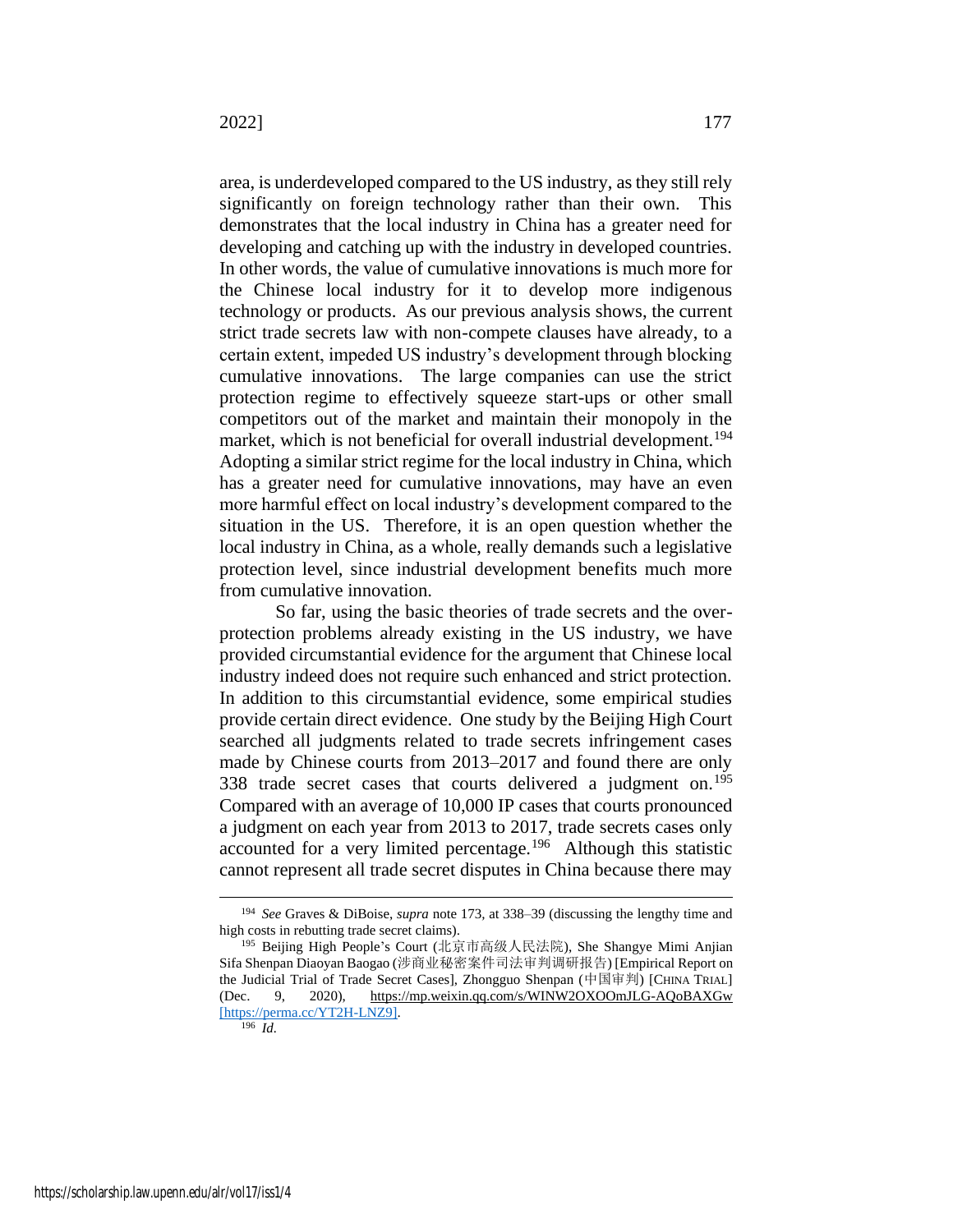be many cases settled privately before or after the initiation of litigation, considering that there are also many settlements in other IP cases not represented by the data, such a low percentage can at least provide some evidence that trade secrets infringement is not happening that frequently compared to other types of IP infringement in China. One may argue that the low number of cases reflected in the statistics represents the effectiveness of the current trade secrets law in deterring potential infringers and that this low percentage of trade secrets cases cannot prove there is little need locally for such laws. However, other current IP laws (copyright, patent, trademarks) in China are also quite strict, and the Chinese government has adopted increasingly harsher measures to enforce these laws.<sup>197</sup> In China, these IP laws are more mature and function more effectively than trade secrets law. If the argument is that strict rules result in fewer cases in court due to their deterrent effect, then we may also see fewer IP cases as well. Thus, the argument that the limited number of trade secrets litigations in court is due to the effectiveness of the current law is inaccurate. This small number may be attributable, rather, to the negligible need for such laws in reality. Given the low need for such protection, it is doubtful whether such an enhanced and strict protection regime is urgent or necessary for contemporary local industry. Granting strict protections exceeding the needs of the industry, as a whole, may only help large companies with control over certain advanced information gain more monopolistic power and squeeze the start-up competitors out of the market, harming the growth of the Chinese industry.

#### **2.** Main Reason: US Industry**'**s Representation of Interests

Why does the regime neglect the interests of local industry, and what other problems may result from this neglect? The overrepresentation of the US industry's interests is the main reason for such neglect, and problems may be caused by the conflicting interests of the US and local industries. As already explained, the Special 301

<sup>&</sup>lt;sup>197</sup> Copyright, Trademarks, and Patents have much longer developing period than trade secrets. These three areas have consistently become targets of the US ever since its first Special 301 report in 1989. Moreover, problems of effective enforcement of these laws have also been consistently addressed by the US long before. With such a long period of developments on both legislation and enforcement, these laws in China not only complies with international standards (or even US standards) but also absorbs ample local experience. These laws are arguably functioning more effectively than trade secrets.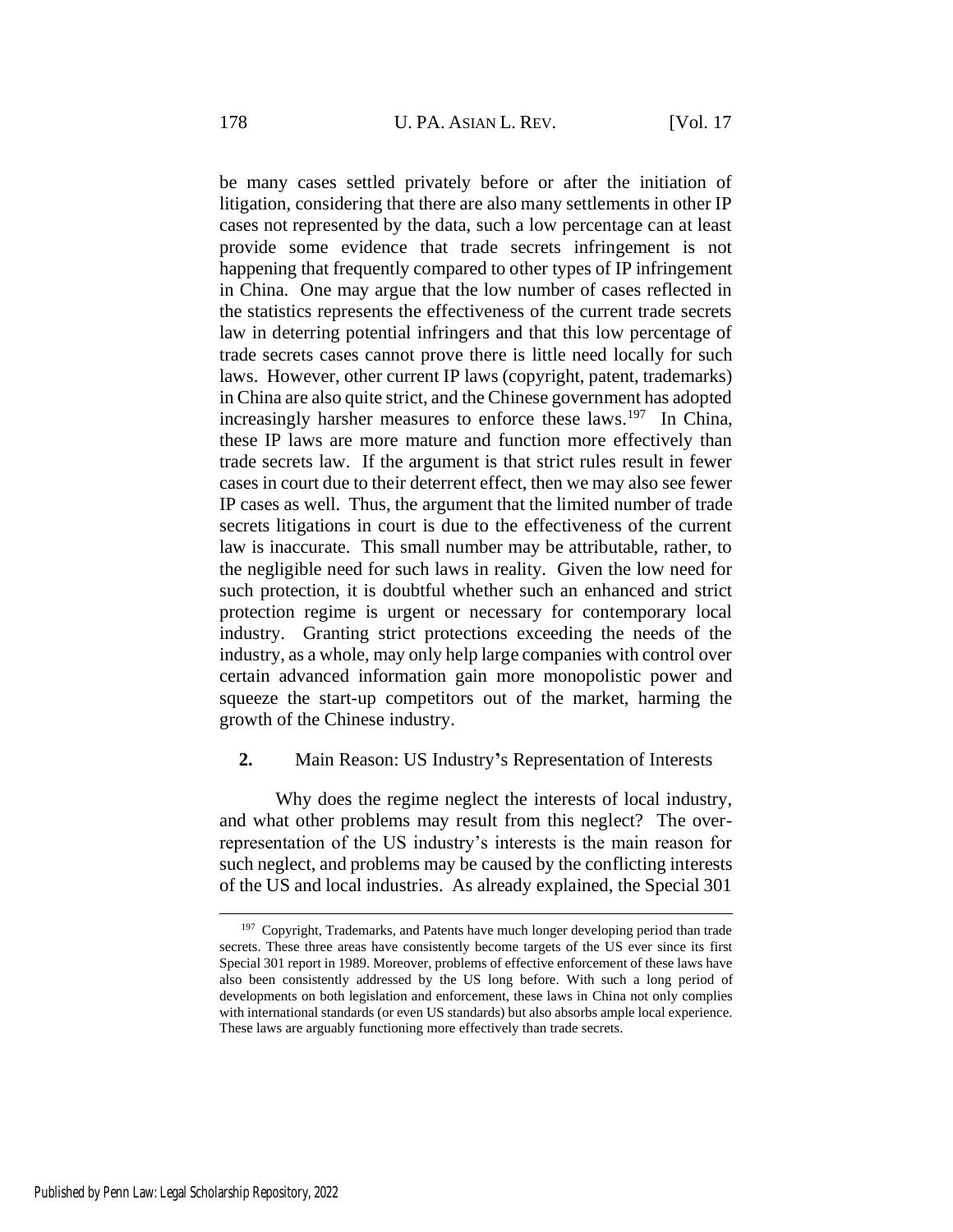reports published by the USTR every year have served as a strong mechanism to affect the development of the IPR regime in China, including the trade secrets protection regime. The Special 301 process, however, is significantly affected by the US industry and greatly represents the US industry's interests and needs. Firstly, it is argued that the Special 301 process and its related provisions are "the direct result of heavy industry lobbying efforts,"<sup>198</sup> serving as an important forum for US industry to represent their interests and express their opinions. Secondly, upon reading the Special 301 reports carefully, one may be surprised by how detailed the reports are in describing situations in other countries and how exactly the US industry has suffered losses in each foreign country. Although such detailed and precise reports are published by the USTR each year, they rely significantly on the inputs from the US industry.<sup>199</sup> US industry indeed is legally allowed to actively participate in the Special 301 process to supply information, submit comments and recommendations to the USTR, and testify before Congress.<sup>200</sup> For example, the interested parties can submit information to the USTR for it to take into account when identifying priority countries in the reports.<sup>201</sup> Many foreign countries perceive that inputs from "U.S. industry tend to exaggerate the situation, or even distort the truth, to create something out of nothing."<sup>202</sup> Regardless of such criticism, history shows that US industries, through the efforts of leading industry representatives such as the International Intellectual Property Alliance (IIPA) and Pharmaceutical Manufacturers Association (PMA), often successfully represent their interests and have their opinions accepted by the USTR in the Special 301 process.<sup>203</sup> Regarding the trade secrets protections in China, the US industry, whose prominent representatives include the National Foreign Trade Council (NFTC), the Intellectual Property Owners Association (IPOA), and the U.S. Chamber's Global Intellectual Property Center (GIPC), also exerts a consistent and inexorable influence on the Special 301 process to have their suggestions

<sup>198</sup> Liu, *supra* note [27,](#page-7-0) at 92–93, 98.

<sup>199</sup> *Id.*

<sup>200</sup> *Id.* at 98.

<sup>201</sup> 19 U.S.C. § 2242 (b)(2)(B) (1988).

<sup>202</sup> Liu, *supra* note [27,](#page-7-0) at 92.

<sup>203</sup> *See id.* at 102–10 (finding that the comparison between the comments and allegations provided by the leading US industries representatives and the corresponding Special 301 reports shows that US industries' opinions were frequently adopted by the USTR).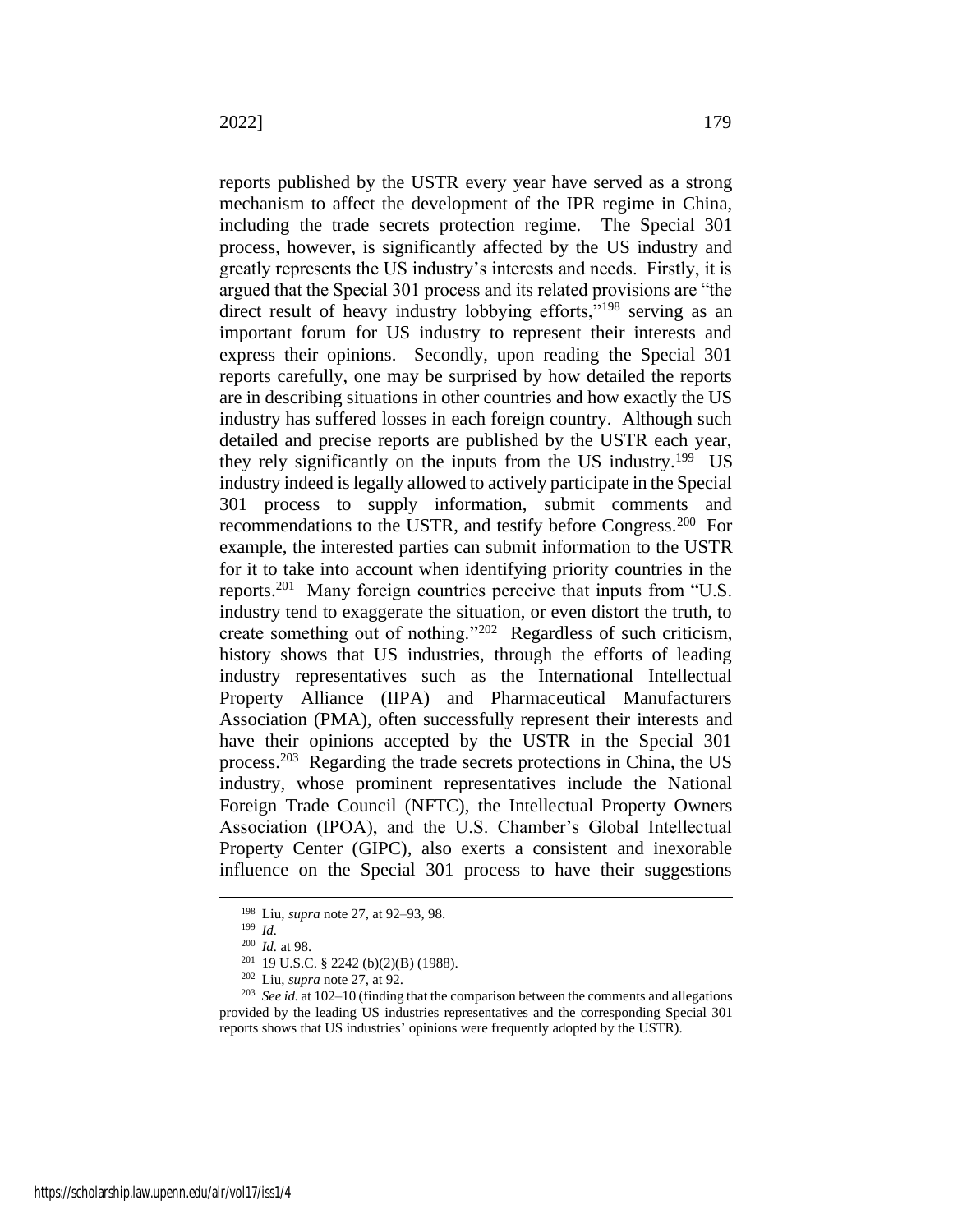accepted by the USTR, and in turn to affect the development of trade secrets protection in China.

Let us look back again to the development phase from 2012 to 2017, during which the trade secrets protection in China became an increasingly important focus of the USTR in its Special 301 reports.<sup>204</sup> The USTR received many public comments from the US industry before each of the Special 301 reports was issued.<sup>205</sup> Specifically, many previously alleged deficiencies of the trade secrets protection in China were emphasized by these public comments, most of which were adopted by the USTR in the Special 301 reports. Firstly, the business operator requirement in the 1993 AUCL was frequently identified as a problem limiting trade secrets protection in China at that time by US industry represented by the NFTC, the IPOA, and the GIPC, all of whom expressed their worry that the 1993 AUCL only applied to businesses instead of individuals, especially current or former employees.<sup>206</sup> Secondly, US industry

 $204$  The trade secret protection problems in China started to be mentioned again in the 2012 Special 301 report and were detailed described in the 2013 Special 301 report. After 2013, trade secret protections have consistently become an important issue addressed in the Special 301 process. *See supra* Part II.C.

<sup>&</sup>lt;sup>205</sup> Public comments submitted by the US industry with regards to the Special  $301$ process can be found in the Federal Register, (https://www.regulations.gov/), with docket number USTR–2011–0021 for 2012 Special 301 Review, USTR-2012-0022 for 2013 Special 301 Review, USTR–2013–0040 for 2014 Special 301 Review, USTR-2014-0025 for 2015 Special 301 Review, USTR-2015-0022 for 2016 Special 301 Review.

<sup>206</sup> National Foreign Trade Council, Comment on the Office of United States Trade Representative (USTR) Notice: 2013 Special 301 Review 8 (Feb. 8, 2013), https://www.regulations.gov/document?D=USTR-2012-0022-0018

<sup>[</sup>https://perma.cc/5V4E-6YSG] [hereinafter *2013 NFTC Comment*]; Intellectual Property Owners Association, Comment on the Office of United States Trade Representative (USTR) Notice: Special Review of Countries that Do Not Provide Adequate Protection of Intellectual Property Rights 11 (Feb. 7, 2014), https://www.regulations.gov/document?D=USTR-2013- 0040-0023 [https://perma.cc/K83L-QQDD] [hereinafter *2014 IPOA Comment*]; Intellectual Property Owners Association, Comment on the Office of United States Trade Representative (USTR) Notice: Special Review of Countries that Do Not Provide Adequate Protection of Intellectual Property Rights 9 (Feb. 8, 2016), https://www.regulations.gov/document?D=USTR-2015-0022-0045

<sup>[</sup>https://perma.cc/WMU5-4USR] [hereinafter *2016 IPOA Comment*]; U.S. Chamber of Commerce, Comment on the Office of United States Trade Representative (USTR) Notice: Special Review of Countries that Do Not Provide Adequate Protection of Intellectual Property Rights 49 (Feb. 6, 2014), https://www.regulations.gov/document?D=USTR-2013- 0040-0006 [https://perma.cc/P5WQ-MLAW] [hereinafter *2014 GIPC Comment*]; U.S. Chamber of Commerce's Global Intellectual Property Center, Comment on the Office of United States Trade Representative (USTR) Notice: 2016 Special 301 Review: Identification of Countries Under Section 182 of the Trade Act of 1974: Request for Public Comment and Announcement of Public Hearing 76 (Feb. 8, 2016),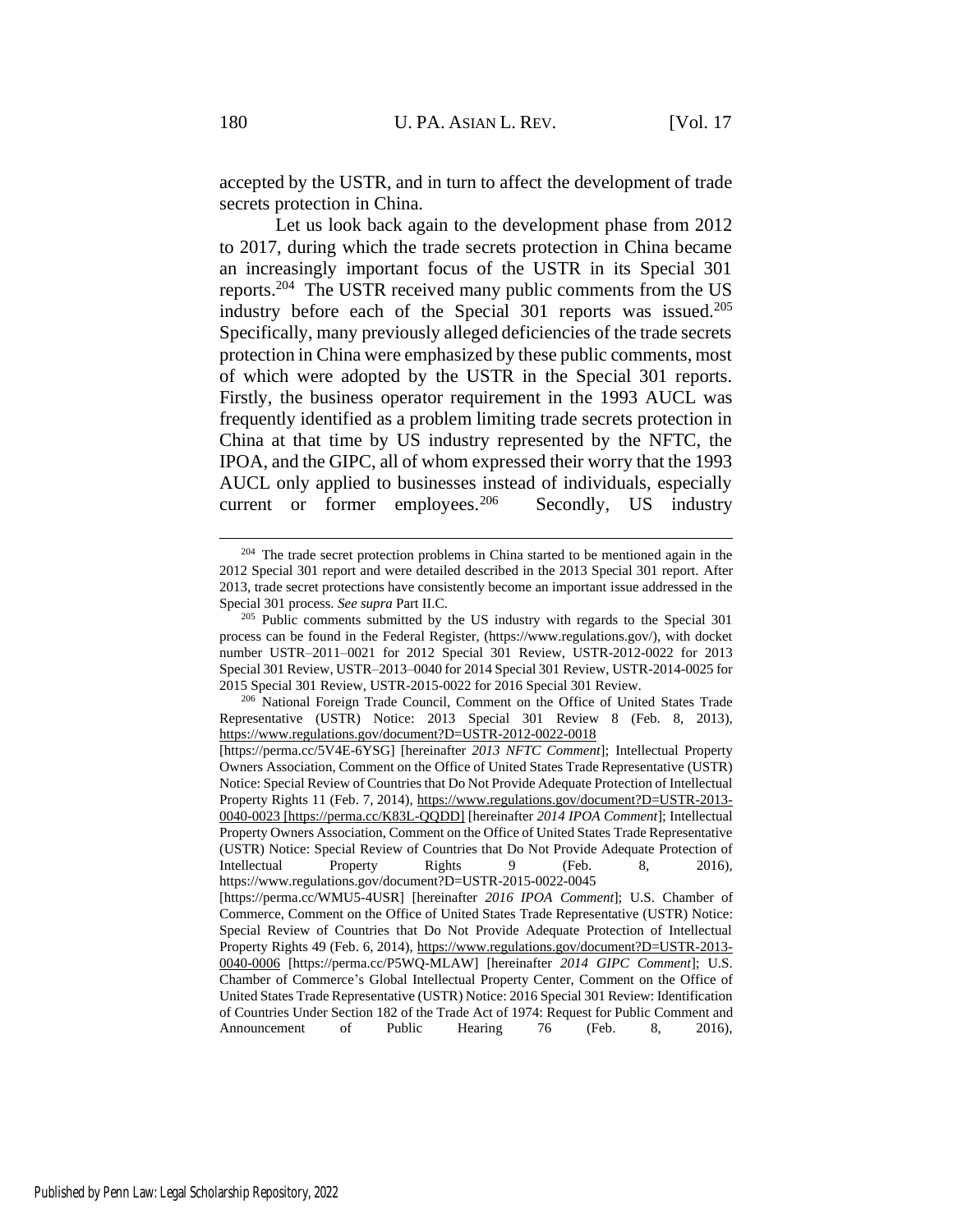representatives such as the IPOA pointed out that the 1993 AUCL imposed an additional ex-ante requirement for trade secrets—"practical applicability"—limiting the protection scope of trade secrets in China.<sup>207</sup> Thirdly, the lack of adequate measures to prevent leakage of trade secrets during governmental proceedings was also a concern among US trade secrets holders. They maintained that while Chinese regulations sometimes required companies to submit information protected by trade secrets for supervision purposes before they could get access to the Chinese market, there was no provision existing at that time that prevents further disclosure by Chinese government officials.<sup>208</sup> Thus, they demanded that new measures imposing a confidentiality duty on governmental officials should be drafted and enforced.<sup>209</sup> Furthermore, the US industry was quite dissatisfied with the low damage awards in the 1993 AUCL for trade secrets infringement. They perceived that "civil damages remain insufficient in many cases to compensate companies for infringement."<sup>210</sup> Moreover, the lack of preliminary injunctions for trade secrets cases in China was also one of the US industry's main concerns. They alleged that Chinese courts either lacked the authority to issue preliminary injunctions under the  $AUCL<sup>211</sup>$  or that Chinese courts rarely issued such injunctions though they had the authority to do so under the Civil Procedure  $Law.^{212}$ . As may be recalled from the previous historical analysis, all of these five problems identified by the US industry in their submitted public comments were the ones addressed in the Special 301 reports from 2013 to 2017 and by the USTR and in the  $24<sup>th</sup>$  &  $25<sup>th</sup>$  JCCT.<sup>213</sup> In other words, all the concerns of US industry over the trade secrets

[https://perma.cc/C7N7-GUDY] [hereinafter *2013 USCBC Comment*].

https://www.regulations.gov/document?D=USTR-2015-0022-0026

<sup>[</sup>https://perma.cc/3MER-H7XX] [hereinafter *2016 GIPC Comment*].

<sup>207</sup> *2014 IPOA Comment*, *supra* note 205, at 11.

<sup>208</sup> *Id.*; *2014 GIPC Comment*, *supra* note 205, at 50–51; *2016 GIPC Comment*, *supra* note 205, at 77.

<sup>209</sup> U.S.-China Business Council, Comment on the Office of United States Trade Representative (USTR) Notice: 2013 Special 301 Review; Public Hearing: Identification of Countries Under Section 182 of the Trade Act 14 (Feb. 8, 2013), https://www.regulations.gov/document?D=USTR-2012-0022-0006

<sup>210</sup> *Id.* at 16.

<sup>211</sup> *2013 NFTC Comment*, *supra* note 205, at 8.

<sup>212</sup> *2014 GIPC Comment*, *supra* note 205, at 50; *2016 IPOA Comment*, *supra* note 205, at 9; *2016 GIPC Comment*, *supra* note 205, at 77.

<sup>213</sup> *See supra* text accompanying note [89](#page-19-0)[-98.](#page-20-3)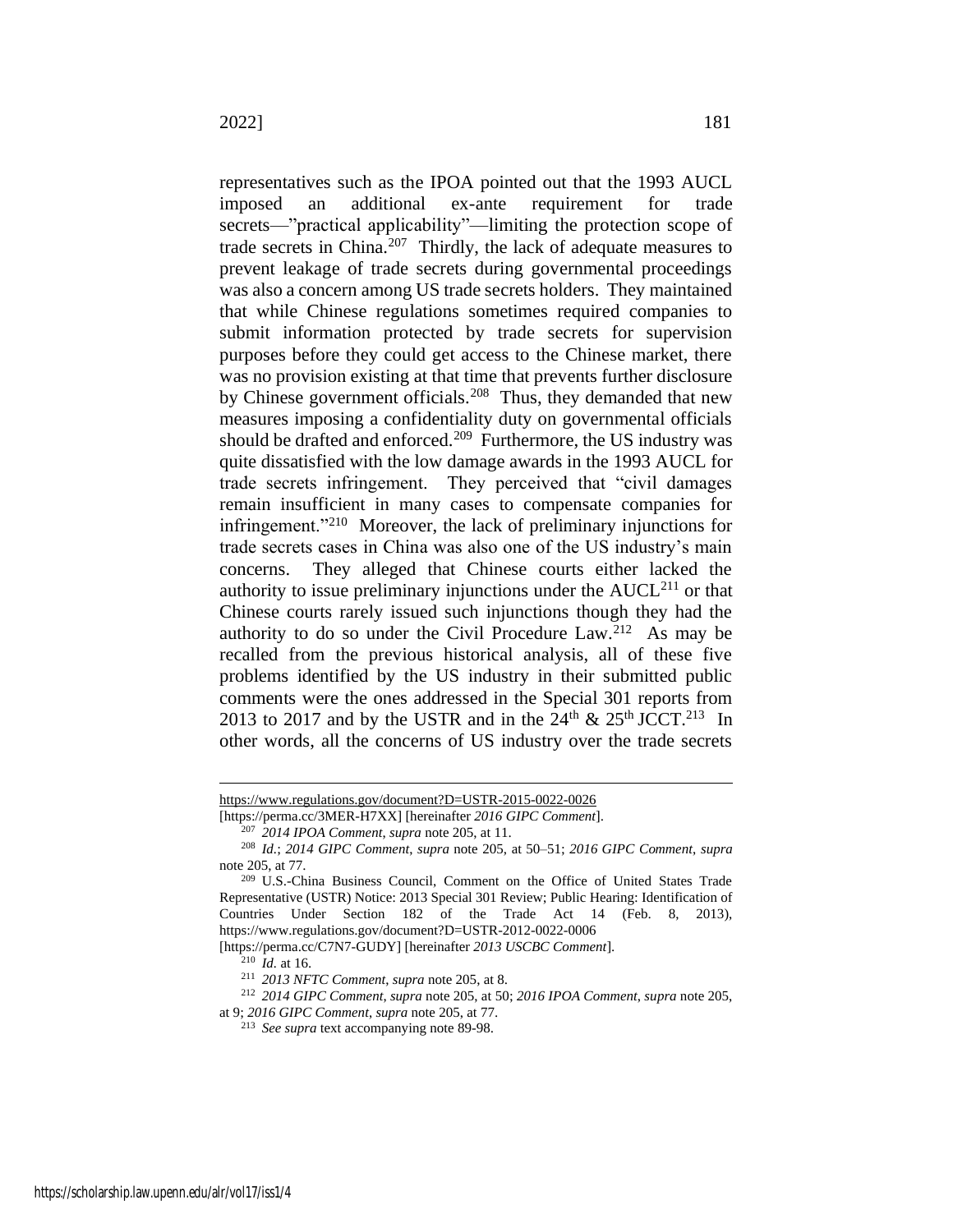issues in China during that period were fully addressed in the US unilateral mechanism and the bilateral dialogues with China, "forcing" China to amend laws to deal with US industry's concerns. As we now know, under pressure from the US, China amended its 1993 AUCL in 2017 and issued a new Judicial Interpretation in response to most of these criticisms.<sup>214</sup> Through such process, the US industry successfully resolved most of their concerns and thus arguably substantially represented their interests in China's corresponding legal reforms to enhance the trade secrets legislative protection level during that period.

<span id="page-44-1"></span>Nevertheless, the enhanced legislative protection level and stricter rules in the 2017 AUCL did not fully satisfy the US industry. They were not pleased with the limited moves made in the 2017 AUCL to enhance trade secrets protection in China, and some viewed it as a failed attempt to deliver the promise of increasing protection.<sup>215</sup> They expressed continued concerns in their public comments submitted for the 2017–2019 Special 301 Review.<sup>216</sup> One dissatisfaction was the consistent uncertainty regarding whether the 2017 AUCL could apply to individuals—namely, the "business operator" requirement.<sup>217</sup> Specifically, though the GIPC in its comment submitted for the 2018 Special Review admitted that the direct implication of the 2017 AUCL going after infringers related to trade secrets theft committed by current or former employees, $^{218}$  the IPOA did not consider this as fully solving the uncertainty caused by

[https://perma.cc/SZ9Z-SXDZ] [hereinafter *2019 IPOA Comment*].

<span id="page-44-0"></span><sup>&</sup>lt;sup>214</sup> Leaving only the business operator requirement not fully clarified, which, however, was finally dealt with in the 2019 AUCL. *See supra* Part II.D.

<sup>215</sup> U.S. Chamber of Commerce., Comment on the Office of United States Trade Representative (USTR) Notice: 2018 Special 301 Review (Feb. 11, 2018), https://www.regulations.gov/document?D=USTR-2017-0024-0013 [https://perma.cc/846Z-4BG3] [hereinafter *2018 GIPC Comment*].

<sup>216</sup> Public comments submitted by the US industry with regards to the Special 301 process can be found in the Federal Register, (https://www.regulations.gov/), with docket number USTR-2016-0026 for 2017 Special 301 Review, USTR-2017-0024 for 2018 Special 301 Review, USTR-2018-0037 for 2019 Special 301 Review, USTR-2019-0023 for 2020 Special 301 Review.

<sup>217</sup> Intellectual Property Owners Association, Comment on the Office of United States Trade Representative (USTR) Notice: 2018 Special 301 Review 11 (Feb. 11, 2018), https://www.regulations.gov/document?D=USTR-2017-0024-0014

<sup>[</sup>https://perma.cc/P8G4-DPVX] [hereinafter *2018 IPOA Comment*]; Intell. Prop. Owners Ass'n, Comment on the Office of United States Trade Representative (USTR) Notice: Public Hearings: 2019 Special 301 Review 11 (Feb. 8, 2019), https://www.regulations.gov/document?D=USTR-2018-0037-0033

<sup>218</sup> *2018 GIPC Comment*, *supra* note 214, at 65.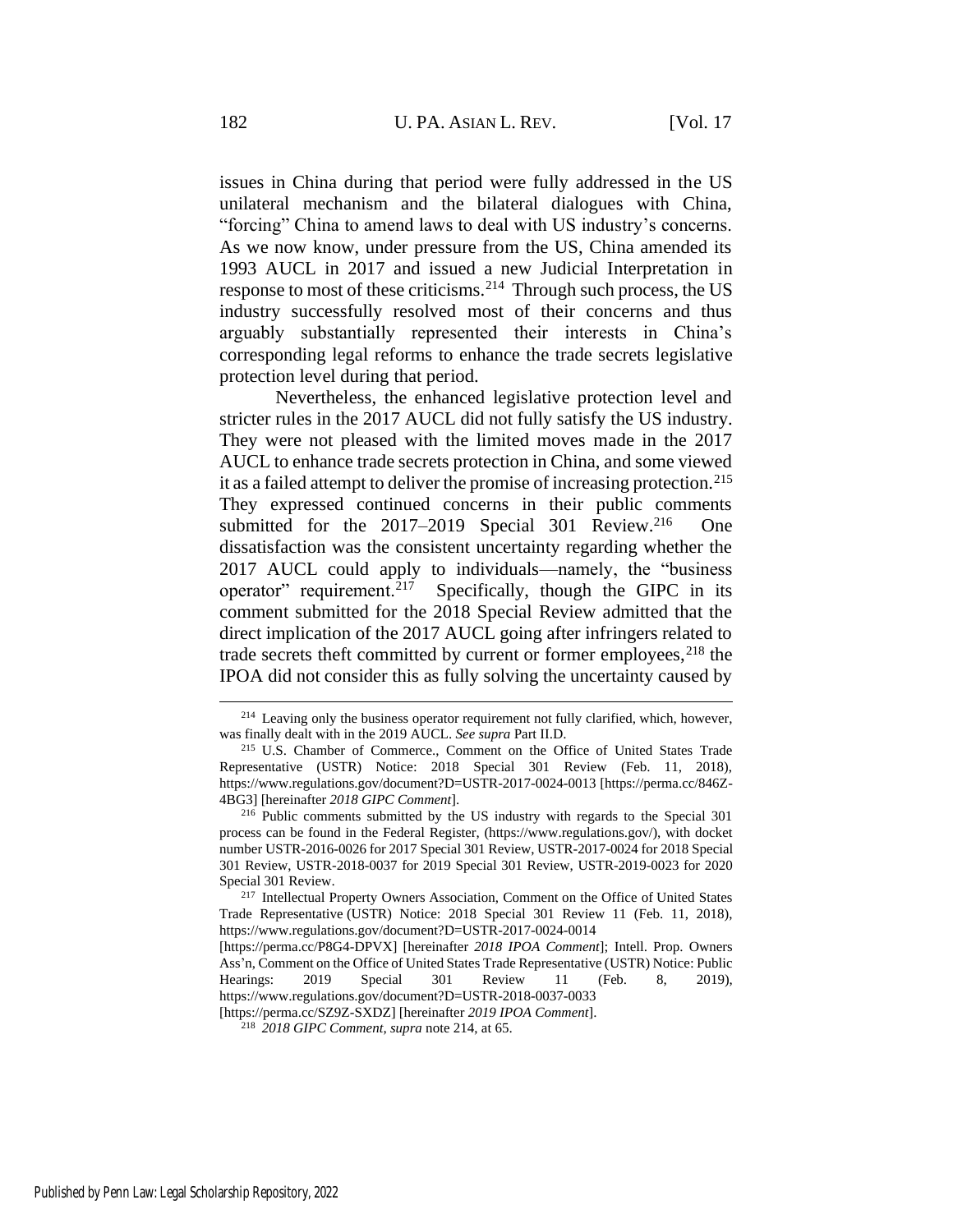<span id="page-45-0"></span>the "business operator" requirement and continuously urged China to amend this requirement.<sup>219</sup> Besides, the limited damages awarded to compensate right holders was another continued concern for US industry, leading the National Association of Manufacturers (NAM) to repeatedly demand that China boost damage awards to deter trade secrets theft.<sup>220</sup> Moreover, uncertainty about whether cyber-attacks could amount to misappropriation, and the high evidentiary burden on plaintiffs due to the absence of a burden-shifting mechanism were considered by the US industry and were deemed (by the IPOA and GIPC) urgent deficiencies that the 2017 AUCL had failed to resolve.<sup>221</sup> Again, all these continued concerns of the US industry were represented in the 2018 and 2019 Special 301 Reports,<sup>222</sup> urging China to enhance the legislative protection level by plugging these loopholes. All these complaints of US industry were addressed in the 2019 AUCL by China, <sup>223</sup> which means that once again US industry's interests were substantially represented in China's legal amendments to further enhance trade secrets protection.

Recall that in previous sections we formulated an argument that on each occasion the main framework for the enhancement of trade secrets protection (the substance of all stricter rules) in China was substantially affected by the US. From the analysis here, it is appropriate to say that China's enhancement of trade secrets protection was indeed influenced by US industry. It followed a pattern where the US industry identified problems and recommended amendments through their public comments to the USTR for it to

<sup>219</sup> *2018 IPOA Comment*, *supra* note 216, at 11; *2019 IPOA Comment*, *supra* note 216, at 11.

<sup>220</sup> National AssociationNat'l Ass'n of Manufacturers, Comment on the Office of United States Trade Representative (USTR) Notice: Public Hearings: 2019 Special 301 Review 22 (Feb. 8, 2019), https://www.regulations.gov/document?D=USTR-2018-0037- 0041 [https://perma.cc/BX4D-DPRQ] [hereinafter *2019 NAM Comment*]; Nat'l Ass'n of Mfrs., Comment on the Office of United States Trade Representative (USTR) Notice: 2018 Special 301 Review 19 (Feb. 11, 2018), https://www.regulations.gov/document?D=USTR-2017-0024-0034 [https://perma.cc/AV32-H5MS].

<sup>221</sup> *See, e.g.*, *2019 IPOA Comment*, *supra* note [217,](#page-44-0) at 10–11; *see also 2018 GIPC Comment*, *supra* note [215,](#page-44-1) at 64–65; *see also* U.S. Chamber of Commerce, Comment on the Office of United States Trade Representative (USTR) Request for Public Comment: 2019 Special 301 Submission 98–99 (Feb. 7, 2019), https://www.regulations.gov/document?D=USTR-2018-0037-0039

<sup>[</sup>https://perma.cc/MJ96-AQPJ] [hereinafter *2019 GIPC Comment*]; *see also* 2019 NAM Comment, *supra* not[e 220,](#page-45-0) at 22.

<sup>222</sup> *See supra* text accompanying note[s 109](#page-23-2)[-116.](#page-24-3)

<sup>223</sup> *See supra* text accompanying note[s 122](#page-24-4)[-150.](#page-29-0)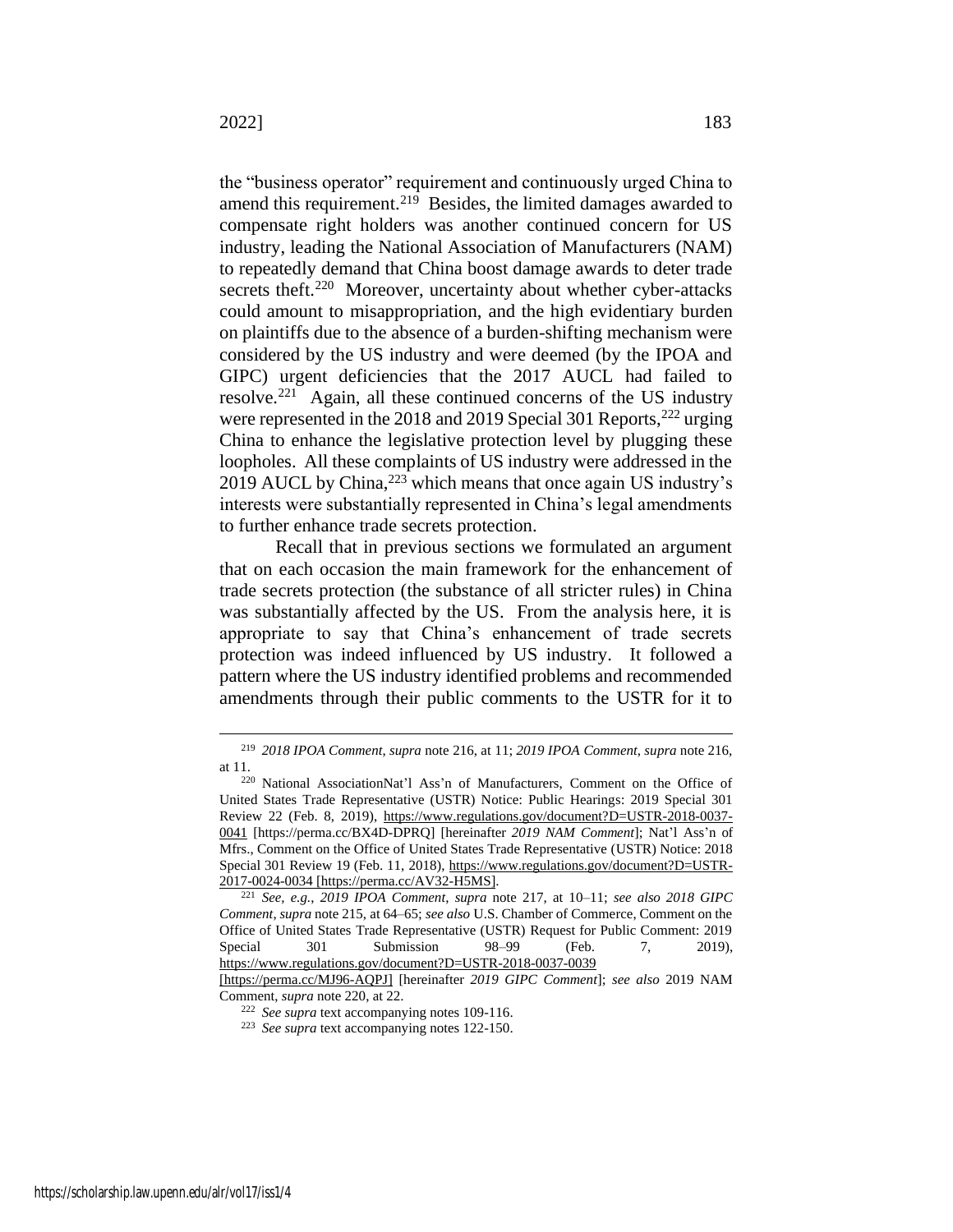include in the Special 301 reports first, and the USTR then used its Special 301 process and other bilateral tools to urge China to accept these suggested amendments. Since all related legal amendments mainly targeted and accounted for US industry's concerns and interests, the current protection regime arguably leaves very little room for local industry to express their views, and thus to a certain extent does not substantially take into account the interests of local industry.

#### **3.** But why bother?

The question, however, is why bother that the current regime only substantially accounts for US industry's interests rather than local industry's interests? Some may argue that so long as the strict trade secrets law provides equal protection for local industry, it benefits them in the same way. Following this argument, it seems as if which industry's interests the current regime accounts for does not matter so much because the law provides the same protection for local industry to protect their innovations from misappropriation as well. In other words, there seem to be no conflicting interests between US industry and local industry. Let us first assume there are no conflicting interests. As we mentioned above, the strict regime not only already harms the US industry's development but may have a more negative impact on the underdeveloped local industry.<sup>224</sup> Such a strict regime is promoted by large corporations with greater monopolistic power over valuable information, who are the supporters/members behind the US industry representatives in the Special 301 process.<sup>225</sup> The net effect would be that large companies benefit more from the strict regime while deterring even lawful competition and the development of small companies or start-ups. That said, even if we assume there are no conflicting interests, it is questionable whether the whole of the local industry truly benefits

<sup>224</sup> *See supra* text accompanying note[s 154](#page-31-0)[-194.](#page-39-0)

<sup>&</sup>lt;sup>225</sup> For example, many members of the International Property Owner Association (IPOA) are quite famous and large companies who have certain market share and competitive power such as 3M Innovative Properties Co., AT&T, American Express Company, Apple Inc., CPA Global North America LLC, Capital One, Cisco Systems, Inc., Google Inc., IBM Corp., LexisNexis IP, MasterCard International Incorporated, Nike, Inc., Oracle Corporation, Samsung Electronics Co., Ltd., Sony Corporation of America, Uber. For a full member list, see https://ipo.org/index.php/memberorganizations/[ https://perma.cc/3DPR-PHFE].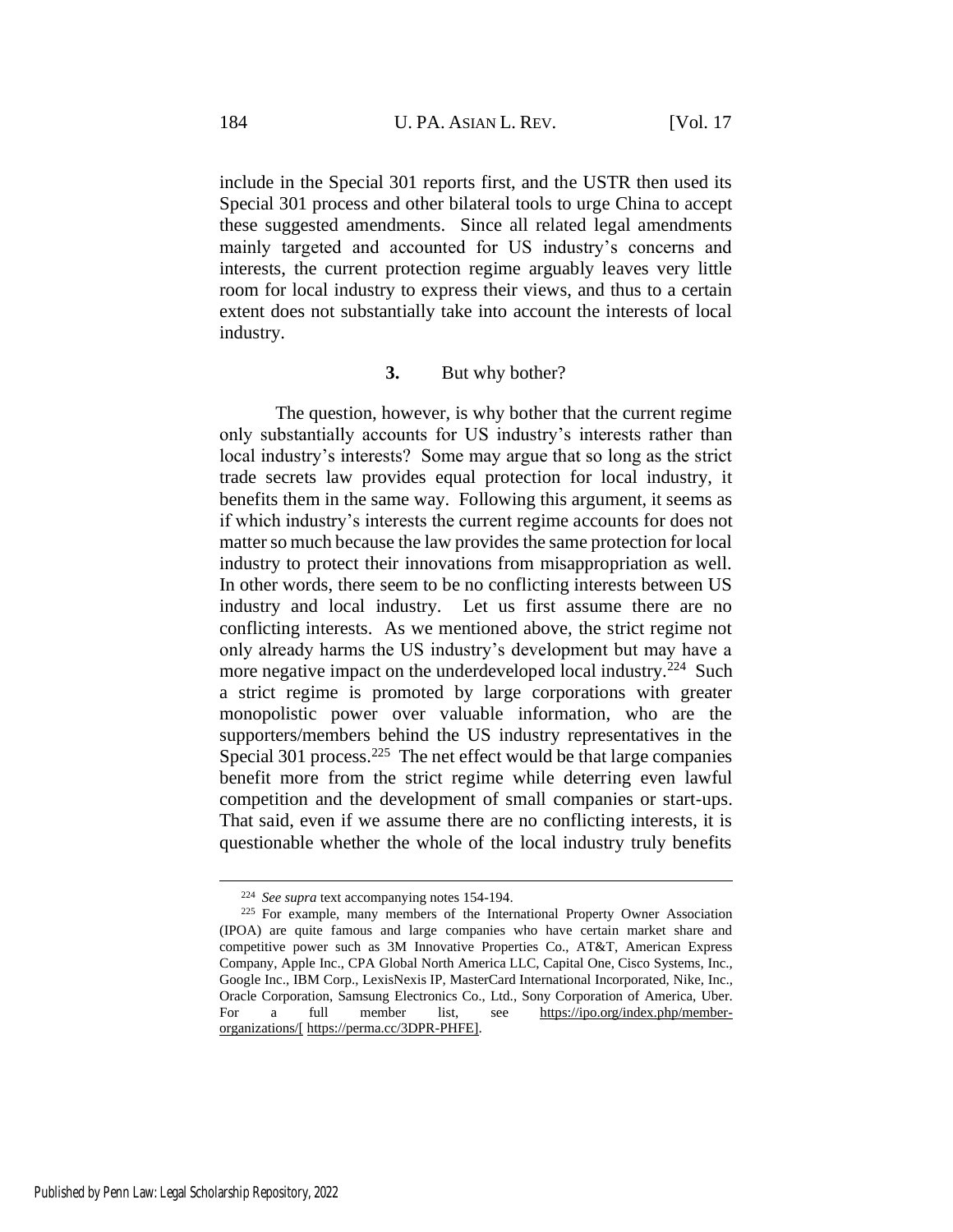<span id="page-47-0"></span>from this strict regime, as it favors large companies too much regardless of the need for cumulative innovation for smaller companies. However, the US industry's interests are generally not in line with those of local industry, making the situation worse. The problem lies in the comparative advantage that the US enjoys in intellectual property-related goods or technology. US industry still enjoys a significant competitive edge over the local industry with regard to technology, since Chinese industrial sectors rely heavily on importing key technology from the US. $226$  With such an unequal state of affairs, adopting a strict trade secrets system by representing mainly the interests of the US industry which already enjoys a competitive advantage in exporting IP-related products or technology leaves the local industry as importers with "nothing really to gain."<sup>227</sup> More precisely, the Chinese local industry is relatively underdeveloped compared to the US industry and demands more space to innovate to grow and catch up with developed industries. Development relies on self-research, and more importantly cumulative innovations based on previous information. However, the current strict trade secrets law combined with non-compete clauses impedes cumulative innovations in a major way. A strict and harsh trade secrets law can be utilized by trade secret holders to deter even lawful use of certain information by others who want to innovate around such information.<sup>228</sup> This is because companies often try to include even non-secret information (public information) in their non-disclosure agreements or license agreements, treating this information also as "trade secrets".<sup>229</sup> With a strict trade secrets law in hand, they can still sue the information users who, for fear of the uncertain litigation outcomes and large litigation costs, may simply quit using such information in the first place even if such use may be legal.<sup>230</sup> Cumulative innovation is thus substantially harmed. In the US–China context, this means that US companies that enjoy a large

<sup>226</sup> *See supra* text accompanying note[s 190](#page-38-0)[-193.](#page-38-1)

<sup>227</sup> *See* PETER DRAHOS & JOHN BRAITHWAITE, INFORMATION FEUDALISM: WHO OWNS THE KNOWLEDGE ECONOMY 11 (2002) ("The rest of the developed countries and all developing countries were in the position of being importers with nothing really to gain by agreeing to terms of trade for intellectual property that would offer so much protection to the comparative advantage the US enjoyed in intellectual property-related goods").

<sup>228</sup> *See* Varadarajan, *supra* not[e 172](#page-34-0) at 1564–66; *see also* Graves & DiBoise, *supra* note [173](#page-35-0) at 337–38.

<sup>229</sup> *See* Varadarajan, *supra* note [172](#page-34-0) at 1565.

<sup>230</sup> *See* Graves & DiBoise, *supra* not[e 173](#page-35-0)*,* at 337–39.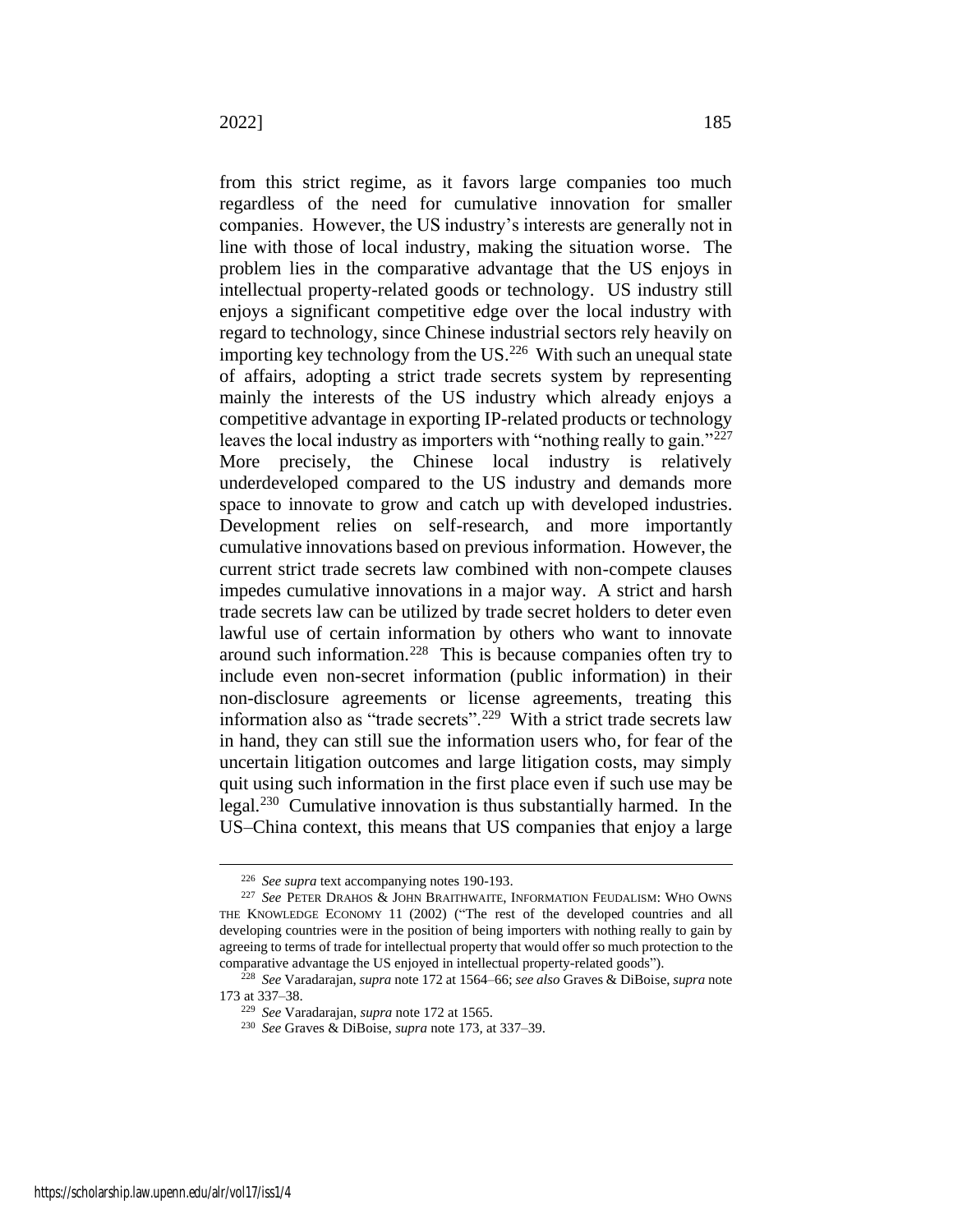comparative edge in exporting technology or advanced products can easily use broad non-disclosure or licensing agreements to cover any information they deem valuable and deter Chinese corporations, through strict trade secrets law which favors the right holders more, from innovating around any information. Moreover, in the employer–employee context, strict trade secrets law and noncompete clauses may prevent employees from lawfully moving to other competitors and even using their knowledge to research in the same line.<sup>231</sup> Relying on harsh trade secrets law and non-compete clauses, US companies can effectively prevent their employees from moving to work in Chinese corporations that urgently need experienced employees to develop. As such, adopting such a strict regime representing mainly US industry interests reduces opportunities for local industry to innovate and develop; in other words, it harms the local industry's interests. It mainly helps the US industry to maintain its competitive edge in advanced technology and products at the expense of local industry's development needs. This is clearly the goal of the US government in consistently pushing China to adopt a harsher trade secrets regime. Ironically, before the US became the leading exporter of IP-related products, it was the one resisting strong intellectual property protections, knowing what negative effect strict protections would have on local industry's growth. For example, before US creations started being increasingly used in other countries,  $232$  the US "was exceptionally parochial in copyright matters, not only denying any protection to the published works of nonresident foreign authors, but actually appearing to encourage piracy."<sup>233</sup> The US knew clearly that as an importer of IPrelated works rather than an exporter,  $234$  denying strict protection could aid the development of local industry and help it innovate

<sup>231</sup> *See supra* text accompanying note[s 175–](#page-35-2)76.

<sup>232</sup> Barbara A. Ringer, *The Role of the United States in International Copyright-Past, Present, and Future*, 56 GEO. L. J. 1050, 1058 (1968) ("following the First World War, the increasing use of American works in other countries brought with it a demand that the United States adhere to the Berne Convention. Beginning in 1922, a series of bills for this purpose was introduced in Congress.").

<sup>233</sup> *Id.* at 1054.

<sup>234</sup> *See id.* at 1055 (nothing that, at the time, the main exporters were Great Britain and France).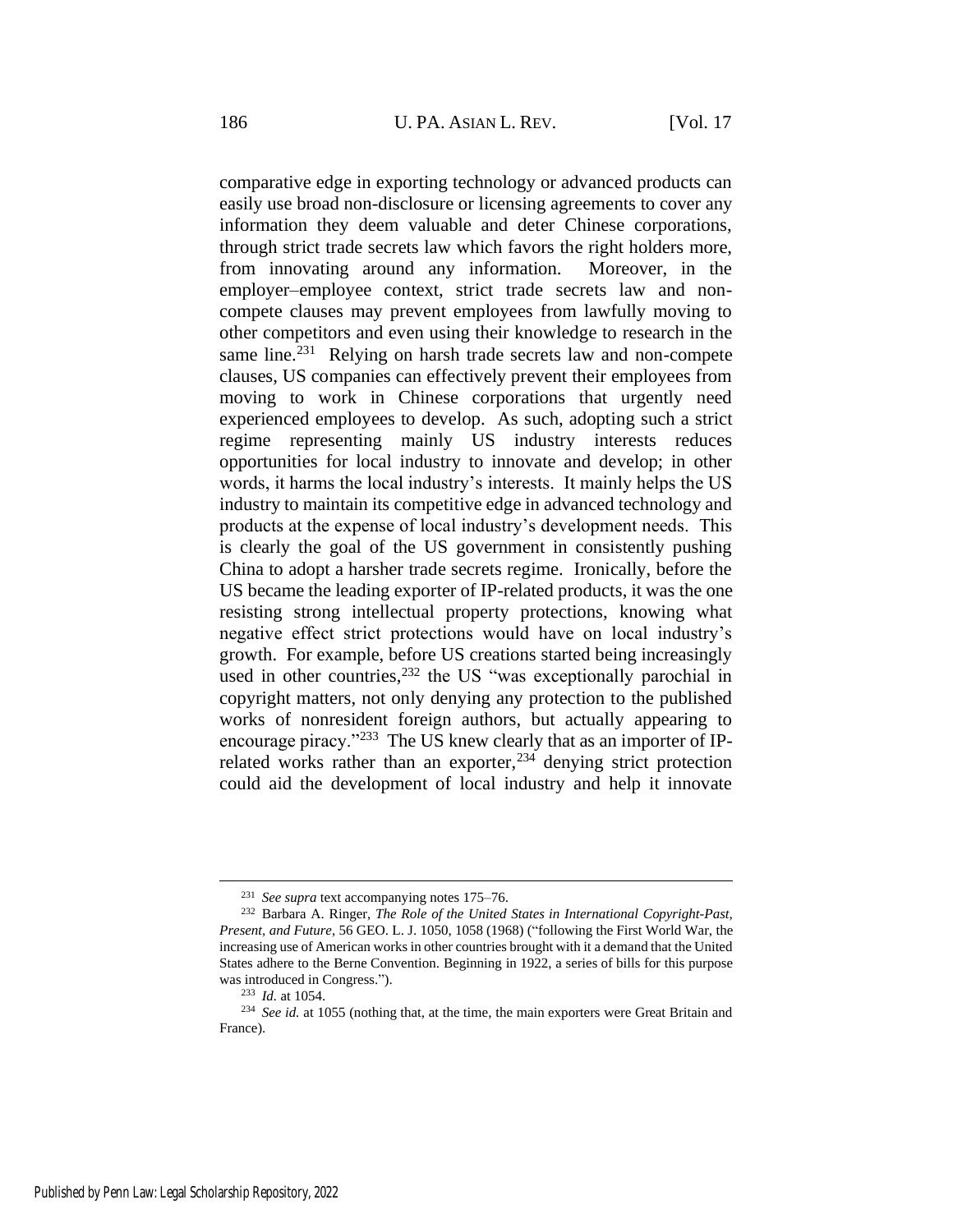further at lower costs and that granting a protection level exceeding local needs could most benefit the exporter countries.<sup>235</sup>

However, by criticizing the strict regime caused by the overrepresentation of US industry's interests, this article does not claim that strict laws provide no benefits for the local industry which has no need for strict protections, or that China should lift the strict rules established currently. Strict laws can function to fulfill the most important policy goal of trade secrets—incentivizing creation/innovation. In the absence of strict rules, original innovations may be discouraged. Thus, it is true that China should spare no effort to protect trade secrets owned by parties, regardless of their nationality. Moreover, Chinese corporations themselves are in increasing need of adequate trade secrets protection and can benefit, to a certain extent, from strict rules.<sup>236</sup> When considered from this angle, Chinese local industry's interests are in line with US industry's interests. However, the above analysis shows that the local industry as a whole benefits from a more lenient regime that provides greater opportunities for cumulative innovation. Therefore, what this article proposes, instead, is to impose reasonable limiting doctrines on the current strict trade secrets rules in China to account more for the developmental needs of local industry and to make them more consistent with other IP laws which have effective limiting tools to curb any potential harm to cumulative innovation. For example, in light of the current debate among US scholars as mentioned above, a trade secrets abandonment doctrine (by analogy with trademarks abandonment) and a fair use doctrine (analogous to copyright fair use) may be introduced into the current regime to alleviate the negative consequences caused by the strict rules. A strict regime with reasonable limiting mechanisms can adequately protect the trade

<sup>235</sup> *See* DRAHOS & BRAITHWAITE, *supra* note [227,](#page-47-0) at 32-33 (discussing how US publishing was built upon the piracy upon European works and US publishers were opposed to change US policy towards copyright then).

<sup>236</sup> One notable trade secrets case brought by the local corporation is the *Baidu v. Wangxun* in 2017. Baidu is a Chinese multinational technology company that is famous for its search engine. Wangxun is a former senior vice-president and general manager of the autonomous driving unit of Baidu. He resigned from Baidu and opened a start-up in the US also in the area of autonomous driving. Baidu sued Wangxun alleging that he took away relevant data and infringed trade secrets of Baidu. This case can be an example for showing local industry needs for protections. *See* Jing Shuiyu, *Baidu Suing Former Executive Wang Jing* (Dec. 22, 2017, 5:16 PM), http://www.chinadaily.com.cn/a/201712/22/WS5a3ccd8ea31008cf16da2f35.html. [https://perma.cc/J8UC-VDF3].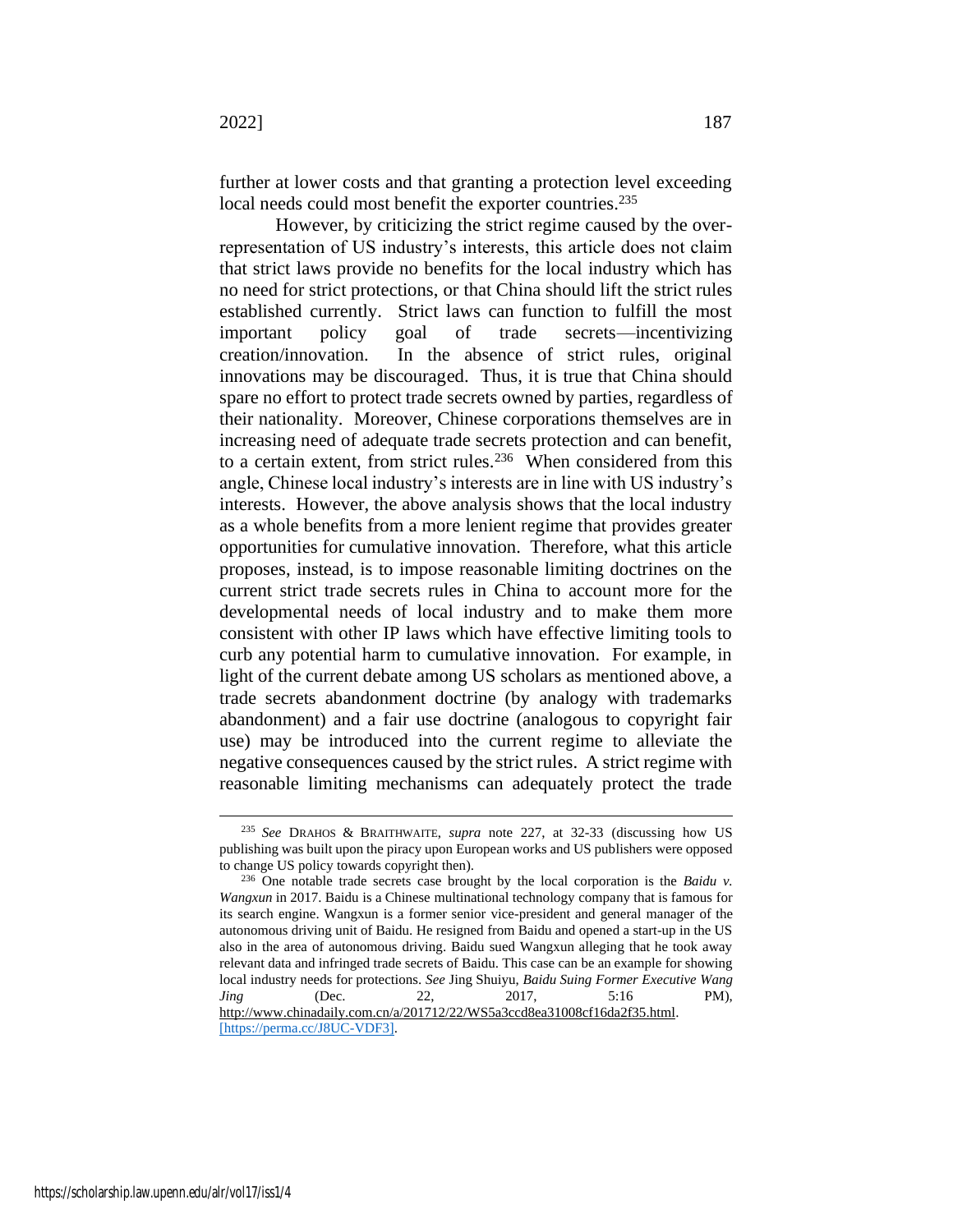secrets of local and foreign companies while leaving sufficient room for local industry to develop.

# **4.** Summary

In sum, the development route of trade secrets protection in China has resulted in insufficient consideration of local industry's interests and needs, which may impede local developmental requirements. By comparison with the negative effect of the strict trade secrets rules in the US on industrial innovation and development, this section has shown that the current strict trade secrets rules in China have an even more harmful effect on the development of China's underdeveloped local industry. Combining this circumstantial evidence with some direct evidence from local empirical studies, this section demonstrates that the current protection regime actually exceeds the Chinese local industry's needs. Such a strict protection regime may only strengthen large corporations' monopoly, which may lead to undesirable consequences for local industry's innovations and growth. The local industry's interests were not substantially accounted for in the current regime. The main reason is that the US industry consistently used their statutory tools to provide detailed input to the USTR, which in turn promotes the adoption of these "suggestions" in China's legal amendments. This naturally makes the protection regime in China account more for the US industry's views and interests, which conflicts with the local interests. US industry's competitive edge is being preserved at the expense of local industry's growth. Notwithstanding these conclusions, this article does not entirely repudiate the current strict rules, but, just like some US scholars currently propose, it hopes to impose reasonable limiting doctrines in the regime to account better for local industry's developmental needs and to make trade secrets protection better serve its policy goals.

Another thing to emphasize is that this article only deals with the law in the books rather than the law in practice. Some may argue that, while China may have enhanced its trade secrets protection in the books, it may not enforce the law fully in practice. According to this view, even if the law in the books is enhanced, its lack of enforcement means that China has not, in fact, increased its protection level. It is beyond the scope of this article to respond to this counterargument about the enforcement level in China. However, based on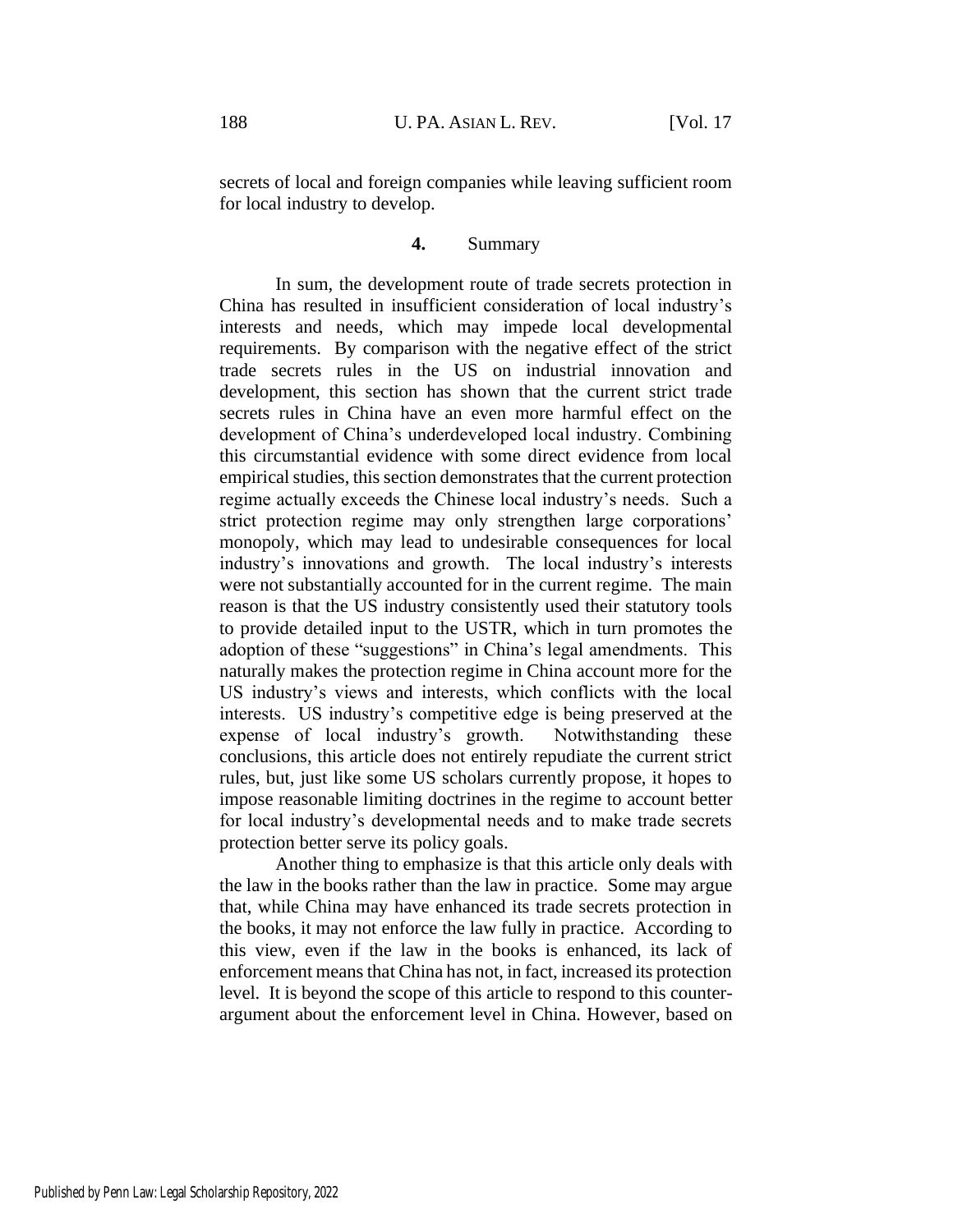this article, future studies can put more focus on the empirical side of trade secrets law in action in China.

# *B. Insufficient Local Research Backing the Protection*

Another consequence of such a development route is that the local academic research takes or has to take, due to the intense US pressure, the theories backing trade secrets protection and all enhanced protections as a given. On the basic theory level, Chinese scholars seem to rarely ask why trade secrets should be treated as intellectual property or, in other words, why it is appropriate to use IP theories to justify trade secrets—a question heatedly debated among US scholars. US scholars have strived to search for justifications for modern trade secrets protection by examining torts theory, property theory, commercial morality theory, and intellectual property theory.<sup>237</sup> Professor Bone argued that none of these theories can justify trade secrets properly, and he harshly criticized the use of IP theories (i.e., utilitarian justification) to justify trade secrets.<sup>238</sup> Responding to Professor Bone's arguments, Professor Lemley argues that trade secrets serve most policy goals of IP (incentives to innovate and incentives to disclose), so that it is appropriate to treat trade secrets as one type of IP.<sup>239</sup> Professor Bone hit back, pointing out the defects in Professor Lemley's arguments, and reiterated his position, that IP theories cannot justify modern trade secrets protection.<sup>240</sup> Regardless of which answer is the most convincing, these discussions leave us with huge academic resources about the policy goals of trade secrets that this article has already discussed. In particular, these scholarly debates have partially triggered scholars to turn their research focus to imposing limiting doctrines in trade secrets law so as to curb the negative impact of the current strict rules and to direct trade secrets more in the direction of being a type of IP.<sup>241</sup> Professor Lemley himself questioned the justifiability of protecting trade secrets for an indefinite time if they are treated as an IP, in his 2008

<sup>237</sup> *See* Lemley, *supra* not[e 19](#page-6-0) at 320-341; Varadarajan, *supra* not[e 154](#page-31-0) at 1414-1420.

<sup>238</sup> *See* Bone, *supra* note [17](#page-6-2) at 251-259.

<sup>239</sup> *See* Lemley, *supra* not[e 19](#page-6-0) at 329-341.

<sup>240</sup> *See* Bone, *supra* note [170](#page-34-1) at 1812-1819.

<sup>241</sup> *See* Hrdy and Lemley, *supra* not[e 178.](#page-35-3)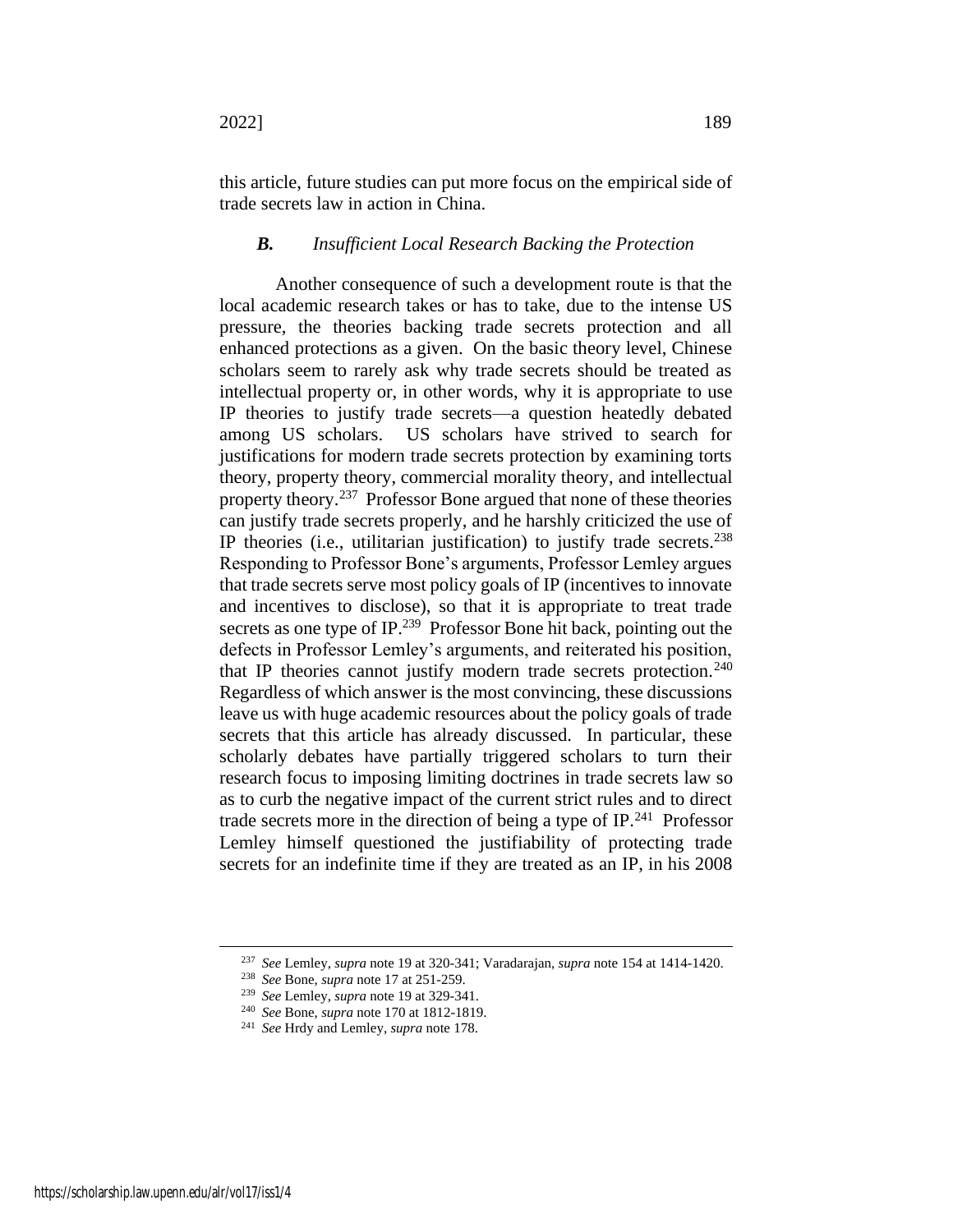article, $242$  and thus argued for adding trade secrets abandonment doctrine to the regime, in his recent work. $243$ 

Looking back at the scholarly works in China, few have made the effort to discuss the justifications underlying trade secrets protection. After trade secrets officially began to be considered as one type of IP since the General Provisions of the Civil Law in 2017 under US pressure,<sup>244</sup> many Chinese scholars seem to take it as for granted that trade secrets are an IP, without discussing why we treat them in this way.<sup>245</sup> Professor Kong Xiangjun, a well-known trade secrets scholar in China, holds the position that there is no need in China to discuss the theories backing trade secrets, as is done in the US because recognizing trade secrets does not negate any prior theories in China.<sup>246</sup> Thus, he argues that we only need to place trade secrets in a position of being current theories and legislations (namely, giving this aspect a position in IP theories and laws), which suffices within the context of Chinese  $law.<sup>247</sup>$  Professor Kong is right on the point that treating trade secrets as an IP in China will not cause conflict between theories like in the US, so that putting it in the position of IP is acceptable, even if such classification is indeed significantly influenced by the US. However, what is important is not the mere classification, but the question as to whether trade secrets can appropriately serve the policy goals of IP. In other words, we can simply classify trade secrets as IP in China either because in the Chinese context there is no conflict, or because US scholars have already done much of these basic theories studies so that we can gratefully accept the theories without the need to put wasteful effort

<sup>242</sup> *See* Lemley, *supra* not[e 19](#page-6-0) at 353.

<sup>243</sup> *See* Hrdy & Lemley, *supra* not[e 178](#page-35-3) at 75-83.

<sup>&</sup>lt;sup>244</sup> GENERAL PROVISIONS OF THE CIVIL LAW OF THE PEOPLE'S 123,123REPUBLIC OF CHINA (中华人民共和国民法总则), CLI.1.291593, art. 123 (2017); CIVIL CODE123,123, OF THE PEOPLE'S REPUBLIC OF CHINA (中华人民共和国民法典), CLI.1.342411, art. 123 (2021). The US pressure can be seen in the 2017 Special 301 Report. *See* 2017 Special 301 Report, *supra* not[e 42,](#page-10-0) at 30.

<sup>&</sup>lt;sup>245</sup> Only very limited scholar works in China comprehensively discuss why trade secrets are treated as an IP and the theories underpinning trade secrets protection. *See, e.g.*, Liu Chuntian (刘春田) & Zheng Xuanyu (郑璇玉), *Shangye Mimi de Fali Fenxi* (商业秘密的 法理分析) [*Theoretical Analysis of Trade Secrets*], FAXUE JIA (法学家) [THE JURIST], no. 3, 2004, at 106–113; Lin Xiuqin (林秀芹), *Shangye Mimi Zhishi Chanquan Hua de Lilun Jichu* (商业秘密知识产权化的理论基础) [*Theoretical Underpinnings of Treating Trade Secrets as an IP*], GANSU SHEHUI KEXUE (甘肃社会科学) [GANSU SOC. SCI.], no. 2, 2020 (discussing the theories underlying protecting trade secrets as an IP).

<sup>246</sup> *See* KONG, *supra* note [19,](#page-6-0) at 357.

<sup>247</sup> *Id.*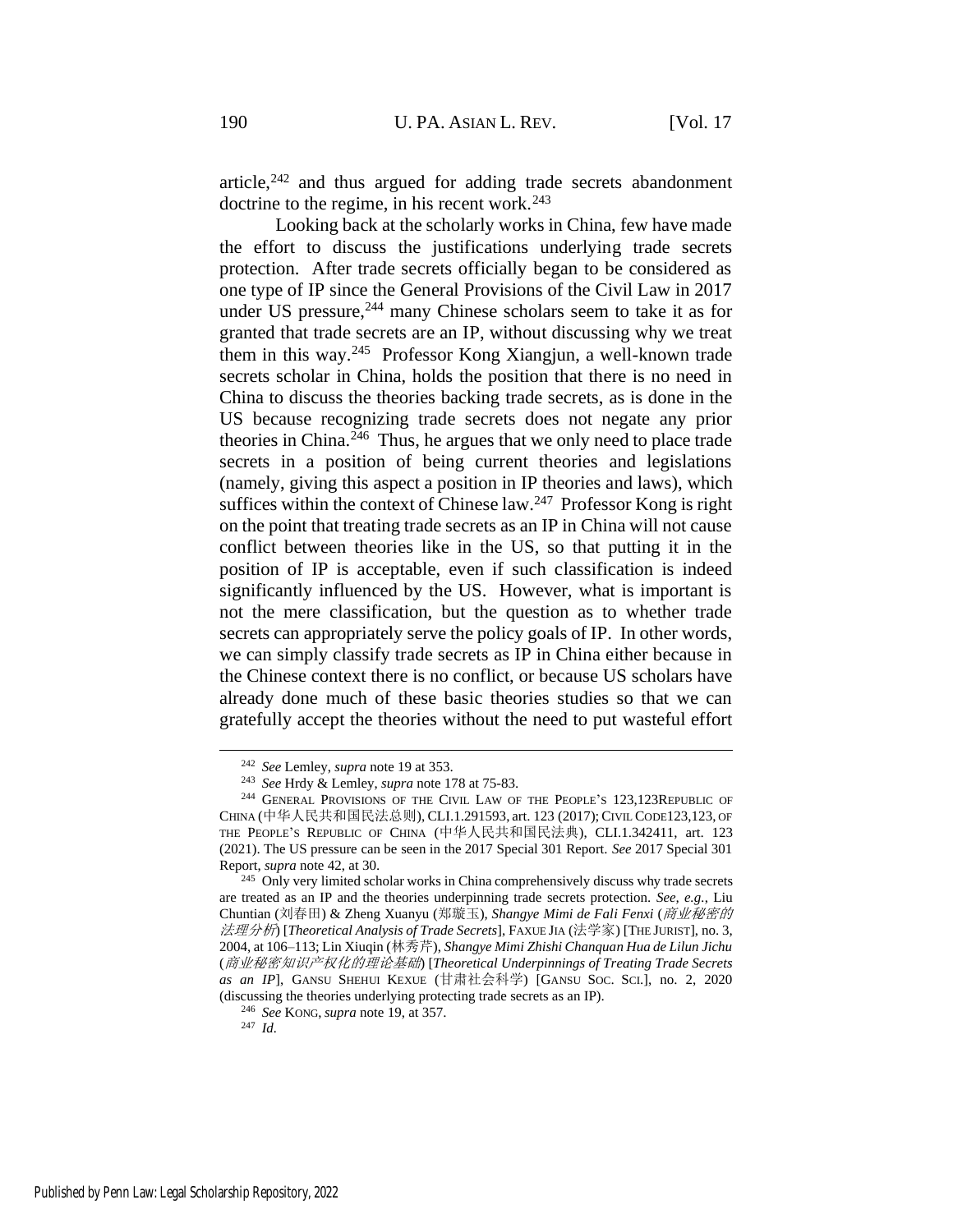into researching them again. However, discussing the underlying theories of such a classification serves another significant goal, in helping us to rethink whether the current trade secrets protection really serves the policy goals of IP properly—promoting innovation within the industry. These discussions can facilitate theoretical questioning about the current strict trade secrets rules in China and also enlighten Chinese scholars to think about introducing limitation doctrines into the regime to help trade secrets protection better serve its policy goals, as the current US scholars have done in their work. The lack of such focus on underlying theories may be part of the reason why many Chinese scholars again take the specific legal amendments "suggested" by the US as a given. They tend to focus more on arguing for the necessity of enhancing these protections as "suggested" by the US rather than taking a step back to think about what negative consequences a stricter regime may have on the local industry's development.<sup>248</sup> Perhaps they even lacked the chance to do so because even with it, their recommendations against any strict rules might have been hard for the Chinese government to accept at a point when US pressure was quite intense. That said, because of the US influence on the legislation of trade secrets protection in China, many Chinese scholars seem to take or have taken it for granted that trade secrets should be treated as IP, consequently neglecting the importance of the theoretical discussions underlying such classification. Such insufficient research focuses on underpinning theories may result in inadequate scholarly reflection on China's current strict protection regime, which may harm innovation within the local industry. Using basic theories to figure out whether and how China should impose limiting doctrines in the current strict regime to alleviate the accompanying social costs of this regime has become a

<sup>&</sup>lt;sup>248</sup> For example, many scholars argue in favor of shifting burden of proof to the defendants in trade secrets infringement cases by simply stating that such burden shifting can benefit right holders, just as the US suggested in its Special 301 Reports, without questioning the potential negative results of such burden shifting. *See, e.g*., ZilimiyaZilimila· Ainiwaer (孜里米拉·艾尼瓦尔), *Shilun Fan BuZhengdang Jingzheng Fa Xiuzheng'an de Shangye Mimi Tiaokuan* (试论反不正当竞争法修正案的商业秘密条款) [*Discussions on the Trade Secrets Provisions in the Amendments for Anti-Unfair Competition Law*], KEJI YU FALÜ (科技与法律) [SCI. TECH. L.], no. 2, 2020, at 74. *Cf.* Cui, *supra* note [181](#page-36-0) (arguing that although shifting burden of proof in current trade secrets protection regime may alleviate the burden on plaintiffs, it, however, unreasonably increases the burden on some weak defendants which may impose too high social costs). Professor Cui is one of the very view scholars in China questions about shifting burden of proof in current regime.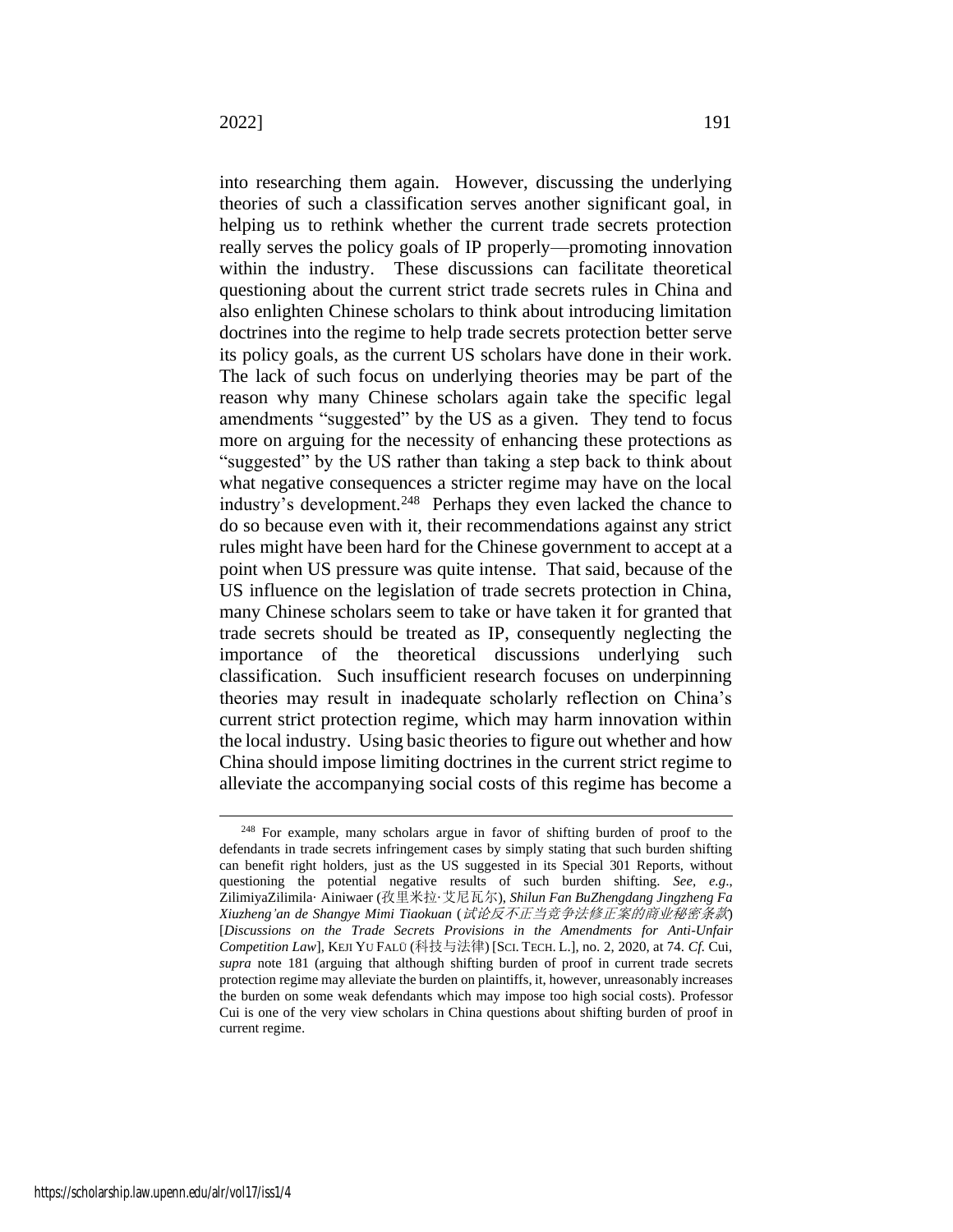barren land in Chinese academic research that few scholars touch upon. $249$ 

# **IV. SUGGESTIONS FOR CHINA**

After exploring how the US has significantly affected the development of China's trade secrets rules and protection level, which has resulted in the current regime's insufficient consideration of local industry's needs and insufficient academic focus on basic theories, this section tries to provide some suggestions for China to alleviate these negative consequences in the future at different levels. Although these suggestions may not be very comprehensive or ripe, this section, by putting forward this preliminary advice, hopes to point out some directions that China can move towards.

At the legislation level, the protection level should not be increased anymore at this point. In other words, we should not add any more or stricter rules into the current regime before we truly know whether an even stricter regime benefits the whole industry or not. Such an answer requires more evidence based on serious research and sufficient empirical evidence. This relates to the suggestions at the academic research level. First, it is time that Chinese scholars start to turn their focus from simply justifying each strict protection rule in the regime to considering the potential negative effect of a strict regime as a whole on local industrial development. It is a necessity that scholars research deeply into the underlying public goals and theories of trade secrets and rethink the current strict regime based on these basic theories. One more specific suggestion, thus, is that scholars may consider whether limiting doctrines—and, if so, what kinds—should be introduced into the current regime to help trade secrets protection better fulfill the policy goals as an IP. For example, scholars may consider whether adding limiting doctrines to the current strict regime will help trade secrets protection to foster innovation within the industry. They may also study whether and how the currently discussed or implemented limiting doctrines in the US such as fair use, abandonment, or public policy exception can be transplanted into China's trade secrets protection regime. Secondly, scholars and practitioners can

<sup>&</sup>lt;sup>249</sup> Upon researching the CNKI database (the largest and most frequently used database in China for collections of scholarly works in China), I did not find any comprehensive studies on imposing limitations on trade secret protections in China.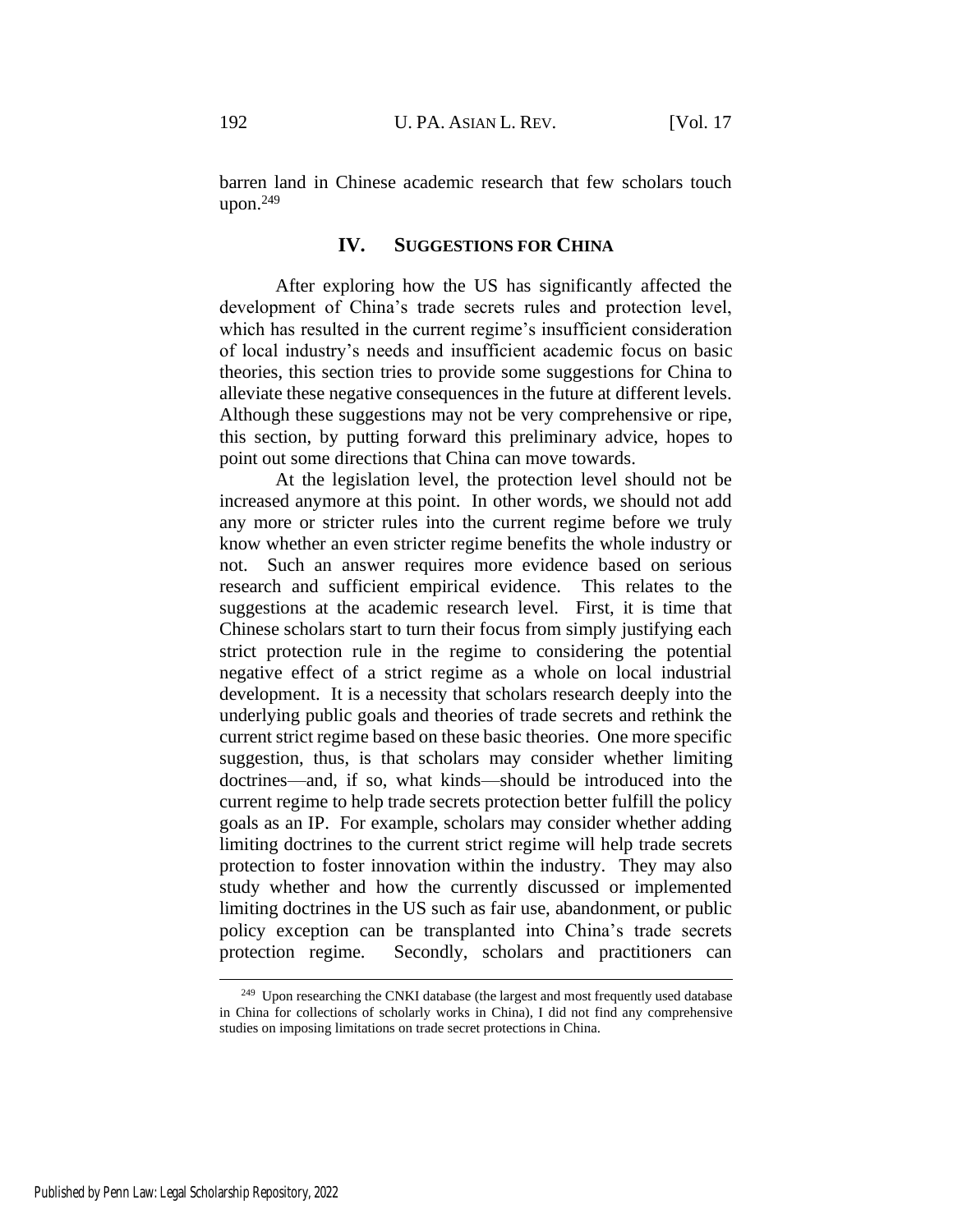collaborate to conduct more empirical studies on the effect of the current regime on industrial growth. $250$  For instance, empirical evidence concerning the compounding effect of strict trade secrets rules and non-competing clauses on the Chinese industry is required. Also, empirical evidence about whether current limiting doctrines (reverse engineering and independent development) can successfully function to curb the social costs of trade secrets protection in China is urgently needed.<sup>251</sup> Such empirical evidence can complement pure academic research evidence and can better guide any future amendments to the protection regime.

Some may question that if China does not legislate any stricter rules in the future, how can the Chinese government cope with potential future US pressure. As this article has already argued, at least at the legislative protection level, China's trade secrets regime has adopted similar rules as the US. It is predicted that the US may not push China to adopt any stricter rules at the legislation level. Instead, the US may focus more on the effectiveness of enforcement of the current regime. For example, apart from monitoring the Phase One Agreement implementation situations, the USTR in the 2020 Special 301 Report mainly focuses on enforcement concerns such as the effectiveness of the 2018 Judicial Interpretation on preliminary injunctions for IP disputes in real cases instead of "recommending" other stricter rules.<sup>252</sup> Therefore, it is foreseeable that the main concern for the US in the future would be improving enforcement rather than further enhancing the legislative protection level. With regard to the enforcement level, it is suggested that the Chinese government strives to increase the enforcement level of the law in the book concerning trade secrets protection. Strengthening IPR enforcement can equip the Chinese government with more confidence and a solid foundation in future negotiations with the US government. Specific topics that China may focus on in raising

<sup>&</sup>lt;sup>250</sup> For some examples of empirical works conducted by the US scholars, see David S. Almeling, Darin W. Snyder & Michael Sapoznikow, *A Statistical Analysis of Trade Secret Litigation in Federal Courts*, 45 GONZ. L. REV. 291 (2009); *see also* David S. Almeling, Darin W. Snyder, Michael Sapoznikow & Whitney E. McCollum, *A Statistical Analysis of Trade Secret Litigation in State Courts*, 46 GONZ. L. REV. 57 (2010).

<sup>&</sup>lt;sup>251</sup> Some US scholarly works have provided an economic analysis for the effect of reverse engineering. *See, e.g.,* Pamela Samuelson & Suzanne Scotchmer, *The Law and Economics of Reverse Engineering*, 111 YALE L.J. 1575 (2002) (noting that law and economic analysis of reverse engineering in different industry sectors).

<sup>252</sup> *See* 2020 Special 301 Report, *supra* not[e 10,](#page-4-0) at 41–42.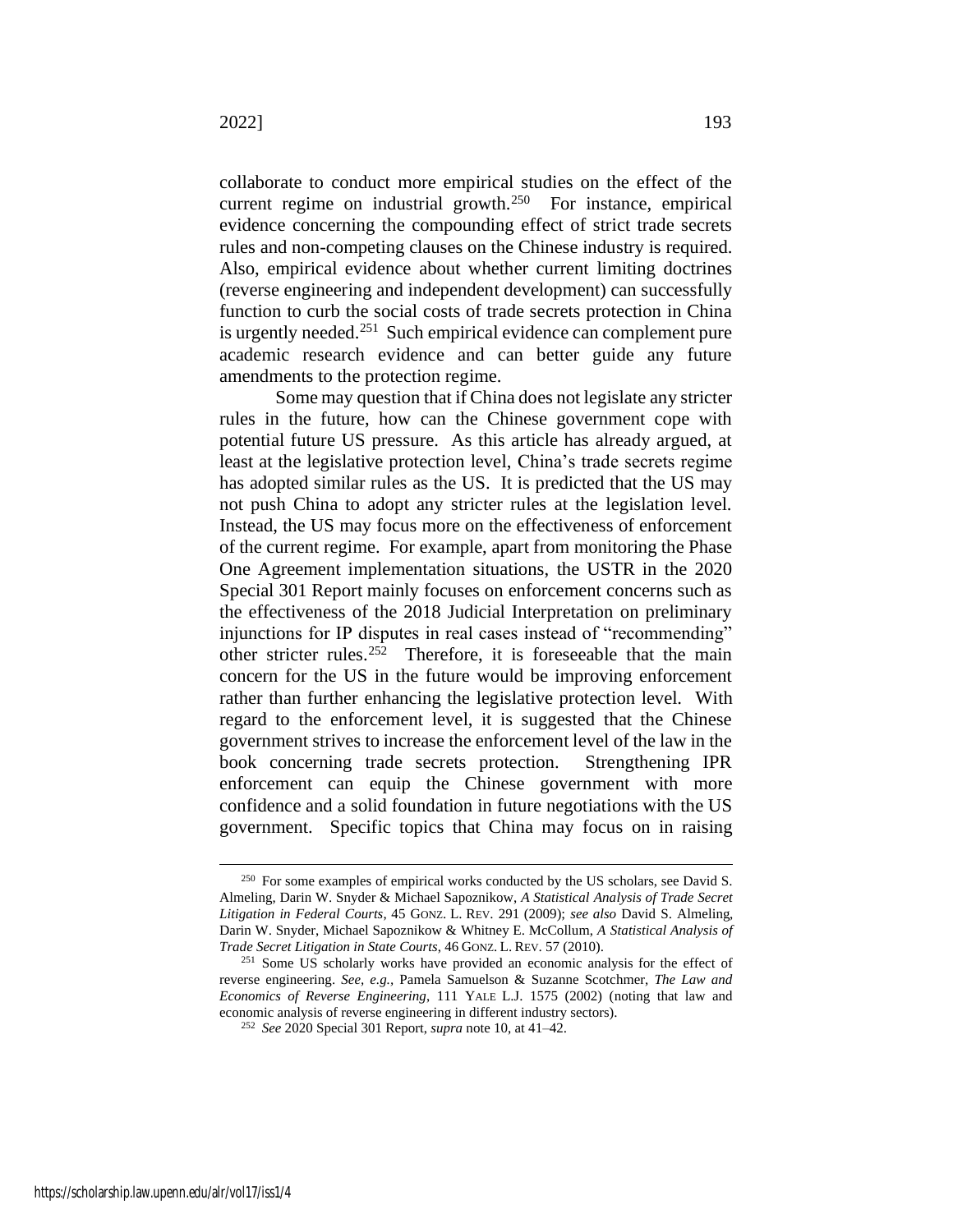enforcement levels in the future are promoting the judicial consistency in trade secrets issues by means such as issuing guiding judgments, improving the expertise of judges in dealing with trade secrets cases, and increasing the transparency of governmental and judicial proceedings in trade secrets cases.

However, one point related to the legislation that may still be questioned by the US is whether China should adopt a standalone trade secrets law in the near future. While China has shown much respect for US "suggestions" to enhance trade secrets protection by adding strict rules, it still does not have a standalone trade secrets law. As we can see from history, China adheres to its original way of protecting trade secrets mainly through the AUCL and related judicial interpretations.<sup>253</sup> The lack of a Chinese standalone trade secrets law still remains a target of US criticism<sup>254</sup> because attacking this "defect" remains a strong weapon for the US to achieve certain future objectives. In this sense, whether or not China should promulgate a standalone trade secrets law is still an important matter for China in dealing with its trade relations with the US. Although such a discussion is beyond the scope of this article, it does put forth the proposition that we should be cautious about promulgating a new law. Certain conditions should be met before China adopts a new standalone trade secrets law. First, again, future research should test the effects of the current strict regime on local industrial innovation. Second, studies should investigate the necessity of imposing more limiting doctrines and, if deemed necessary, detail how to transplant and impose them. Third, academic research evidence and empirical evidence are both needed to support that local industry's needs have developed to such a level as truly demands a standalone trade secrets

<sup>253</sup> *See* Zheng Youde (郑友德) & Qian Xiangyang (钱向阳), *Lun Woguo Shangye Mimi Baohu Zhuanmen Fa de Zhiding* (论我国商业秘密保护专门法的制定) [*Discussions About Promulgating a Specialized Stand-Alone Trade Secret Protection Law*], DIANZI ZHISHI CHANQUAN (电子知识产权) [Elec. Intell. Prop.], no. 10, 2018, at 56–58 (discussing that current trade secret protection provisions can be found in different laws in China); *See also*  Ma Zhongfa (马忠法) & Li Zhongchen (李仲琛), *Zailun Woguo Shangye Mimi Baohu de Lifa Moshi* (再论我国商业秘密保护立法的模式) [*Discussion About the Legislation Method of Protecting Trade Secrets in China*], DIANZI ZHISHI CHANQUAN (电子知识产权) [Elec. Intell. Prop.], no. 12, 2019, at 8–9 (discussing the current legislation method of protecting trade secrets in China and how it comes into being); *see also* Zhou, *supra* not[e 48,](#page-12-0)  at 133–34 (comparing the methods of protecting trade secrets in the US and China, while the latter adopts the method of protecting through different laws).

<sup>254</sup> *See* 2018 Special 301 Report, *supra* not[e 109](#page-23-0) at 40; *see also* 2017 Special 301 Report, *supra* not[e 42,](#page-10-0) at 30.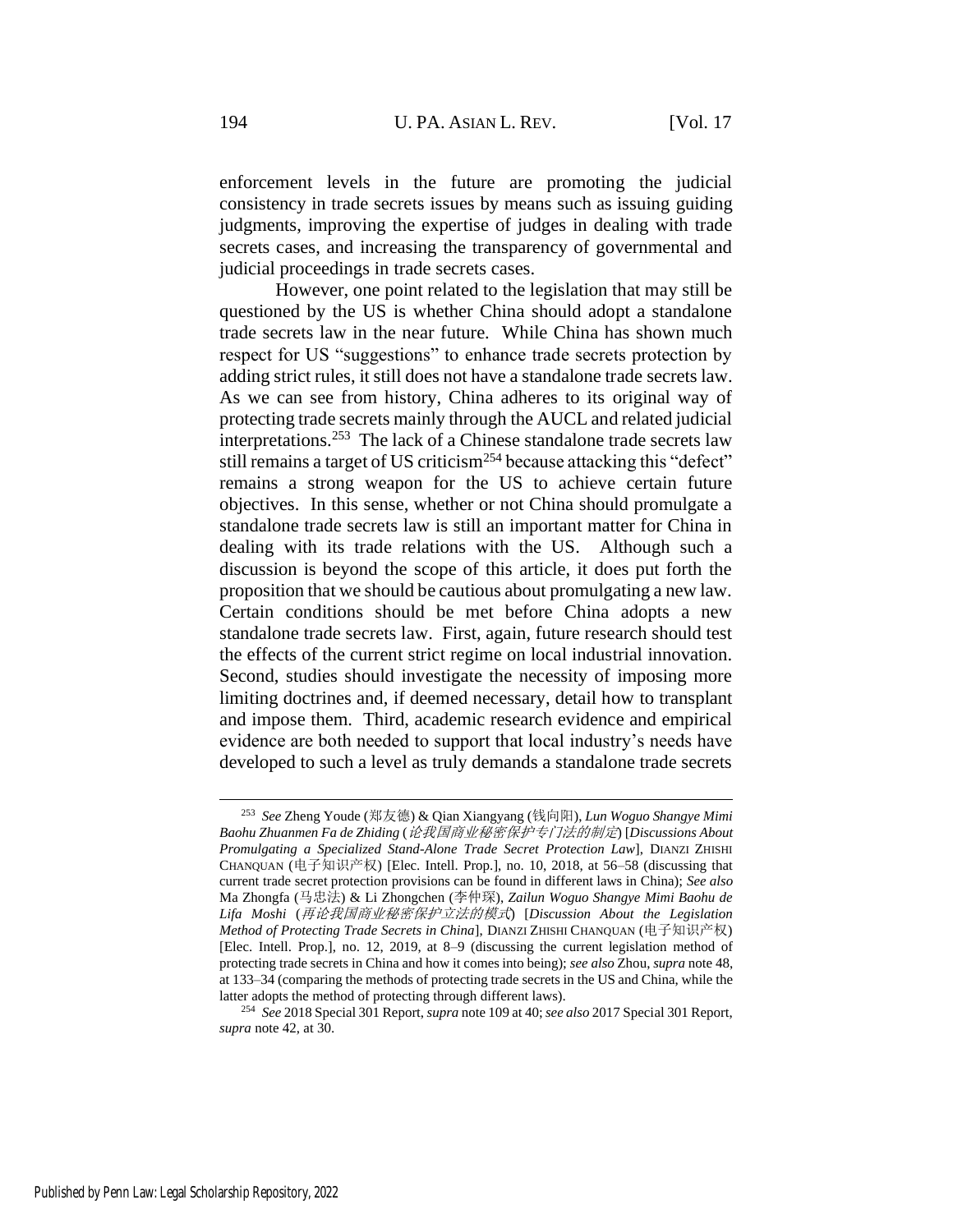law. Before these conditions are met, it is advised that China maintains *status quo*, allowing the academic research and local industry to develop for a certain amount of time, first.

Although the US criticism of the lack of a standalone law may return sooner or later, this article predicts that China may have already secured respite<sup>255</sup> after the Phase One Agreement, which does not require a standalone trade secrets law in China. This is also evidenced by the 2020 Special 301 Report which does not demand China adopting a new law anymore but rather focuses mainly on the implementation of the agreement and enforcement situations of the current regime in China. $256$  It is foreseeable that at least during the implementation period of the agreement, China has a breathing period to delay its agenda for a standalone law. China should use the breathing period to let academic research and local industry develop first and wait until all the abovementioned conditions are satisfied, before finally legislating a standalone law.

# **CONCLUSION**

China's trade secrets protection law is not a product of its own industry's growth, but rather the outcome of US–China trade negotiations. This article is a first attempt at comprehensively examining how the US affected the development of China's trade secrets regime, mainly through its strong Special 301 process. Highlighting the development route, it is argued that each time legal amendments added strict rules to enhance the legislative protection level, they followed US "recommendations." Evidence demonstrates that the current strict trade secrets regime in China exceeds the local

 $255$  In Chapter 1 (Intellectual Property) of the Phase One Agreement, Article 1.35 only requires China to promulgate an Action Plan within 30 working days after the date of entry into force of the Phase One Agreement to provide measures that China will take to implement its obligations under Chapter 1. No specific dates are mentioned in the Phase One Agreement. CNIPA issued its 2020-2021 Implementation of the Opinions on Strengthening the Protection of Intellectual Property Promotion Plan on April 20, 2020 and prescribed 133 measures to be taken in the future. Many measures do not stipulate a date but merely use the phrase "continue to advance". Therefore, there is still a long way to go before China implements all these measures, which may give China a long breathing period. For details of the CNIPA action plan, see the link inside the article: Mark Cohen, *Is It In There – CNIPA's "Phase 1" IP Action Plan?*, CHINA IPR(Apr. 22, 2020), https://chinaipr.com/2020/04/22/is-it-in-there-cnipas-phase-1-ip-action-plan

<sup>[</sup>https://perma.cc/5NQE-UEBY].

<sup>256</sup> *See* 2020 Special 301 Report, *supra* not[e 10,](#page-4-0) at 38–39.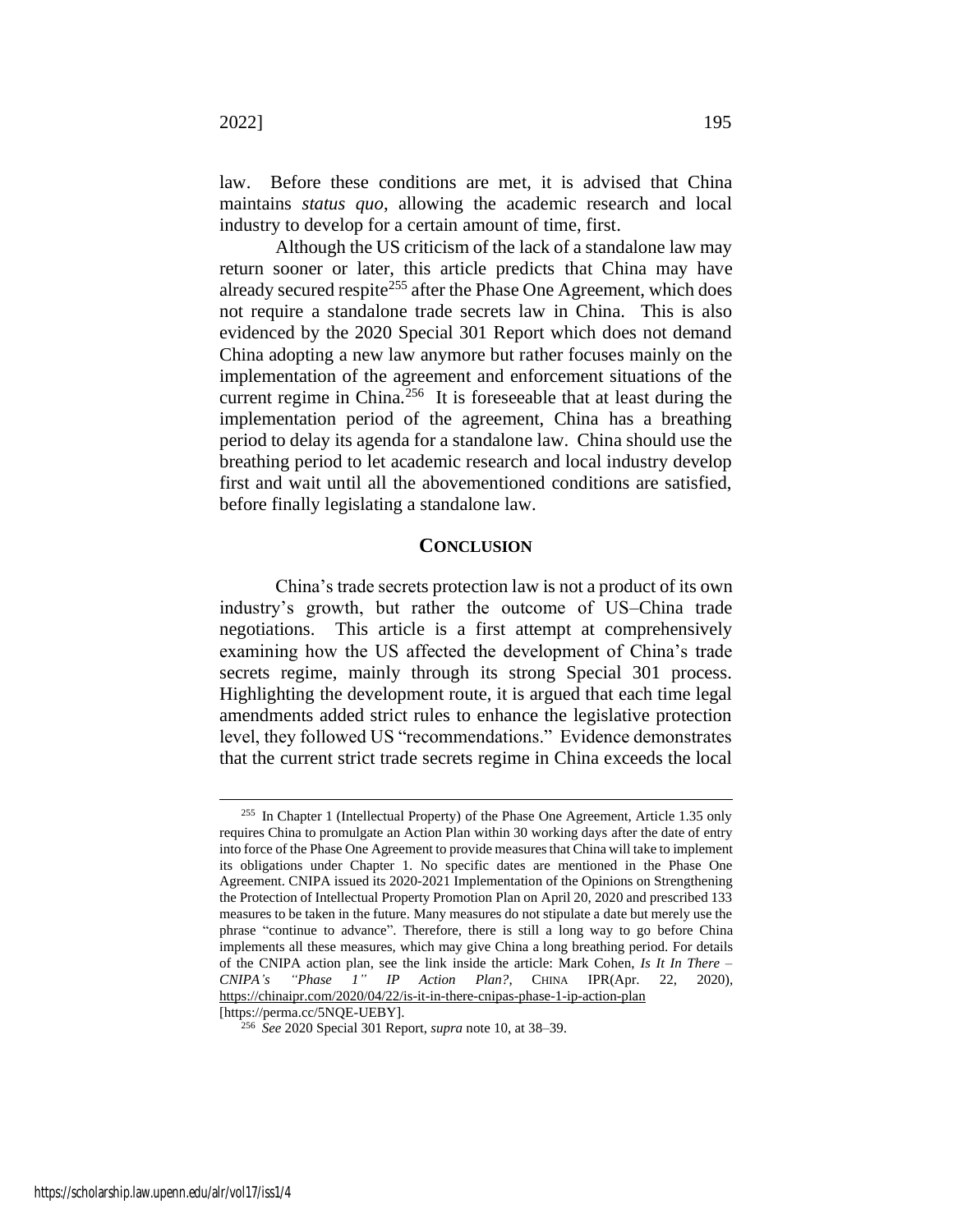industry's needs and may impede local industrial innovation. Such interests are being neglected because of the substantial representation of the US industry's interests in China's legal amendments. Since the US industry's interests conflict considerably with the local industry's interests, the current strict regime in China may only benefit the US industry in preserving their competitive edge at the expense of unduly impeding the local industry's growth. Furthermore, this development path has also influenced many local scholars to take trade secrets protection for granted and put the research focus mainly on further enhancing protection without taking a step back to examine basic theories and limiting doctrines. In light of the development path and the accompanying negative consequences, this article has tried to provide some directions that China may move towards, in legislation and academic research and at the government levels. Any future changes in China's trade secrets protection legislation can be more spontaneous and should account more for local industry's interests, and future academic research can provide deeper theoretical discussion and more feasible recommendations.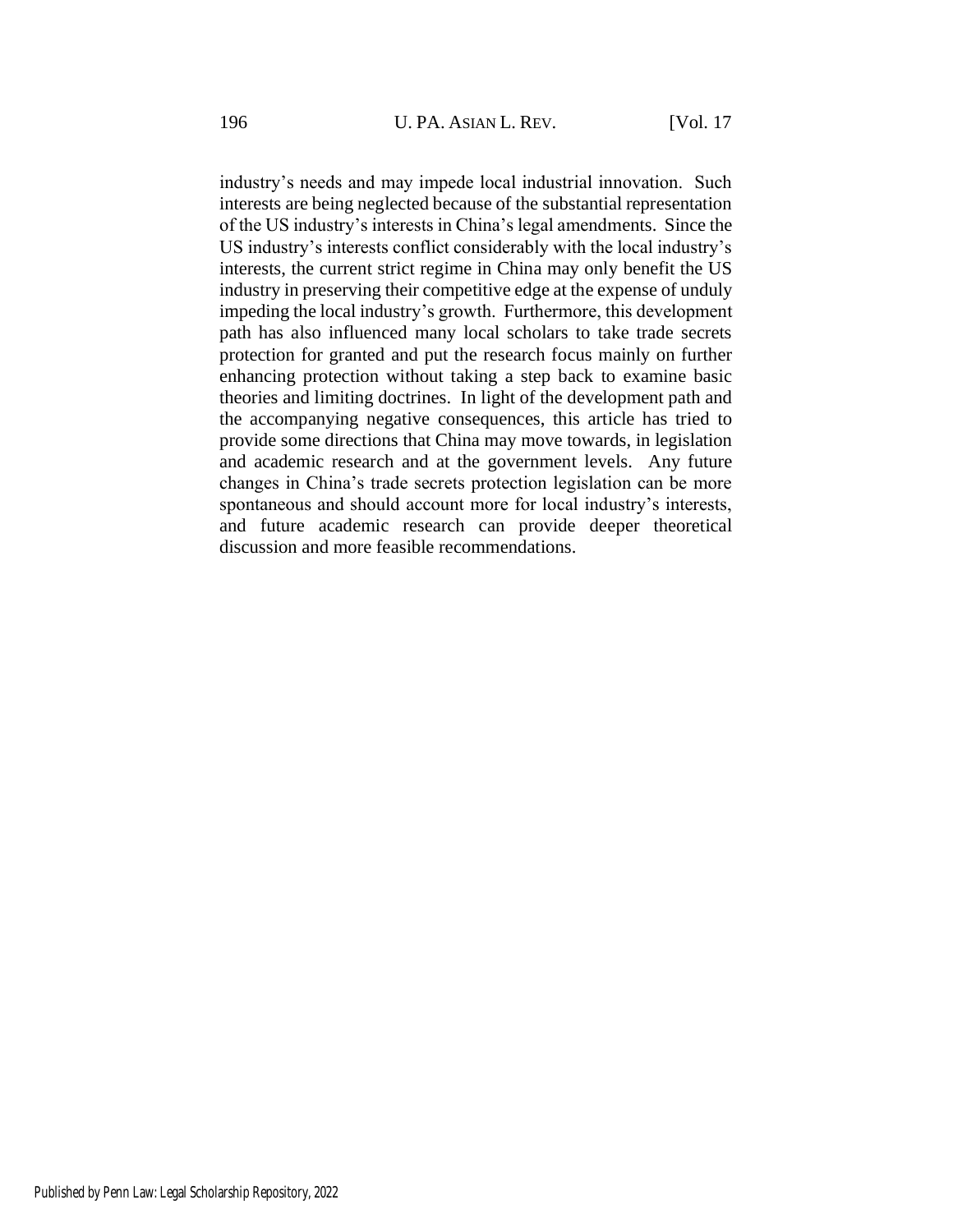# 2022] 197

# **ANNEX**

# *Table 1: Summary of Developments*

| <b>Changes to Protections</b>                   | Year        | <b>Authority</b>             | <b>US</b> influence         |
|-------------------------------------------------|-------------|------------------------------|-----------------------------|
| Mere contractual protections                    | Before 1993 | <b>Contract Law</b>          | No                          |
| <b>Basic Protection System Established</b>      | 1993        | 1993 AUCL                    | 1991 Special 301 report;    |
| <b>Information Scope:</b>                       |             |                              | 1992 China-US Memorandum of |
| Technology or Business information;             |             |                              | Understanding.              |
| Requirements:                                   |             |                              |                             |
| commercial<br>value,<br>secrecy,                |             |                              |                             |
| practical applicability, reasonable measures to |             |                              |                             |
| keep secret.                                    |             |                              |                             |
| Scope of protection:                            |             |                              |                             |
| Misappropriation.                               |             |                              |                             |
| Business Operator requirement;<br>$\bullet$     |             |                              |                             |
| Remedies:<br>$\bullet$                          |             |                              |                             |
| Civil;                                          |             |                              |                             |
| Administrative.                                 |             |                              |                             |
| Details added                                   | 1995        | Administrative<br>1995       | No                          |
| administrative remedies                         |             | Regulation                   |                             |
| Details added                                   | 2007        | 2007 Judicial Interpretation | N <sub>o</sub>              |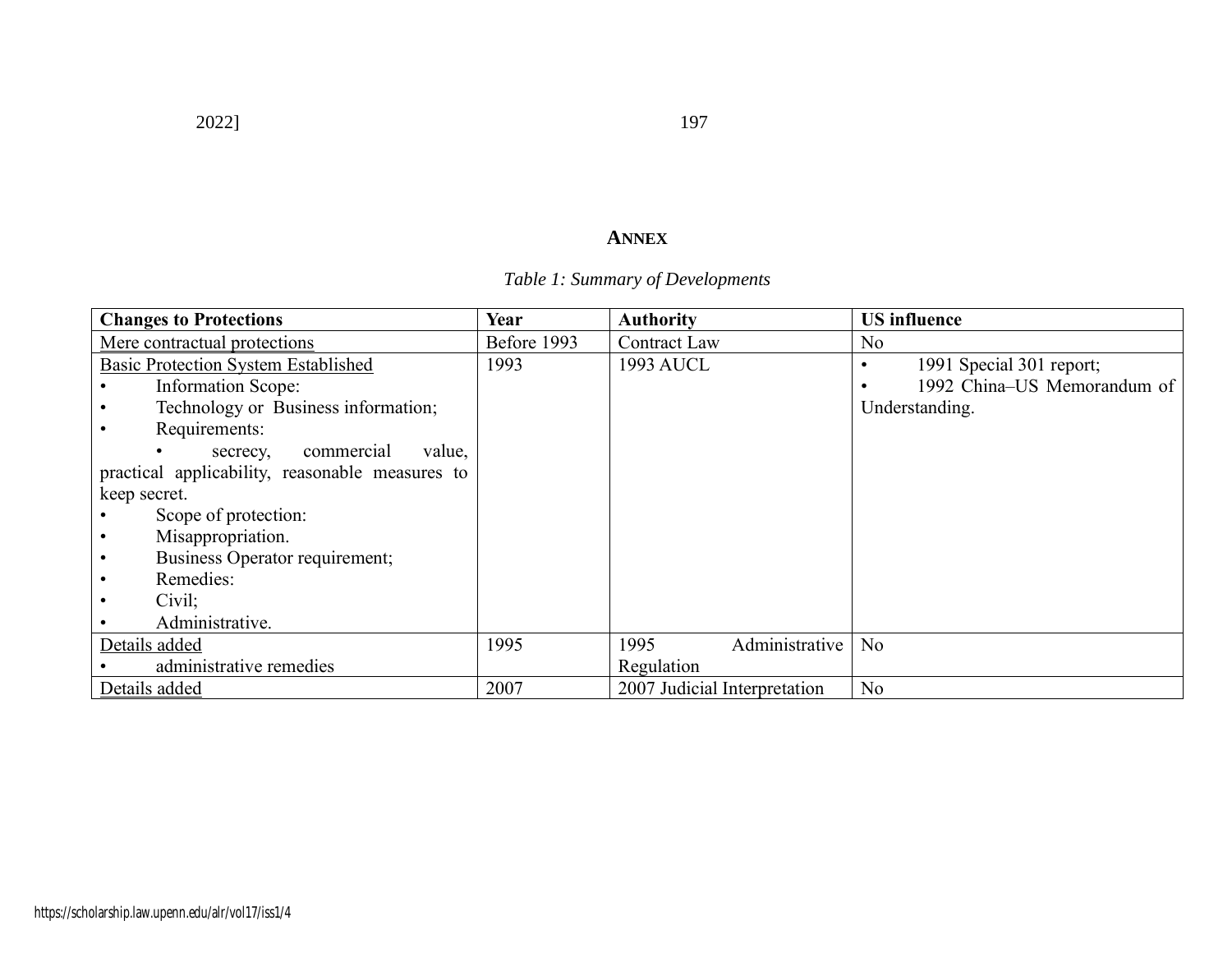| e.g., the definition and examples of each |             |                                  |                                           |
|-------------------------------------------|-------------|----------------------------------|-------------------------------------------|
| requirement;                              |             |                                  |                                           |
| Limitations/Exclusions                    |             |                                  |                                           |
| reverse engineering and independent       |             |                                  |                                           |
| development.                              |             |                                  |                                           |
| <b>Stricter Rules</b>                     | 2017        | 2017 AUCL;                       | 2012-2017 Special 301 Reports;            |
| Practical applicability deleted;          |             | 2018 Judicial Interpretation     | 24 <sup>th</sup> & 25 <sup>th</sup> JCCT. |
| Statutory damage cap increased;           |             |                                  |                                           |
| Confidentiality duty on government        |             |                                  |                                           |
| officials imposed;                        |             |                                  |                                           |
| Employee misappropriation emphasized;     |             |                                  |                                           |
| Preliminary Injunction allowed.           |             |                                  |                                           |
| <b>Stricter Rules</b>                     | 2019 & 2020 | 2019 AUCL;                       | 2018-2019 Special 301 Reports;            |
| "Business Operator" concerned cleared;    |             | 2020 Judicial Interpretation &   | Phase One Agreement.                      |
| Cyber theft addressed;                    |             | <b>Administrative Regulation</b> |                                           |
| Burden shifting added;                    |             |                                  |                                           |
| Statutory damage cap increased;           |             |                                  |                                           |
| Punitive damage allowed;                  |             |                                  |                                           |
| Information scope expanded;               |             |                                  |                                           |
| Preliminary Injunction allowed.           |             |                                  |                                           |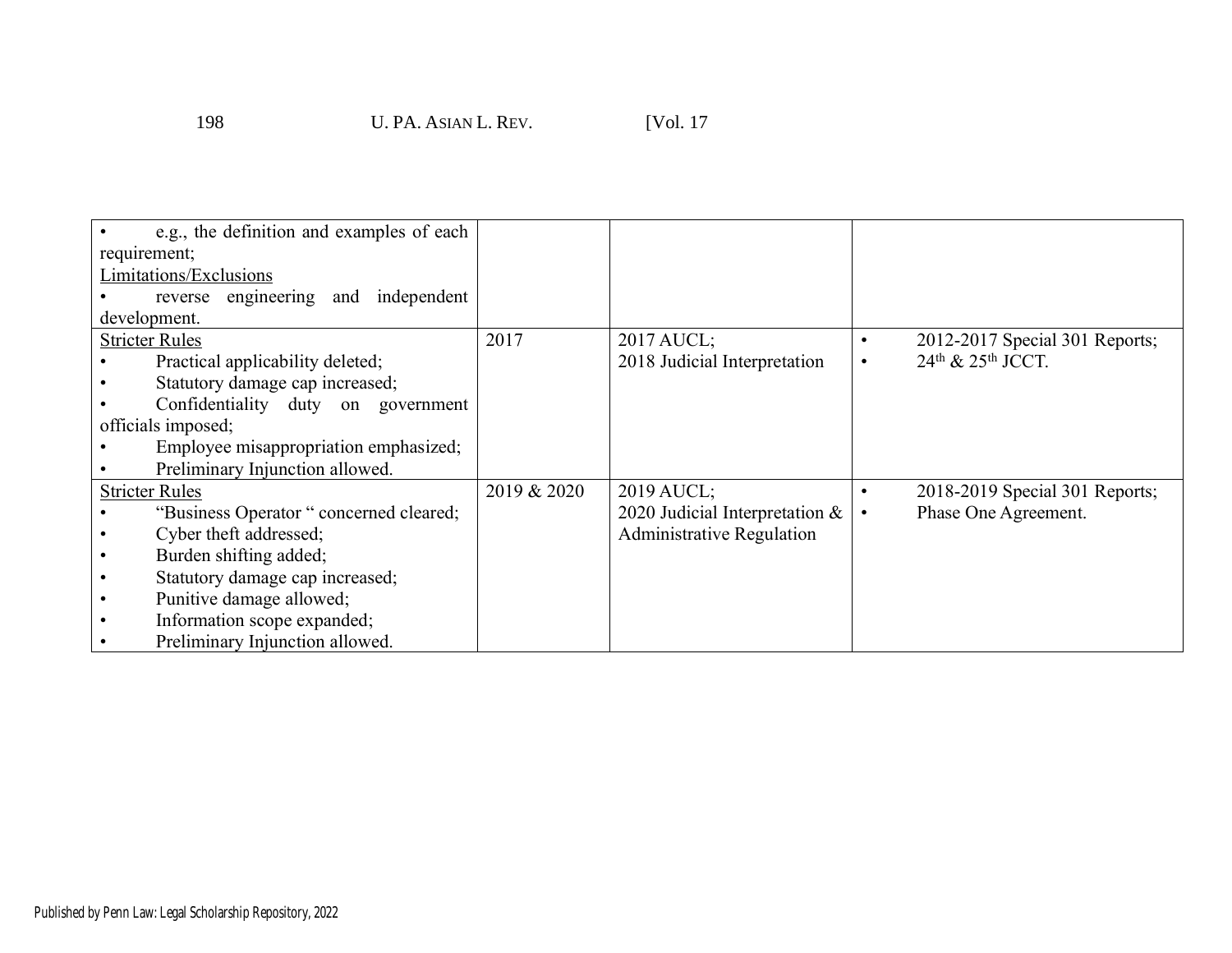| Category                    | Index                             | <b>Sub-Index</b>                | <b>United States</b> <sup>258</sup> | China <sup>259</sup>  |
|-----------------------------|-----------------------------------|---------------------------------|-------------------------------------|-----------------------|
| of<br><b>Source</b><br>Law, | <b>Statutory</b><br><sub>or</sub> | Civil                           | Civil protection                    | Civil<br>protection   |
| <b>Definition</b><br>and    | <b>Other Protection</b>           |                                 | pursuant<br>to                      | the<br>pursuant<br>to |
| <b>Scope</b>                |                                   |                                 | statute.                            | statute (AUCL) and    |
|                             |                                   |                                 |                                     | judicial              |
|                             |                                   |                                 |                                     | interpretations.      |
|                             | <b>Definition</b>                 | confidential<br>business<br>All | No.                                 | No.                   |
|                             |                                   | information                     |                                     |                       |
|                             |                                   | Definition:<br>Common           | Yes.                                | Yes.                  |
|                             |                                   | Confidential<br>business        |                                     |                       |
|                             |                                   | information,<br>subject<br>to:  |                                     |                       |
|                             |                                   | deriving value from secrecy;    |                                     |                       |
|                             |                                   | reasonable<br>making<br>and     |                                     |                       |
|                             |                                   | reasonable efforts to maintain  |                                     |                       |
|                             |                                   | secrecy                         |                                     |                       |

*Table 2: Comparison between China and the US Trade Secrets Law*<sup>257</sup>

<sup>257</sup> This chart is made according to the Trade Secrets Protection Index created by the OECD. See MARK F. SCHULTZ & DOUGLAS C. LIPPOLDT, APPROACHES TO PROTECTION OF UNDISCLOSED INFORMATION (TRADE SECRETS), OECD TRADE POLICY PAPERS No. 162 193-199 (2014), http://dx.doi.org/10.1787/5jz9z43w0jnw-en [https://perma.cc/XU4Z-QVWJ]. However, since this chapter does not focus on criminal remedies but limits its scope to mere civil remedies, the index for criminal related elements has been deleted.

<sup>258</sup> The features/elements of the US law are based on the findings by OECD. *See id.* at 193-199.

<sup>259</sup> The features /elements of the Chinese law are summarized by the author from the PRC AUCL, the 2020 Judicial Interpretation, and the PRC Criminal Code. *See generally*, 2019 AUCL, *supra* not[e 1;](#page-2-1) *see also generally,* 2020 Judicial Interpretation, *supra* not[e 1.](#page-2-1)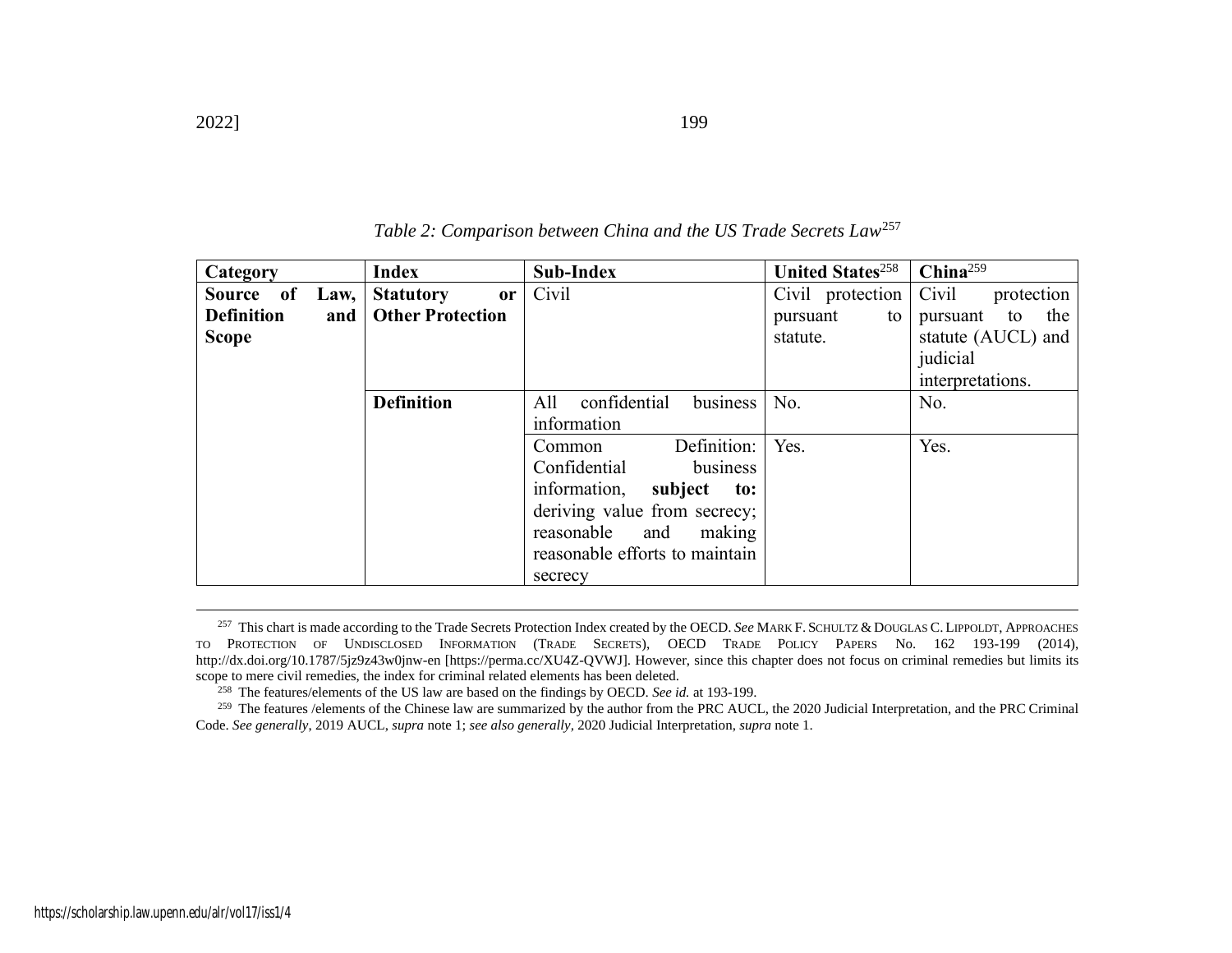|         |                        | definition<br>plus<br>Common<br>condition that it be imparted<br>to recipient in confidence | No.                        | No.                   |
|---------|------------------------|---------------------------------------------------------------------------------------------|----------------------------|-----------------------|
|         | <b>Additional</b>      | Use must be shown                                                                           | No.                        | No.                   |
|         | <b>Elements</b><br>of  | Inventory of trade secrets                                                                  | No.                        | No.                   |
|         | <b>Definition</b>      | required                                                                                    |                            |                       |
|         |                        | Must be reduced to writing                                                                  | No.                        | No.                   |
|         |                        | Must be identified as a trade<br>secret to recipient                                        | No.                        | No.                   |
|         |                        | Written notice to recipient<br>required                                                     | No.                        | No.                   |
|         | <b>Scope</b>           | <b>Business</b><br>Confidential                                                             | Yes.                       | Yes.                  |
|         |                        | Information                                                                                 |                            |                       |
|         |                        | <b>Technical Information</b>                                                                | Yes.                       | Yes.                  |
| Covered | <b>Acts Covered as</b> | Breach of Duty?                                                                             | Yes.                       | Yes.                  |
| Acts    | <b>Civil</b>           | Wrongful                                                                                    | Yes.                       | Yes.                  |
|         | Infringement           | Acquisition/Misappropriation                                                                |                            |                       |
|         | <b>Third Parties:</b>  | Civil                                                                                       | 1.<br>Yes.                 | 1.<br>Yes.            |
|         | Liable for<br>1.       |                                                                                             | 2.<br>No. Only             | 2.<br>No.<br>Only     |
|         | <b>Acquisition?</b>    |                                                                                             | if<br>third<br>liable      | liable if third party |
|         | 2.<br>Liable           |                                                                                             | has<br>party               | has knowledge or      |
|         | Even if Innocent       |                                                                                             | knowledge<br><sub>or</sub> | reason to know.       |
|         |                        |                                                                                             | reason to know.            |                       |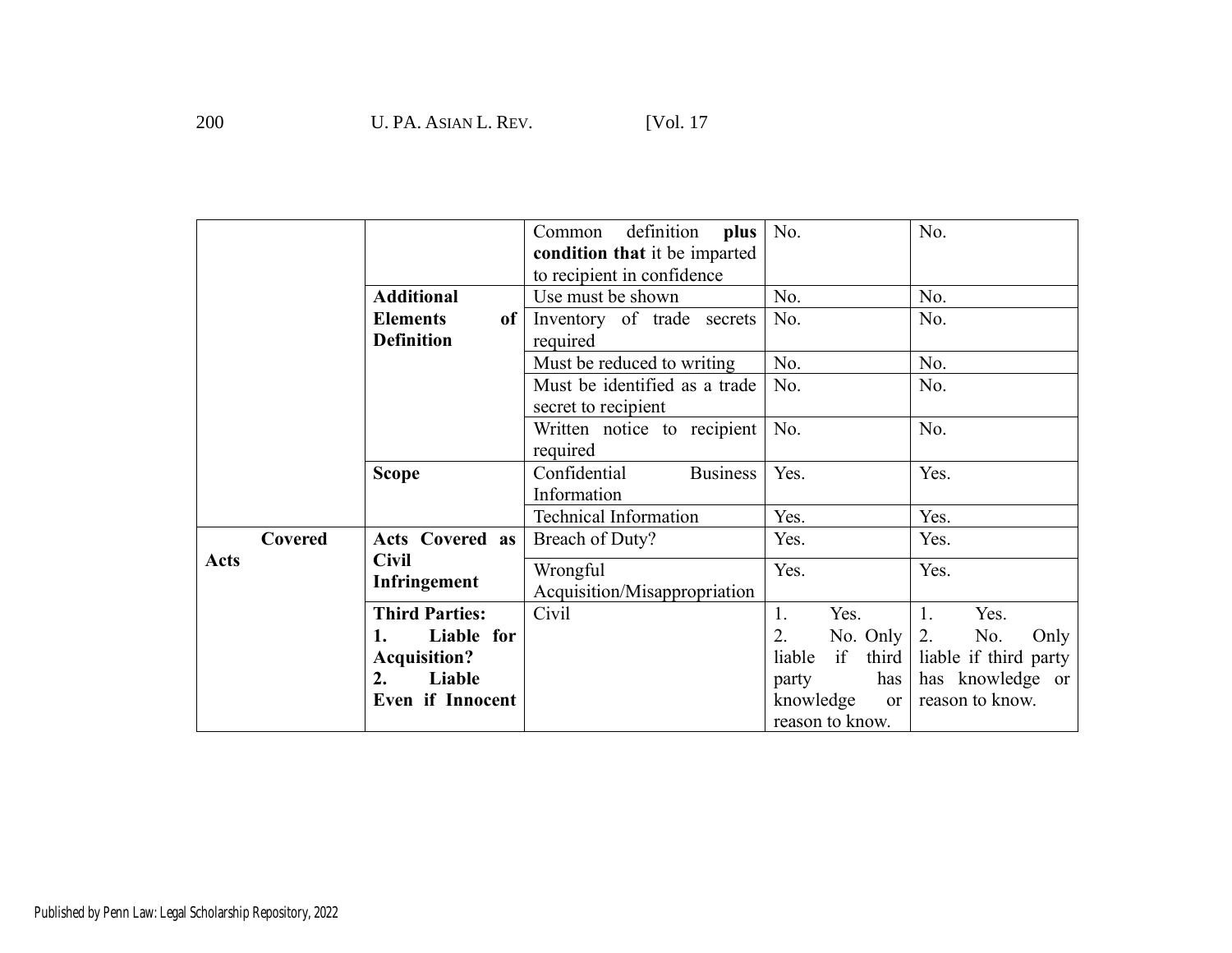|                                                                    | (Without<br>Knowledge)?             |                                       |                                                                                                                                            |                                                                                                                                                             |
|--------------------------------------------------------------------|-------------------------------------|---------------------------------------|--------------------------------------------------------------------------------------------------------------------------------------------|-------------------------------------------------------------------------------------------------------------------------------------------------------------|
| <b>Duties</b><br><b>Defining</b><br>and<br><b>Misappropriation</b> | Defining Duty of<br>Confidentiality | Commercial Relationship               | be<br>Duty<br>can<br>based on express<br>contract<br>or<br>implied.                                                                        | Duty can be based<br>on express contract<br>or implied (Article<br>10 of the 2020<br>Judicial<br>Interpretation).                                           |
|                                                                    |                                     | Current<br>Employment<br>Relationship | be<br>Duty<br>can<br>based on express<br>contract<br>or<br>implied.                                                                        | Duty can be based<br>on express contract<br>or implied (Article<br>10 of the 2020<br>Judicial<br>Interpretation).                                           |
|                                                                    |                                     | Employment<br>Past<br>Relationship    | Duty<br>be<br>can<br>based on express<br>agreement<br><b>or</b><br>implied.<br><b>US</b><br>In<br>some<br>the<br>states,<br>of<br>doctrine | Duty can be based<br>on express contract<br>or implied (Article<br>10 of the<br>2020<br>Judicial<br>Interpretation).<br>doctrine<br>of<br>The<br>inevitable |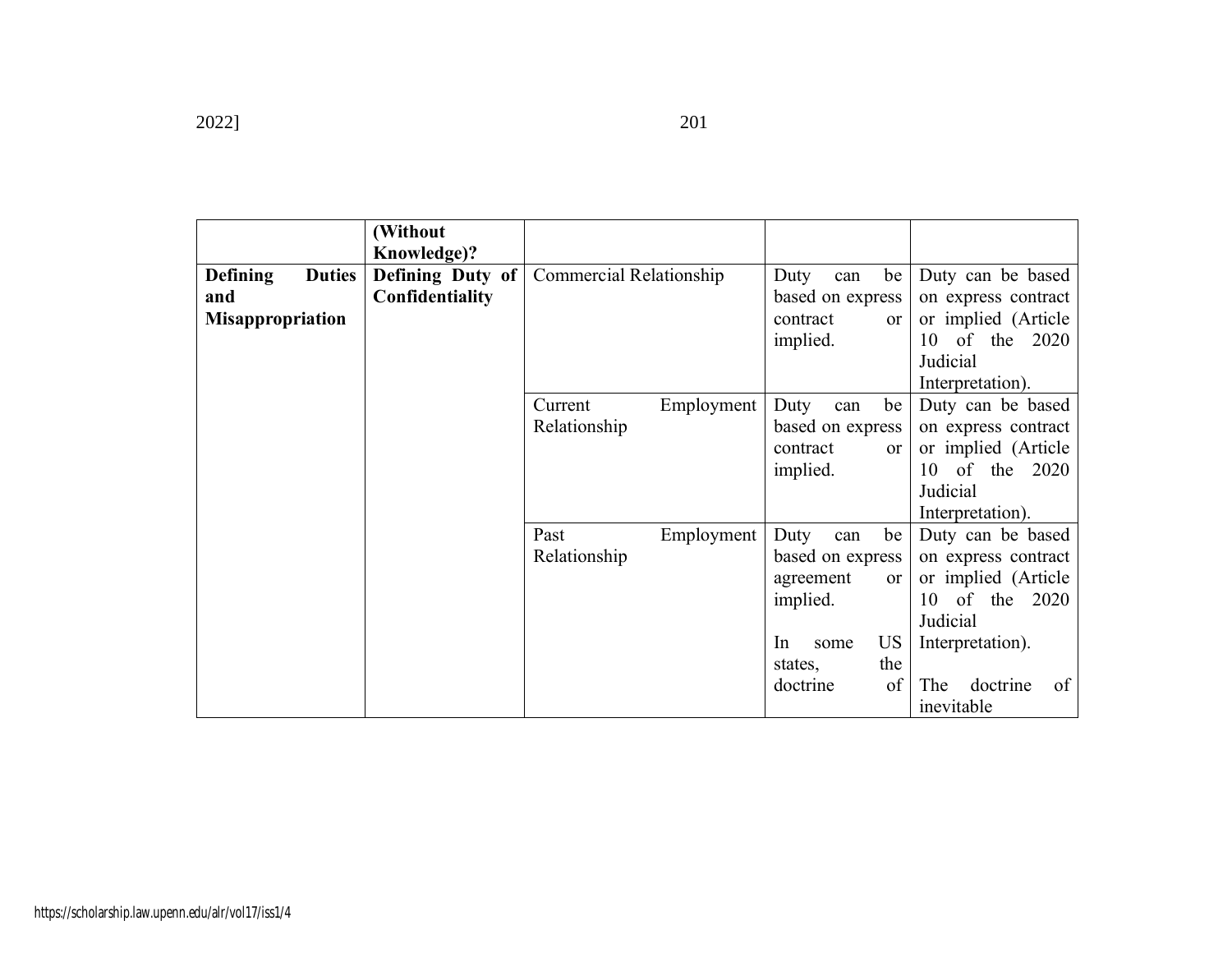|                                                            |                                | inevitable<br>disclosure exists.                                                                                                        | disclosure does not<br>exist in the statute<br>judicial<br>or<br>interpretation<br>but<br>courts,<br>some<br>1n<br>reality,<br>this<br>use<br>doctrine. <sup>260</sup> |
|------------------------------------------------------------|--------------------------------|-----------------------------------------------------------------------------------------------------------------------------------------|------------------------------------------------------------------------------------------------------------------------------------------------------------------------|
| <b>Restrictions</b><br>on<br>of<br>Duty<br>confidentiality | <b>Commercial Relationship</b> | None<br>beyond<br>ordinary<br>competition law<br>Ends<br>concerns.<br>with<br>public<br>disclosure<br>of<br>confidential<br>information | None beyond public<br>information.                                                                                                                                     |
|                                                            | <b>Employment Relationship</b> | Ends with public<br>disclosure<br>of<br>confidential<br>information                                                                     | None<br>beyond<br>general skills and<br>knowledge;<br>None<br>beyond<br>public<br>information.                                                                         |

<sup>260</sup> *See* Nie Xing (聂鑫), *Shangye Mimi Bukepilu Yuanze De Zhidu Fazhan Yu Yizhi Shexiang* (商业秘密不可避免披露原则的制度发展与移植设想) [*The Development and Transplantation Plans for the Inevitable Disclosure Doctrine in Trade Secrets Law*], ZHISHI CHANQUAN (知识产权), INTELL. PROP. No. 9 (2016) at 71.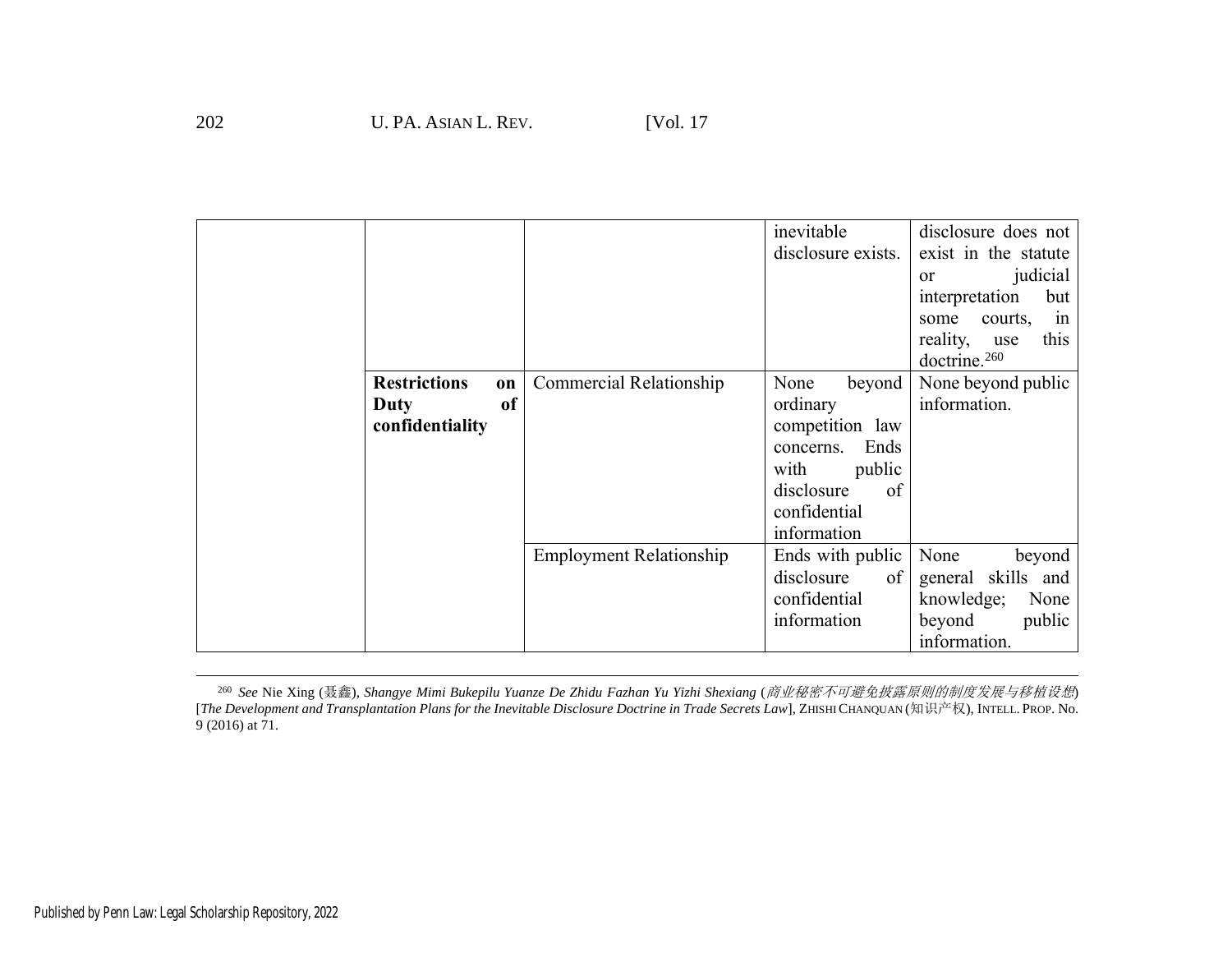|                     | <b>Defining</b>                  | Civil                   | Obtaining            | <b>Obtaining</b><br>secrets |
|---------------------|----------------------------------|-------------------------|----------------------|-----------------------------|
|                     | Wrongful                         |                         | secrets by tort,     | by theft,<br>bribery,       |
|                     | <b>Acquisition</b>               |                         | crime,               | duress,<br>fraud,           |
|                     | <b>Misappropriation</b>          |                         | espionage,<br>or     | electronic intrusion,       |
|                     |                                  |                         | other act<br>that    | other<br>or<br>any          |
|                     |                                  |                         | circumvents          | improper means.             |
|                     |                                  |                         | reasonable           |                             |
|                     |                                  |                         | security             |                             |
|                     |                                  |                         | measures.            |                             |
| <b>Restrictions</b> | <b>Additional</b>                | Civil                   | None.                | None.                       |
| on Liability        | <b>Elements of Proof</b>         |                         |                      |                             |
|                     | <b>Infringement</b><br>in        |                         |                      |                             |
|                     | Claim                            |                         |                      |                             |
|                     | Contractual                      | Commercial Relationship | Per se prohibited    | Uncertain.                  |
|                     | <b>Restrictions</b><br><b>on</b> |                         | in some states.      |                             |
|                     | Competition                      |                         |                      |                             |
|                     | <b>Validity</b>                  |                         | If not, must be      |                             |
|                     |                                  |                         | related<br>the<br>to |                             |
|                     |                                  |                         | protection<br>of     |                             |
|                     |                                  |                         | trade<br>secrets,    |                             |
|                     |                                  |                         | limited<br>1n        |                             |
|                     |                                  |                         | duration<br>and      |                             |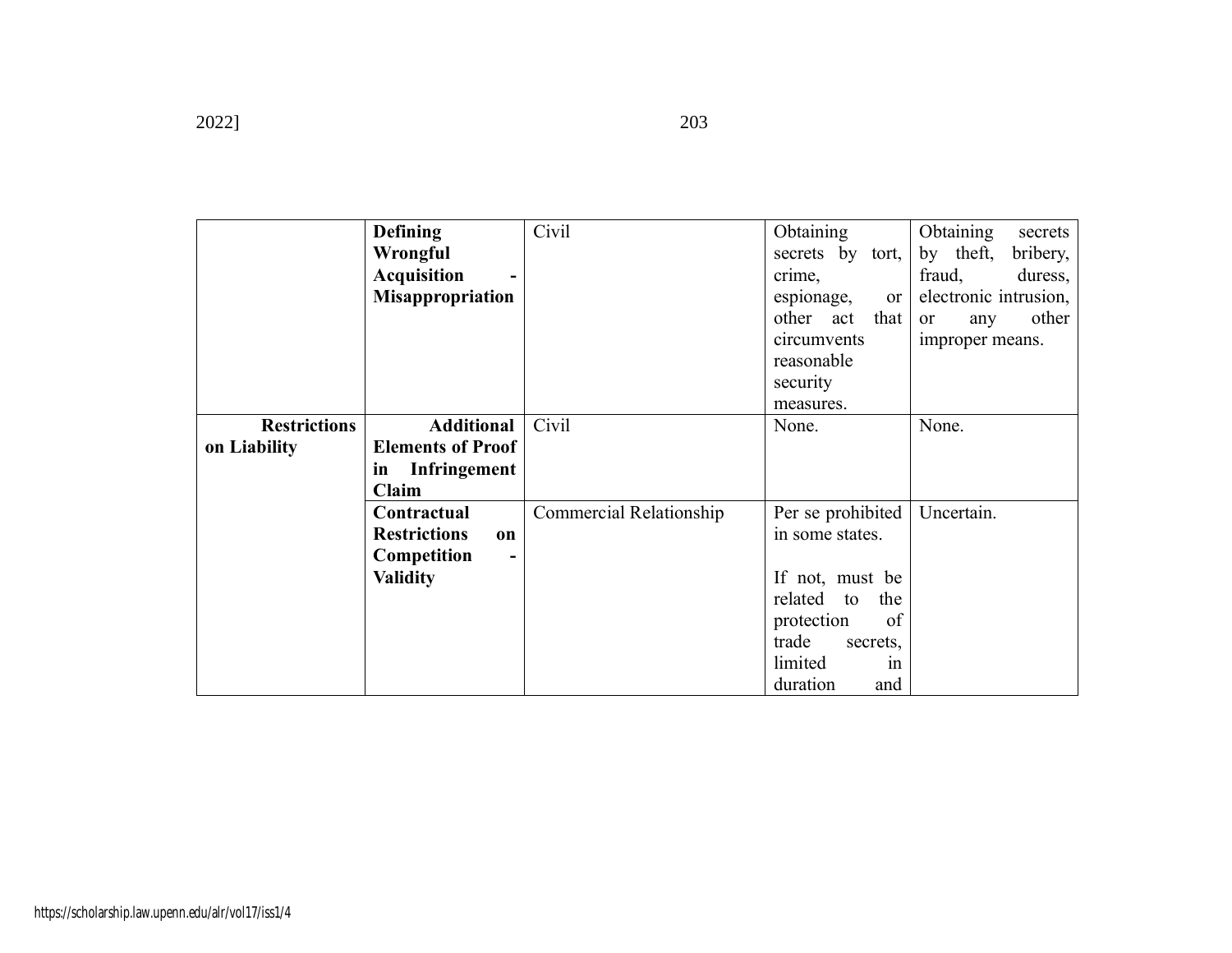|                 | geographic               |                       |
|-----------------|--------------------------|-----------------------|
|                 | scope.                   |                       |
| Post-Employment | Per se prohibited        | Significant           |
|                 | in some states. If       | limitations.          |
|                 | be<br>must<br>not,       |                       |
|                 | related to<br>the        | Must be related to    |
|                 | protection<br>$\sigma$ f | the protection of     |
|                 | trade<br>secrets,        | trade secrets and     |
|                 | limited<br>in            | confidential<br>other |
|                 | duration<br>and          | information about     |
|                 | geographic               | IP rights, limited in |
|                 | scope.                   | duration (no more     |
|                 |                          | than two years) and   |
|                 |                          | geographic<br>scope;  |
|                 |                          | monthly               |
|                 |                          | compensations         |
|                 |                          | should<br>be<br>paid; |
|                 |                          | limited<br>only<br>to |
|                 |                          | senior management,    |
|                 |                          | technical<br>senior   |
|                 |                          | personnel and other   |
|                 |                          | personnel<br>with     |
|                 |                          | confidentiality duty. |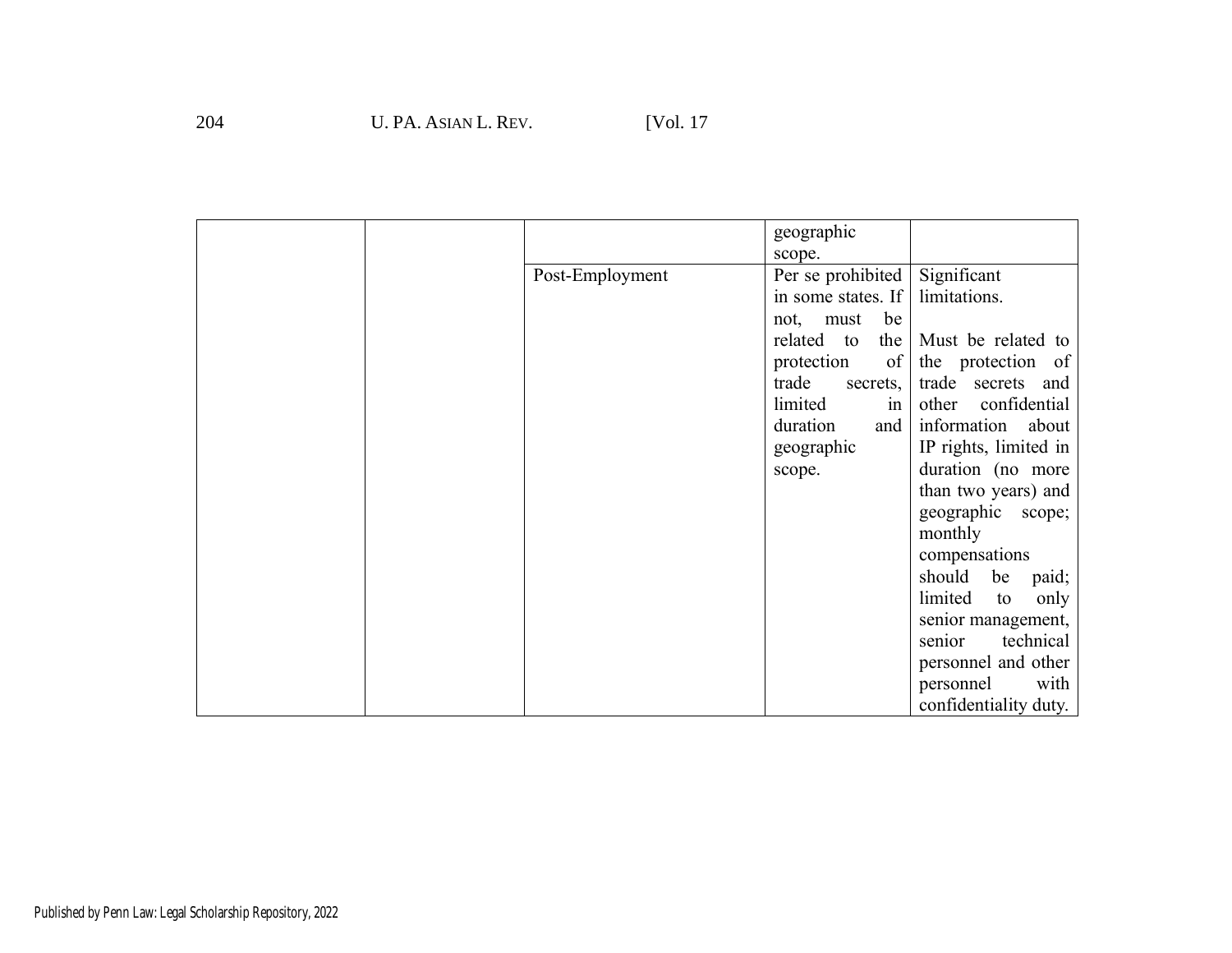|                 | <b>Defenses</b>       | Civil                         | Independent          | Independent                       |
|-----------------|-----------------------|-------------------------------|----------------------|-----------------------------------|
|                 |                       |                               | creation.            | development.                      |
|                 |                       |                               | Reverse              | Reverse                           |
|                 |                       |                               | engineering.         | engineering.                      |
| <b>Remedies</b> | <b>Civil Remedies</b> | Preliminary injunction        | Yes.                 | Yes. Ex parte action              |
|                 |                       |                               | Temporary            | available<br>if<br>in             |
|                 |                       |                               | restraining          | urgent situations or              |
|                 |                       |                               | orders and other     | if<br>notifying<br>the            |
|                 |                       |                               | ex parte action      | other<br>party<br>may             |
|                 |                       |                               | available.           | affect<br>the                     |
|                 |                       |                               |                      | injunctions. <sup>261</sup>       |
|                 |                       | Permanent injunction          | Yes (For so long)    | Yes.                              |
|                 |                       |                               | remains<br><b>as</b> | (For so long as                   |
|                 |                       |                               | secret).             | remains secret as                 |
|                 |                       |                               |                      | the default rule).                |
|                 |                       | Injunction to                 | Uncertain.           | Yes.                              |
|                 |                       | eliminate wrongful head start |                      | (If the period of the             |
|                 |                       |                               |                      | default<br>rule<br>i <sub>s</sub> |
|                 |                       |                               |                      | unreasonable).                    |
|                 |                       | Delivery up and/or            | Yes.                 | Yes.                              |

<sup>261</sup> *See* 2018 Judicial Interpretation, *supra* not[e 106](#page-22-1) at arts. 2 and 5; 2020 Judicial Interpretation, *supra* not[e 1,](#page-2-1) at art. 15.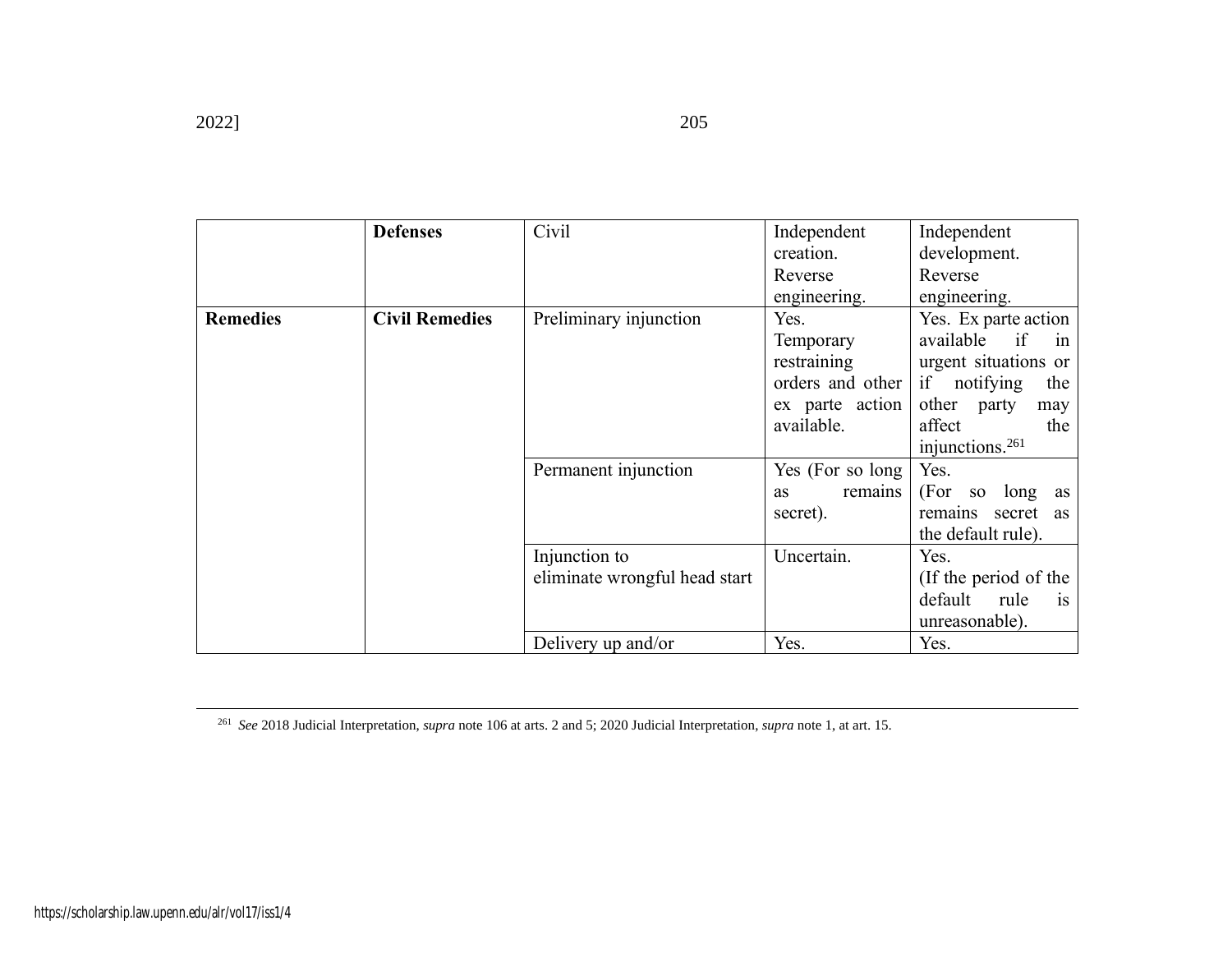|                      |                   | infringing<br>destruction<br>of |                  |                        |
|----------------------|-------------------|---------------------------------|------------------|------------------------|
|                      |                   | materials                       |                  |                        |
|                      |                   | Compensatory Damages -          | Direct.          | Direct.                |
|                      |                   | Availability and Type           | Consequential.   | Consequential.         |
|                      |                   |                                 | Lost Profits.    | Lost Profits.          |
|                      |                   | Defendant's Profits             | Yes.             | Yes.                   |
|                      |                   | Punitive damages available?     | Yes.             | Yes.                   |
|                      |                   | Statutory or Pre-established    | No.              | Yes.                   |
|                      |                   | damages                         |                  |                        |
| Enforcement,         | Enforcement,      | Emergency<br>Search<br>to       | Yes.             | Yes. Conducted by      |
| investigation<br>and | investigation and | preserve and obtain proof       | Ex<br>parte      | the officials.         |
| &<br>discovery       | discovery         |                                 | available.       | Ex parte available     |
| related regulations  |                   | Pre-trial discovery             | Most extensive   | No<br>such<br>an       |
|                      |                   |                                 | in world.        | extensive discovery    |
|                      |                   |                                 | Documentary,     | system in place.       |
|                      |                   |                                 | interrogatories, | However,<br>other      |
|                      |                   |                                 | depositions.     | mechanisms<br>(e.g.,   |
|                      |                   |                                 |                  | burden<br>shifting     |
|                      |                   |                                 |                  | clauses, order for     |
|                      |                   |                                 |                  | of<br>production<br>a  |
|                      |                   |                                 |                  | document)<br>are<br>in |
|                      |                   |                                 |                  | facilitate<br>place to |
|                      |                   |                                 |                  | the discovery.         |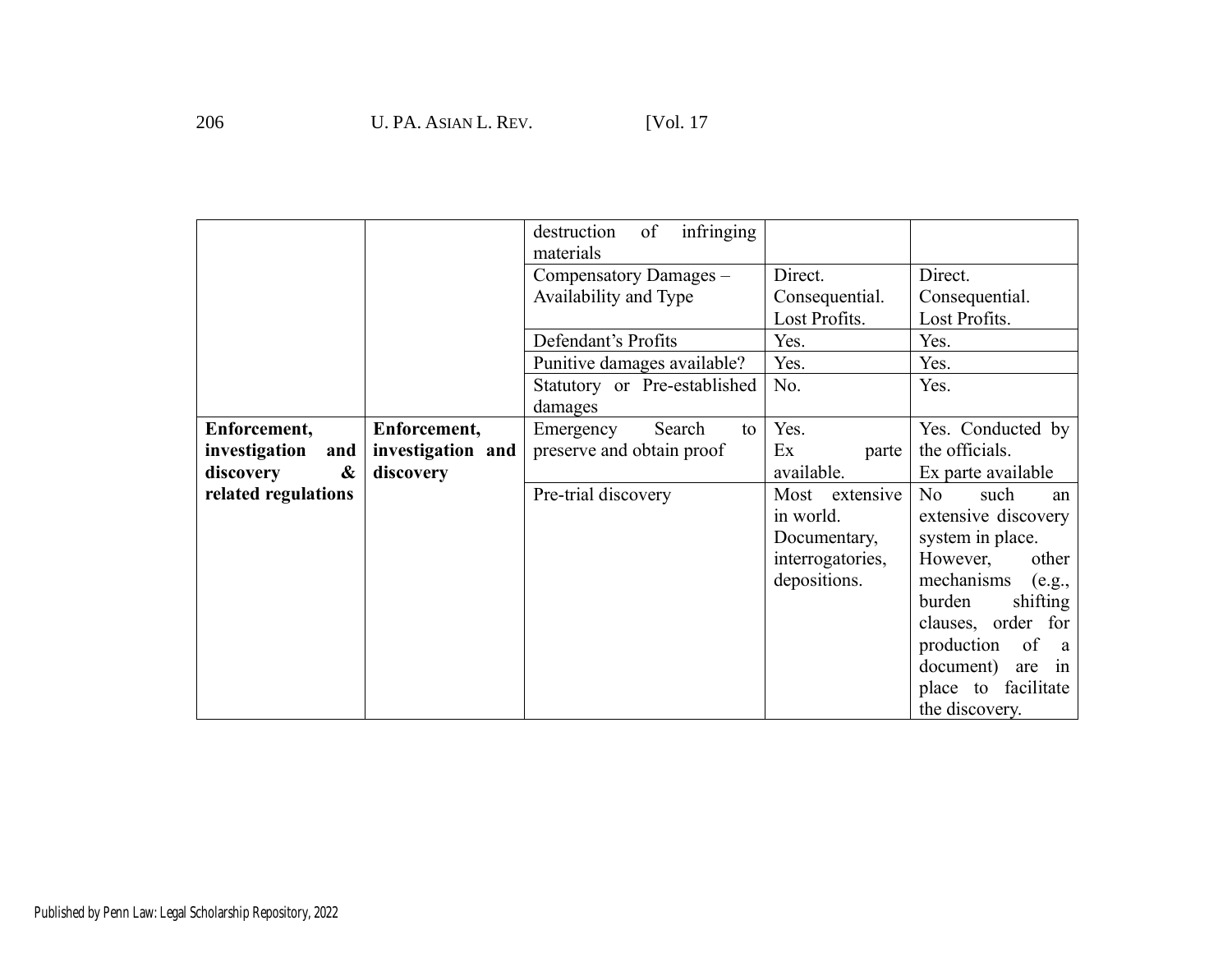|                                      | Protection of confidentiality<br>of trade secrets in litigation | In<br>camera<br>hearings<br>available.<br>Protection<br>of<br>documents<br>available.<br>Protection<br>from<br>other<br>party<br>available.     | Reasonable<br>confidentiality<br>measures available.<br>Protection<br>of<br>documents,<br>evidence available.<br>Protection from the<br>other<br>party<br>available. |
|--------------------------------------|-----------------------------------------------------------------|-------------------------------------------------------------------------------------------------------------------------------------------------|----------------------------------------------------------------------------------------------------------------------------------------------------------------------|
| <b>Technology</b><br><b>Transfer</b> |                                                                 | None.                                                                                                                                           | In the process of<br>removing<br>requirements,<br>as<br>promised in the US-<br>China Phase One<br>Agreement.                                                         |
| Legal<br><b>Complements</b>          | <b>Fraser Score</b>                                             | the<br>Fraser<br>On<br>Institute Index of<br>Economic<br>Freedom's<br>component index<br>for Legal System<br>and Security of<br>Property Rights | the<br>Fraser<br>On<br>Institute Index of<br>Economic<br>Freedom's<br>component<br>index<br>for Legal System<br>Security<br>and<br>of<br>Property<br><b>Rights</b>   |